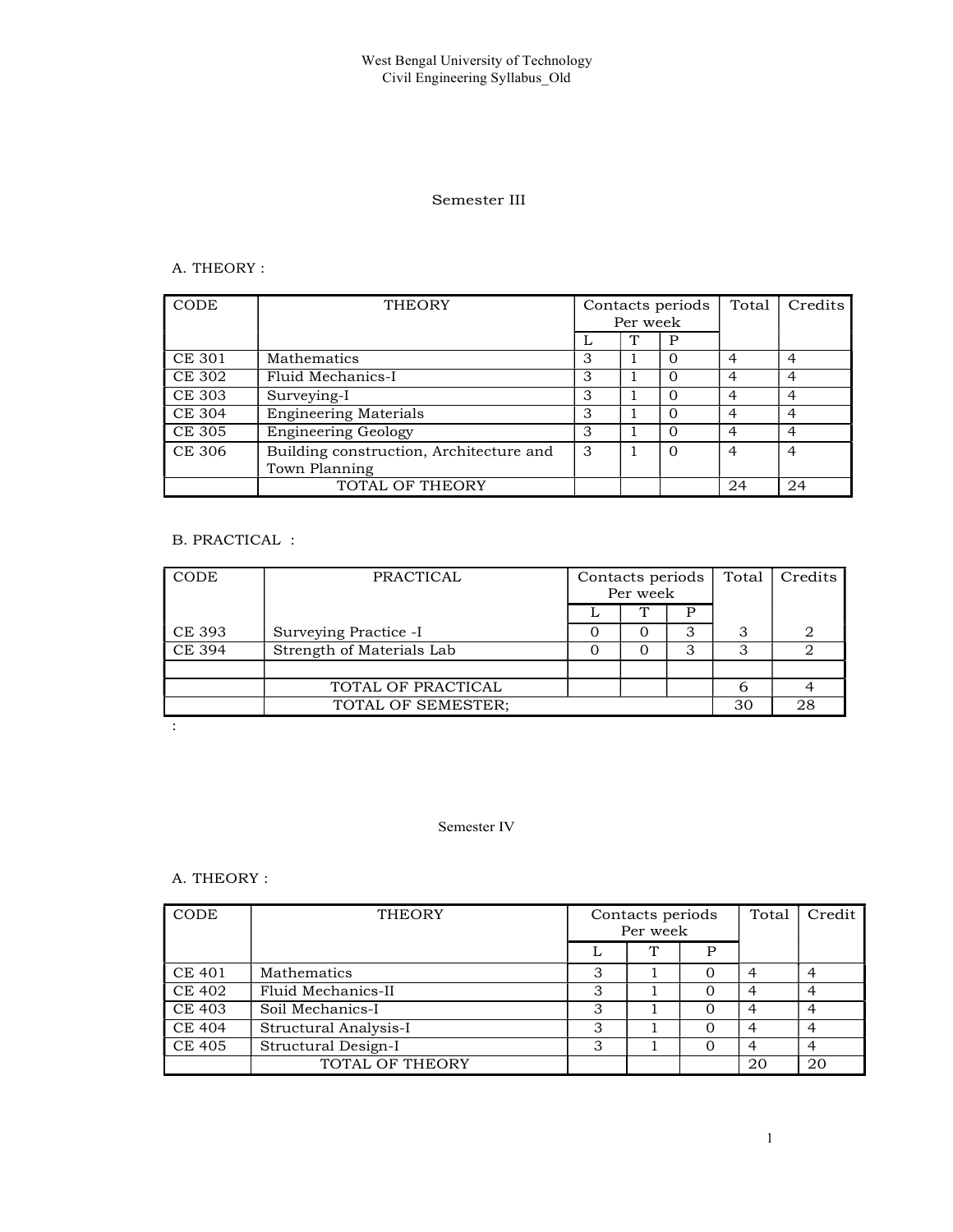# B. PRACTICAL :

| CODE           | PRACTICAL                   | Contacts periods<br>Per week | Total | Credit |   |
|----------------|-----------------------------|------------------------------|-------|--------|---|
|                |                             | T.<br>D                      |       |        |   |
| CE 492         | Building Design and Drawing |                              | G     |        | 2 |
| CE493          | Fluid Mechanics Lab-I       | Ω                            | З     |        |   |
| CE 494         | Soil Mechanics Lab-I        |                              | ٠J    |        |   |
| $\vert$ CE 495 | Geology Lab                 | 0                            | З     |        |   |
|                | TOTAL OF PRACTICAL          |                              |       | 12     | 8 |
|                |                             |                              |       |        |   |

# C.SESSIONAL :

| HU 481 | Technical Report Writing & / |                     |  |
|--------|------------------------------|---------------------|--|
|        | Language Practice Lab.       |                     |  |
|        |                              |                     |  |
|        |                              | Total of Semester = |  |

30

# Semester V

# A. THEORY :

| CODE          | <b>THEORY</b>                         |   | Contacts periods<br>Per week | Total    | Credit         |                |
|---------------|---------------------------------------|---|------------------------------|----------|----------------|----------------|
|               |                                       | ⊥ | ጥ                            | P        |                |                |
| HU 501        | <b>Engineering Economics</b>          | 3 |                              | 0        | 4              | 4              |
| CE 502        | Hydrology and Water Power Engineering | 3 |                              | 0        | 4              | 4              |
| CE 503        | Environmental Engineering-I           | 3 |                              | 0        | 4              | 4              |
| <b>CE 504</b> | Surveying-II                          | 3 |                              | 0        | $\overline{4}$ | 4              |
| CE 505        | Structural Analysis-II                | 3 |                              | 0        | 4              | 4              |
| CE 506        | Structural Design-II                  | 3 |                              | $\Omega$ | $\overline{4}$ | $\overline{4}$ |
|               | TOTAL OF THEORY                       |   |                              |          | 24             | 24             |

# B. PRACTICAL :

| CODE          | PRACTICAL               | Contacts periods<br>Per week | Total  | Credit |   |
|---------------|-------------------------|------------------------------|--------|--------|---|
|               | ᠇᠇                      | D                            |        |        |   |
| CE 592        | Fluid Mechanics Lab-II  | 0                            | З      |        |   |
| <b>CE 593</b> | Civil Engineering Lab-I | 0                            | З      |        |   |
| CE 594        | Surveying Practice-II   | 0                            | っ<br>J |        |   |
|               | TOTAL OF PRACTICAL      |                              |        | Q      | h |
|               |                         |                              |        |        |   |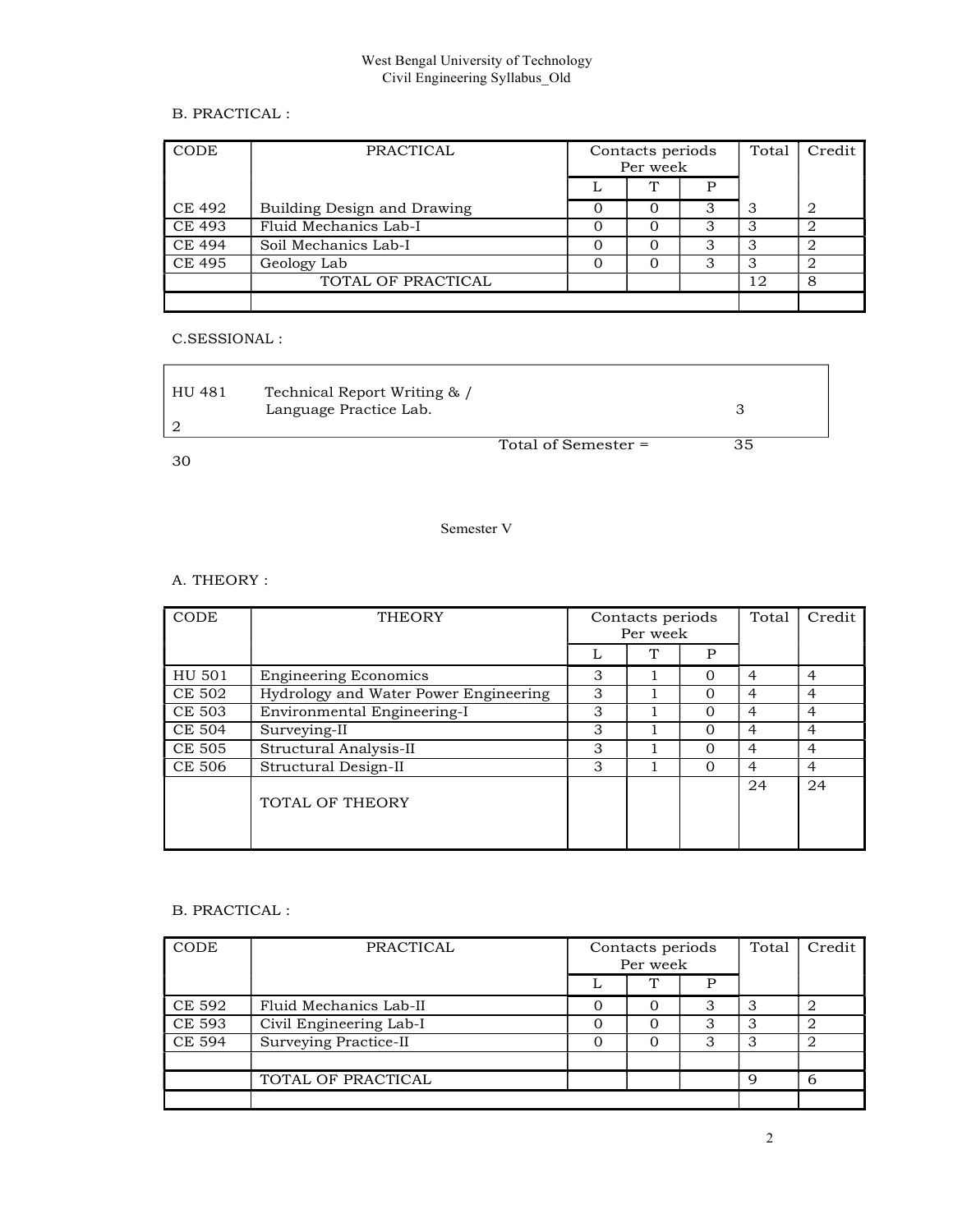# C. SESSIONAL

| CODE   | <b>SESSIONAL</b>                 | ப | $\mathbf{T}$<br>. . |    | Total | Credit |
|--------|----------------------------------|---|---------------------|----|-------|--------|
| CE 595 | Structural Design and Drawing- I | U | 0                   | ن. | J.    | -2     |

32

# TOAL OF SEMESTER = 36

# Semester VI

# A. THEORY :

| CODE   | <b>THEORY</b>                 |    | Contacts periods<br>Per week | Total | Credit |    |
|--------|-------------------------------|----|------------------------------|-------|--------|----|
|        |                               | ⊥  | ᠇᠇                           | Ρ     |        |    |
| CE 601 | Soil Mechanics - II           | 3  |                              | Ω     | 4      | 4  |
| CE 602 | Transportation Engineering -I | G  |                              |       |        | 4  |
| CE 603 | Environmental Engineering -II | 3  |                              | O     | 4      | 4  |
| CE 604 | Structural Design -III        | 3  |                              |       | 4      | 4  |
| CE 605 | Structural Analysis-III       | 3  |                              | 0     | 4      | 4  |
| CE 606 | Water Resources Engg.-I       | د. |                              |       |        |    |
|        | TOTAL OF THEORY               |    |                              |       | 24     | 24 |

# B. PRACTICAL:

| <b>CODE</b> | PRACTICAL                     | Contacts periods<br>Per week | Total | Credit |   |
|-------------|-------------------------------|------------------------------|-------|--------|---|
|             |                               | <b>TN</b>                    | D     |        |   |
| CE 696      | Civil Engineering Lab-II      | 0                            | s.    |        |   |
| CE 697      | Environmental Engineering Lab | 0                            | ت     |        |   |
|             | TOTAL OF PRACTICAL            |                              |       |        | ↵ |

C. SESSIONAL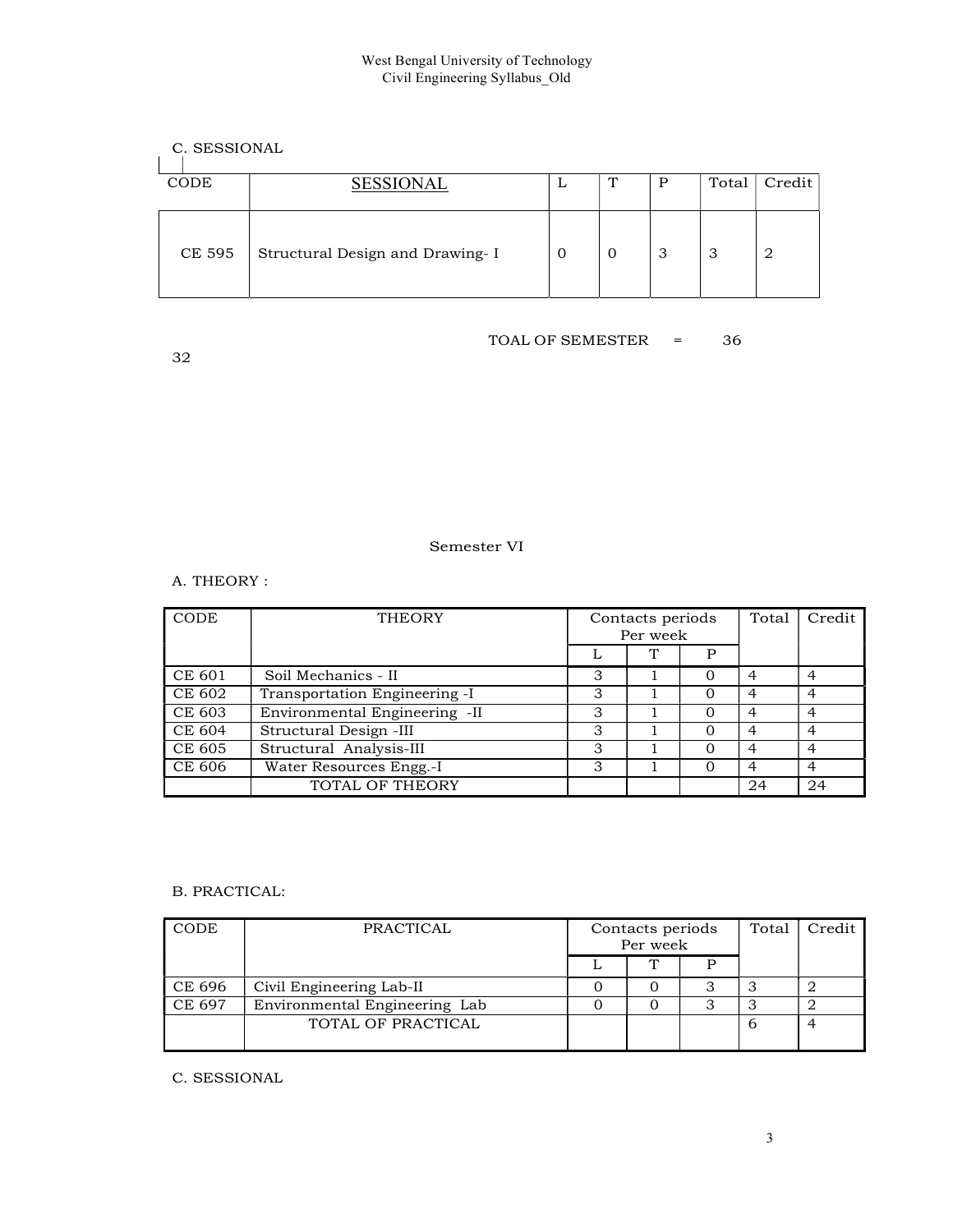| CODE   | SESSIONAL                           | ⊥           | $\mathbf T$ | P<br>л. | <b>TOTAL</b> | CREDIT |
|--------|-------------------------------------|-------------|-------------|---------|--------------|--------|
| CE-698 | Structural Design and<br>Drawing-IP | $\mathbf 0$ | C           | 3       | っ<br>ر.      | 2      |

TOTAL OF SEMESTER = 33 30

# Semester VII

# A. THEORY :

| CODE          | THEORY                   |   | Contacts periods<br>Per week |   |                | Credit   |
|---------------|--------------------------|---|------------------------------|---|----------------|----------|
|               |                          | ⊥ | Ţ                            | р |                |          |
| CE 701        | Water Resources Engg.-II | 3 |                              | C |                |          |
| <b>CE 702</b> | Transportation Engg.-II  | З |                              |   |                |          |
| CE 703        | Foundation Engg.         | З |                              |   |                | 4        |
| CE 704        | Structural Design-IV     | 3 |                              |   |                | $\Delta$ |
| <b>CE 705</b> | Hydraulics Structures    | З |                              | 0 | $\overline{4}$ | 4        |
|               | TOTAL OF THEORY          |   |                              |   | 20             | 20       |

# B. PRACTICAL :

| CODE   | PRACTICAL                | Contacts periods<br>Per week |                |   | Total | Credit |
|--------|--------------------------|------------------------------|----------------|---|-------|--------|
|        |                          | ∸                            |                |   |       |        |
| CE 794 | Highway Engineering Lab. | O                            |                |   |       | 2      |
| CE 795 | Computer Lab             | 0                            | $\overline{0}$ | З | З     | 2      |
| CE 796 | Soil Mechanics Lab II    |                              |                |   |       |        |
|        | TOTAL OF PRACTICAL       |                              |                |   |       | 6      |

# C. SESSIONALS

| CODE  | <b>SESSIONALS</b>           | Contacts periods<br>Per week |    |    | Total | Credit |
|-------|-----------------------------|------------------------------|----|----|-------|--------|
|       |                             |                              | ᠇᠇ | D  |       |        |
| CE797 | <b>Project Preparations</b> |                              | 0  | 3  |       | 2      |
| CE798 | Seminar                     |                              | Ω  | J  |       |        |
| CE799 | Practical Training          |                              | Ω  |    |       |        |
|       | TOTAL OF PRACTICAL          |                              |    |    |       |        |
|       | TOTAL OF SEMESTER:          |                              |    | 35 | 31    |        |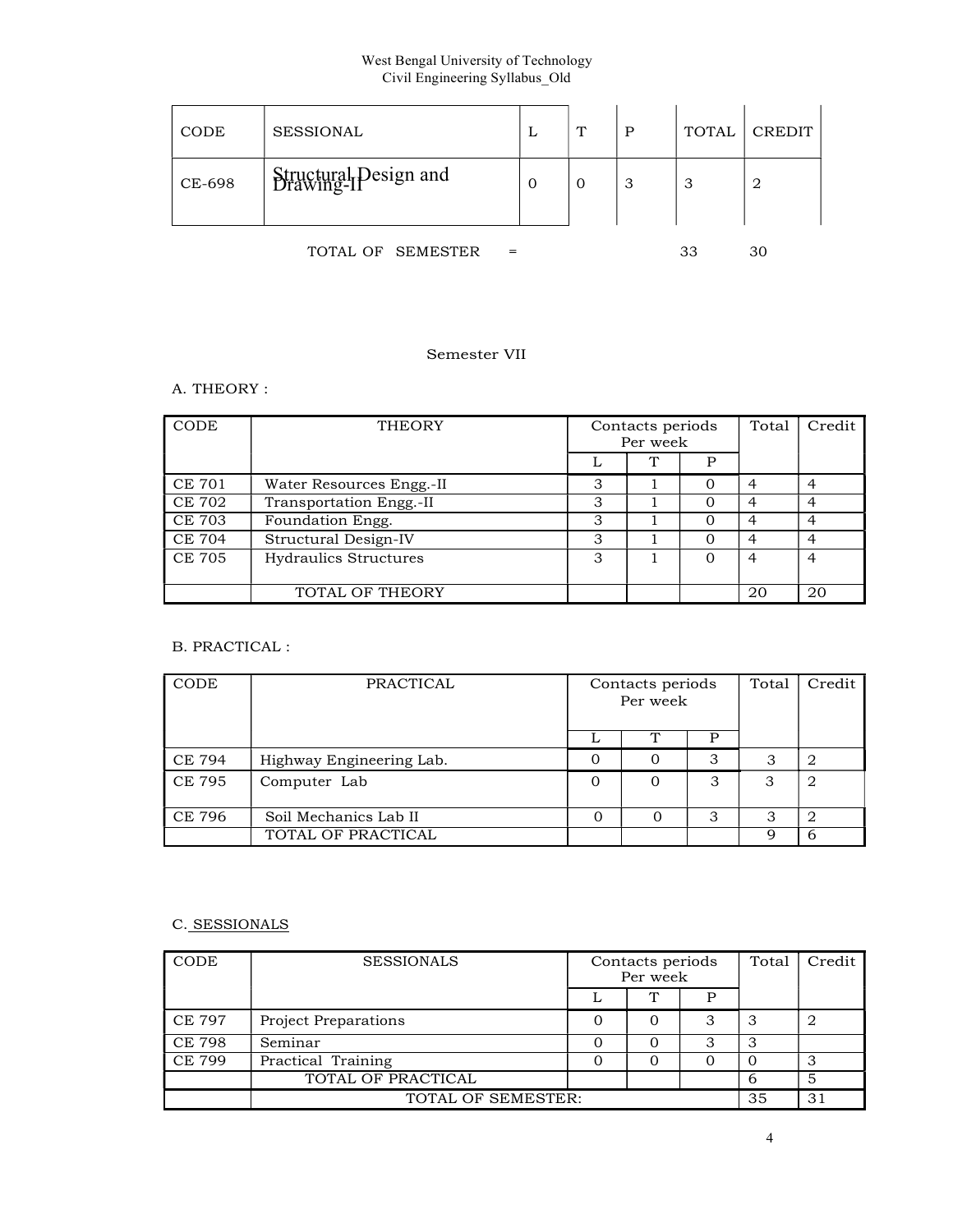## Semester VIII

# A.THEORY :

| CODE          | <b>THEORY</b>                                  | Contacts periods<br>Per week |           |   |    | Total | Credit |
|---------------|------------------------------------------------|------------------------------|-----------|---|----|-------|--------|
|               |                                                | ⊷                            | <b>TN</b> | P |    |       |        |
| $CE 801/1-$   | Elective I                                     | 3                            |           |   | 4  |       |        |
| CE 802/1-     | Elective II                                    | 3                            |           |   | 4  | 4     |        |
| <b>CE 803</b> | Construction Management &<br>Technology        | 3                            |           |   | 4  | 4     |        |
| <b>CE 804</b> | Estimation, Specification & Dept.<br>Procedure | 3                            |           |   | 4  | 4     |        |
|               | TOTAL OF THEORY                                |                              |           |   | 16 | 16    |        |

| C. SESSIONALS |                                    |  |    |     |    |
|---------------|------------------------------------|--|----|-----|----|
| CE 892        | Project Work                       |  | 12 | 12  | O  |
| CE893         | Seminar                            |  |    |     |    |
| CE 894        | Comprehensive Viva-Voce            |  |    |     |    |
| CE 895        | <b>Institutional Participation</b> |  |    |     |    |
|               | TOTAL OF SESSIONALS                |  |    | 15  | 16 |
|               | TOTAL OF SEMESTER                  |  |    | -31 | 32 |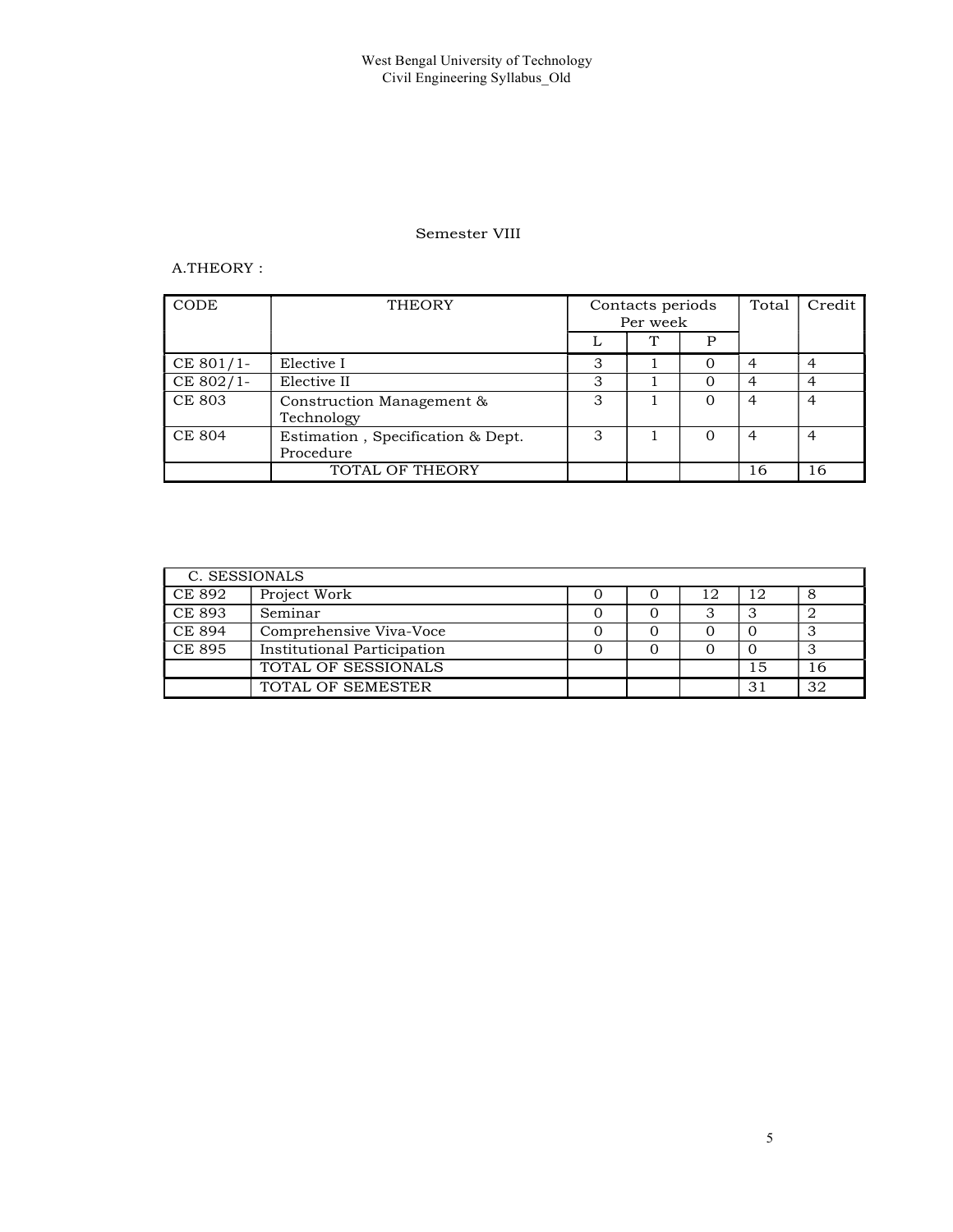# ELECTIVE – I

| 1. Traffic Engg. & Planning                           | CE 801/1 |  |
|-------------------------------------------------------|----------|--|
| 2. Prestressed Concrete                               | CE 801/2 |  |
| 3. Enviornmental Pollution and Control CE-801/3       |          |  |
| 4. Advanced Foundation Engineering                    | CE-801/4 |  |
| 5. Finite Element Analysis                            | CE-801/5 |  |
| 6. Computer Aided Design & Application in Civil Engg. | CE-801/6 |  |
| 7. Soil Dynamics and Machine Foundation CE-801/7      |          |  |

# ELECTIVE – II

| 1. Advanced Structure                            | CE802/1  |  |
|--------------------------------------------------|----------|--|
| 2. Structural Dynamics                           | CE802/2  |  |
| 3. Soil Stabilisation & Ground Improvement       |          |  |
| Technique                                        | CE-802/3 |  |
| 4. Bridge Engg.                                  | CE-802/4 |  |
| 5. Water Resources Management                    | CE 802/5 |  |
| 6. Remote Sensing Application in Civil Engg.     | CE-802/6 |  |
| 7. Optimisation Technique in Civil Engg.CE-802/7 |          |  |

## Civil Engineering

#### III SEMESTER

Mathematics Code : CE-301 Contact :  $3L + 1T$ Credits : 4

Each question consists of three parts. The first part comprises of short objective type questions, carries four marks. The remaining two parts carry eight marks each. Candidates will answer FIVE full questions choosing one from each Unit.

Vector Calculus: gradient, divergence and curl, their physical meaning and identities. Line, surface and volume integrals. Simple problems. Green's theorem, statements of divergence and Stokes'theorems. Simple applications.

Fourier Series: periodic functions, Euler's formulae. Fourier series of odd and even functions and functions with arbitrary period. Half range expansions. Fourier sine and cosine transforms. Fourier integrals. Application of Fourier series to forced vibration problems.

Partial differential equations: basic concepts, solutions of equations involving derivatives with respect to one variable only. Solutions by indicated transformations and separation of variables. Derivation of one dimensional wave equation (vibrating string) and its solution by using the method of separation of variables. Simple problems. D'Alembert's solution of wave equation. Derivation of one dimensional heat equation using Gauss divergence theorem and its solution by seperation of variables. Solutions of 2-D Laplace equations.

Introduction to probability: finite sample space, conditional probability and independence. Bayes' theorem, one dimensional random variables. Two and higher dimensional random variables: mean, variance, correlation coefficient and regression. Chebyshev inequality.

Distribution: binomial, Poisson, uniform, normal, gamma, chisquare and exponential. Simple problems.

#### Text Books :

- 1. Murray R.Spiegel : Vector Analysis. Vector Analysis.edn.1959, Schaum Publishing Co.
- 2. Erwin Kreyszig : Advanced Engineering Mathematics-Fifth edn.1985, Wiley Eastern.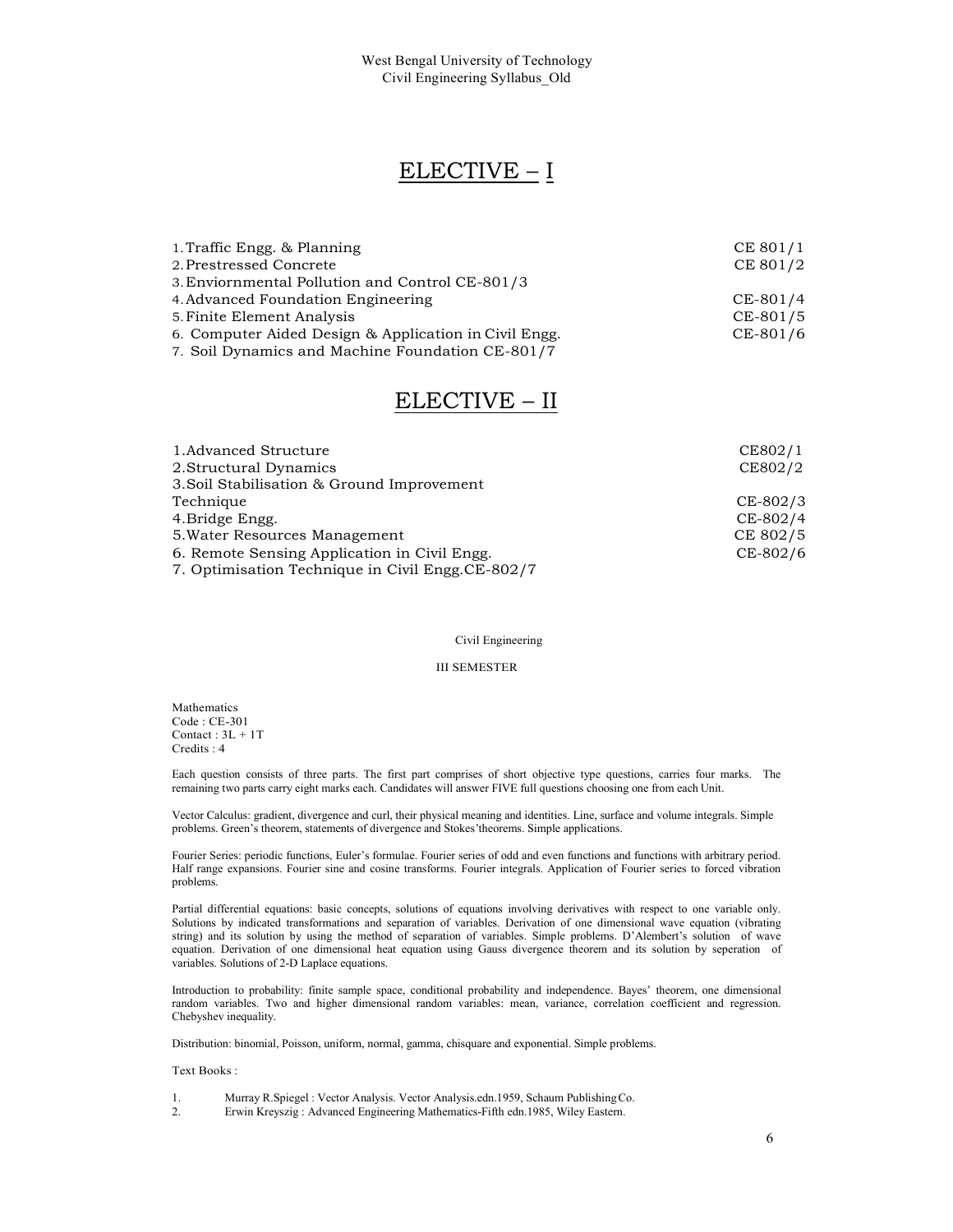3. P.L.Meyer : Introduction to probability and Statistical Applicaitions, second edn. 979, Amerind Publishing Co.

Reference Books :

- 1. Bengamine A.R. and Cornell C.A : Probability and Statistics second edn. 1970, McGraw Hill.
- 2. Ang. A.H.,S. and Tang V.H. : probability concepts in Engineering, Planning and design, Vols. I and II, John Wiley.
- 3. Hogg and Craig; Introduction of Mathematical Statistics, fourth edn. 195 Mac Millan International. 4. B.S.Grewal : Higher Engineering Mathematics edn. 1989, Khanna publishers.

Fluid Mechanics -I Code : CE-302 Contact :  $3L + 1T$ Credits : 4

Introduction : Scope and importance of subject. Fundamental concepts relating to fluid definition, molecular structure, continuum principle. Machanics of fluids as an engineering science – Eularian and Langrangian approach.

Fluid properties : Density, specific volume, specific weight and relative density, viscosity, Newton's law of viscosity. Classification of fluids based on viscosity,Surface tension and capillarity, Pressure, compressibility and vapour pressure.

Fluid Statics : Pascal's law, pressure variation in a static fluid, piezometer, manometers-simple, differential, inclined and micromanometers, pressure gauges. Forces on plane and curved surfaces. Centre of pressure, buoyance and stability of floating bodies.

Fluid Flow Concepts : Streamlines, pathlines and streaklines. Stream tubes, steady, unsteady, uniform and non-uniform flows. One, two and three dimensional flows. Laminar and Turbulent flows. Rotational and irrotational folw. Continuity equation in differential form, Euler's equation in one dimensional and Bernoullis's equation.

Discharge measuring devices : Application of Bernoulli's equation-pitot tube, venturimeter and orificemeter, orifices and mouthpieces, Rectangular, triangular, Cippoletti notch, sharp crested and broad crested weirs, submerged weirs..

Flow in pipes : Turbulent flow through pipes, fluid friction in pipes, head loss due to friction. Darcy-Weisbach equation, Friction factors for commercial pipes, use of Mody's diagram, minor losses in pipes. Pipes in series and parallel. Syphon and negative pressure in pipes.

Unsteady flows : flow under variable heads, time of emptying and filling rectangular and circular tanks through orifices and pipes. Water hammer in pipes. Pressure rise due to sudden and gradual closure. Effect of compressibility of liquid and elasticity of pipe material, surge tanks – functions and types.

Boundary layers : Thickness of boundary layer. Laminar and turbulent boundary layer on a smooth plate. Drag and lift on sumberged bodies. Boundary layer seperation.

Reference Books :

- 1. Fluid Mechanics by Modi & Seth Standard Book House, New Delhi
- 2. Fluid Mechanics by A.K.Jain, Khanna Publishers, Nath Market, Nai Sarak, New Delhi.<br>3. Fluid Mechanics & Machinery by H. M. Raghunath CBS Publishers. New Delhi
- 3. Fluid Mechanics & Machinery by H. M. Raghunath CBS Publishers. New Delhi

Surveying-I Code :CE- 303 Contact :  $3L + 1T$ Credits : 4

Introduction : Definition, classification of surveying objectives, History of surveying, Modern trends in surveying, Principles of surveying.

Chain surveying : Measuring instruments, chain and its types, tapes, steel band, optical square, cross staff. Methods of measure – horizontal distances, Ranging chain surveying – reconnaissance and location, locating ground features by offsets – field book. Chaining for obtaining the outline of structures. Methods for overcoming obstacles, conventional symbols, plotting chain survey and computation of areas. Errors in chain surveying and their elimination – problems on above.

Compass surveying : Principles of compass, types of compasses, use and adjustments-Bearings, local attraction and its adjustments. Chain and compass surveying of an area. Booking and plotting. Adjustments of traverse, errors in compass surveying and precautions. Problems on above.

Plane table surveying : Equipment, Levelling, Orientation Different methods of plane tabling, working with plane table, Two and three point problems. Errors and precautions.

Levelling : Introduction, Basic definitions, Levelling instruments and their features, Temporary adjestments of levels, Levelling staffs. Methods of levelling – Differential, Profile fly levelling, cross sectioning and reciprocal. Methods of booking, Sensitiveness of bubble tube. Curvature and refraction effects. Reducing errors and eliminating mistakes in levelling. Permanent adjustments of dumpy level. Modern levels – Tilting level, Automatic or self levelling precise levels. Plotting longitudinal and cross sections. Measurement of areas and volumes, Problems on above.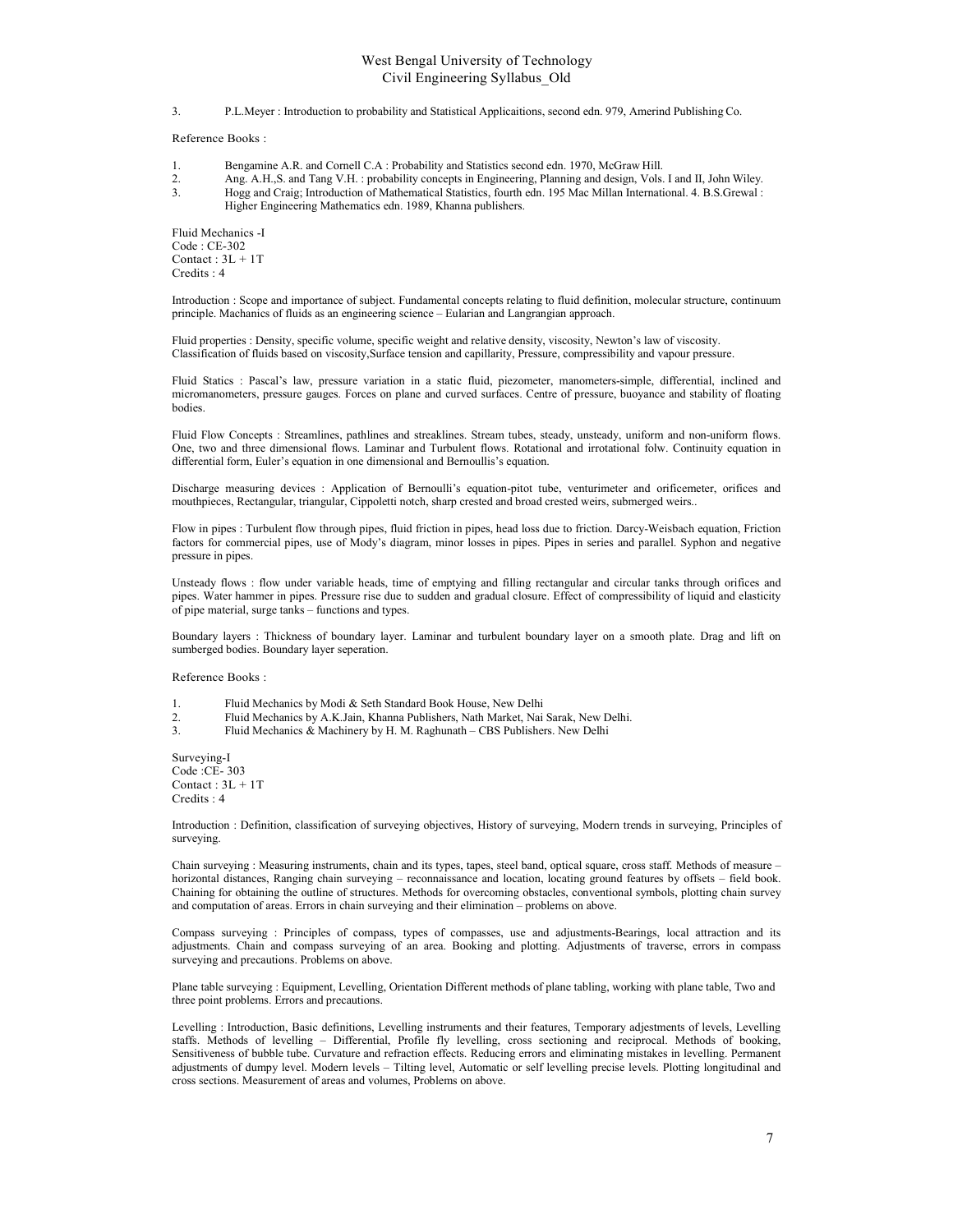Contouring : Topographic map, Contours characteristics of contour, Contour interval, Methods of locating contours, Interpolation of contours. Uses of contours-area and volume measurement from contour map. (5 hrs)

Minor Instruments : Clinometers, Ceylon Ghat tracer, Use of planimeter (mechanical and digital)

Computer programs in surveying : Computer program for calculation of area, volume, application of Bowditch rule rate for calculation of co-ordinates.

Text books :

- 1 Surveying Vol I & II B.C. Punmia
- 2 Surveying levelling Vol I & II T.P. Kanetkar & Kulkarni<br>3 Fundementals of surveying S.K. Roy (Prentice Hall India)
- Fundementals of surveying S.K. Roy (Prentice Hall India)

Reference books :

1. Plane and Geodetic surveying Vol I & II – David Clark 2. Advanced surveying – Norman Thomas

Engineering Materials Code :CE- 304 Contact : 3L + 1T Credits : 4

Properties – Physical and Mechanical, Definitions Stones – Classification of rock – characteristics of building stones – uses – common building stones – Artificial stones

Structural clay products – Bricks – classification – characteristics – Different forms – Testing of bricks as per BIS – Heavy duty burnt clay bricks – Burnt clay paving bricks, soiling bricks, hollow bricks. Clay tiles – mangalore Roofing tiles characteristics and uses – Refractory bricks – Types, Terracota uses, classification and characteristics Building mortars – classification – charateristics – Types and uses – Special mortars – uses.

Wood and wood products – Classification of trees and timber – structure of timber – characteristics of good timber Defects – Seasoning – Decay – Prevention – Suitability of timber for specific uses – Wood products. Veneers plywood, Fibre boards, chip boards, black boards, batten boards and laminated boards – characteristics and uses. (15 hrs).

Concrete : ingredients – Cement – Chemical composiion – Composition of cement clinker – Hydration – testing as per BIS – Common types of cement – Properties and uses – Admixtures – Functions – A brief study of acceleration retarders and air entraining agents – aggregates – classification – characteristics – Testing of physical properties as per BIS – Quality of mixing water – Pozzolanas – Applications – Brief study of Fly ash, surkhi, rice husk ash and ground blast furnace slag.

Preparation of concrete – Water cement ratio – Definition of curing, workability and strength – Characteristics and uses of RCC, PSC, FRC, Ferrocement – Mix proportions – Classification of concrete

Lime – various types and uses Floor tiles – Types – Properties and uses. Ceramic materials – Classification – Glass Different types and uses.

Polymeric materials – Introduction – Rubber – Natural and synthetic – Vulcanisation of rubber – uses – plastics – properties and applications.

Paints, Enamels and Varnishes – Properties and uses Tar, Bitumen and Asphalt – Properties and uses Miscellaneous materials-Heat insulating, Sound insulating, Geosynthetics, Adhesives, - properties and uses.

Text books :

| 1.           | Building materials – S.K.Duggal |
|--------------|---------------------------------|
| $\sim$<br>z. | Engg. Materials - S.C. Rangwala |

3. Concrete Technology – M.S. Shetty

Engineering Geology Code :CE- 305 Contact :  $3L + 1T$ Credits : 4

Physical Geology : Geology and its importance in Civil Engineering : Earth as a planet – its internal structure and composition.

Earthquakes and seismic hazards : Causes and effects, seismic waves and seismographs, Mercelli's intensity scale and Richter's scale of magnitude. Distribution of Earthquakes in the world and India with examples. Earthquake resistant structures.

Weathering of rocks – Agents and kinds of weathering. Soil formation, soil profile, classification of soils, soil Erosion and soil conservation. Measures, coastal erosion and protective measures.

Geological work of rivers – origin and stages in the system. Erosion, transporation, Deposition, Floods and flood man agement measures with Indian Examples.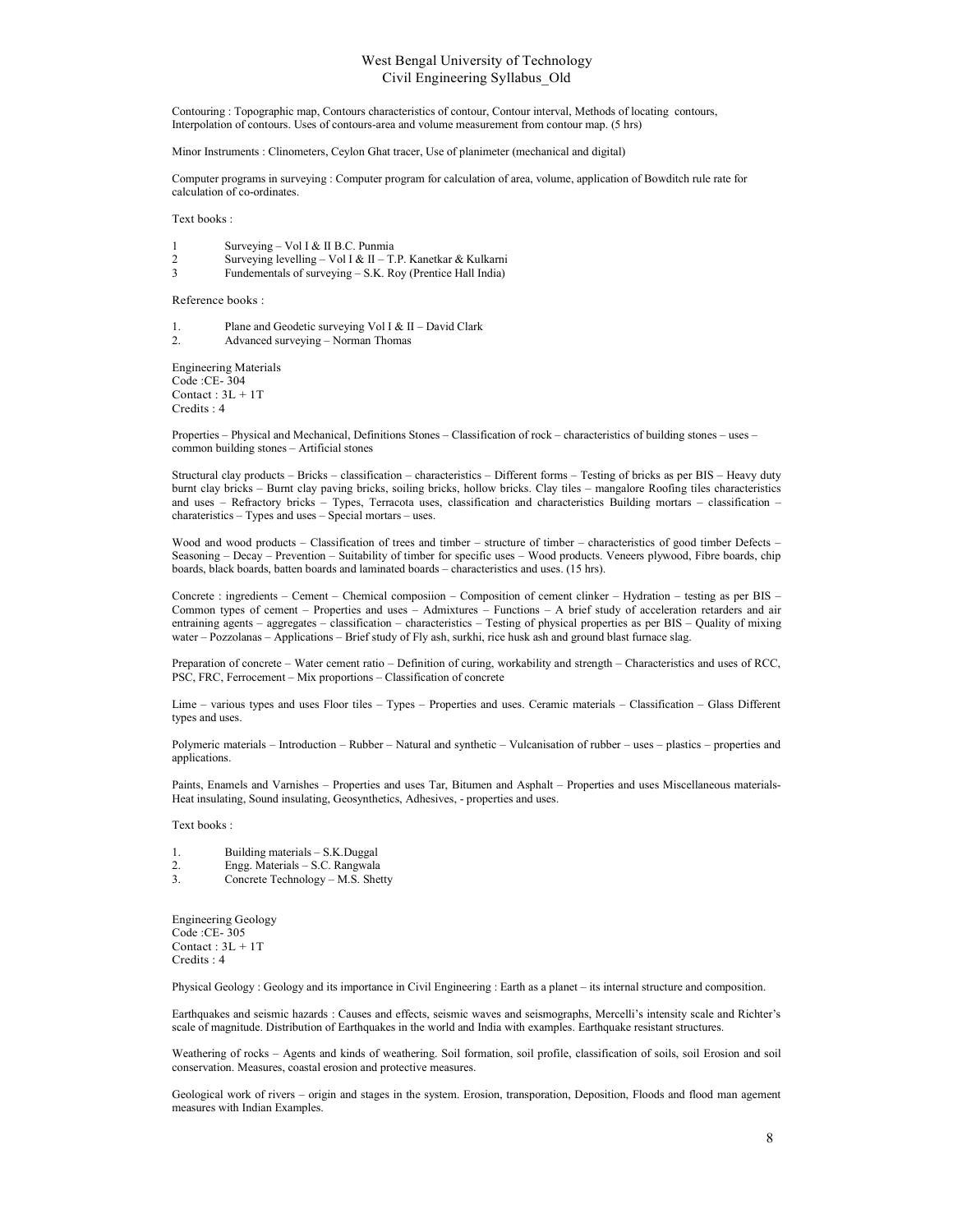Mineralogy ; Physical properties of minerals

Classificaition, description, chemical, composition, mode of occurrence and uses of the following group of minerals (I) Quartz group (ii) Felspar group (iii) Mica group (iv) Carbonate group v) Amphibole group (iv) Pyroxene group

Petrology ; Broad clssification of rocks

- a) igneous rocks classification, mode of occurrence, forms of igneous rocks, texture and engineering importance.
- b) Sedimentary rocks process of sedimentation, primary structures, classification and engineering importance.
- c) Metamorphic rocks agents and types of metamorphism, classification and engineering importance. Engineering properties of rocks – Compressive strength, tensile strength, tensile strength, porosity, permeability, specific gravity, Abrasive resistance. Rocks as construction materials – qualities required for building and ornamental stones, foundations, concrete aggregate, railway ballast, road metal, pavement, flooring and roofing.

Structural geology : Stratification. Dip and strike, compass clinometer. Definition, description, classification of folds, faults, joints and unconformities, and their recognition in the field. Importance of geological structures in Civil Engg.

Resource Engg : Types of resources, Earth resources – renewable and non renewable resources – forest, water, minerals, oil, coal, soil. Remote sensing – introduction to remote sensing, aerial photographs and satellite imagery. Advantages and limitations of remote sensing. Interpretation of satellite data. Applications of remote sensing in geology, ground water investigation and Civil Engg.

Hydrogeology : Hydrological cycle, waterbearing properties of soils and rocks, ground water occurrence and distribution. Aquifers, types of aquifers, coastal aquifers and their management, springs and geysers, Geological work of ground water, ground water investigation, selection of well sites, types of wells, quality or ground water, ground water management.

Geophysical exploration – Methods of Geophysical Exploration Electrical resistivity method – principles of electrical resistivity survey. Field procedure – sounding and profiling, electrode configuration, interpretation of resistivity data Geophysical surveys in ground water and other Civil Engg. Projects.

Applied Geology : Surface and subsurface geoloical and geophysical investigations in major Civil Engg. Projects. Geological studies of Dams and reservoir sites, Geological studies for selection of tunnels and underground excavations.

Landslides : Types of landslides, causes, effects and prevention of landslides. Environmental Geology – problems of pollution and their investigation. Hazards to surface and groundwaters. Impact of mining, quarrying, Dams & reservoirs etc., on environment.

Reference Books :

- 1. A text book of Geology by Mukherjee P.K. Eleventh revised edition. The World Press Private Limited, Calcutta 1990.
- 2. Engineering and General Geology by Parbin Singh, Fourth edition. Katson publishing house Delhi 1987.
- 3. Engineering Geology by Blyth, F.G.H & de Frcitas M.H.ELBS,  $7<sup>th</sup>$  Ed. 1984.<br>4. Remote Sensing Principles and Interpretation Floyd F.Sabins, H.Freeman and
- Remote Sensing Principles and Interpretation Floyd F.Sabins, H.Freeman and Co.
- 5. Engineering Geology for Civil Engineers D. Venkat Reddy, Oxford, IBH, 1995.
- 6. Cornllius S.Hurlbut, Jr. : Dana's Manual of Mineralogy,  $17<sup>th</sup>$  edition. John Wiley & Sons, New York. 1985<br>7. Tyrell : Prinicples of petrology, 1972, Asia, Bombay.
- 
- 7. Tyrell : Prinicples of petrology, 1972, Asia, Bombay. 8. Marland P.Billings : Structural Geology, fourth edition, 1975, Wiley eastern Prentice-Hall, U.S.A. 1972.
- 9. Todd D.K. : Ground Water hydrology. Jonh Wiley & Sons, Second edition, 1980.
- 10. Robert F.Legget : Geology and engineering, third edition, McGraw Hill book company Singapore, 1988.

Building Construction, Architecture and Town Planning Code :CE- 306 Contact :  $3L + 1T$ Credits : 4

Foundations : Objectives of preliminary investigations; definition and importance of safe bearing capacity of soils; types of foundations; spread footings and piles; design of a spread footing for a wall.

Masonry : Stone Masonry : Coursed and uncoursed random rubble masonry; fine tooled and rough tooled ashiar masonry.

Brick Masonry : Rules for brick work bonding; stretcher bond, header bond; English and Flemish bonds for one, one and a half and two brick thick walls.

Precast Blocks : Various types of concrete blocks and their uses.

Walls, Doors and Windows: Load bearing and partition walls reinforced brick walls; different types of doors and windows of timber and metal.

Stairs : Types of R.C. Stair cases with sketches; cross-section of R.C.C. stair cases; design principles and design of a dog-legged stair case.

Roofs : Types of pitched roofs and their sketches; Lean – to, coupled and collared roofs; king-post truss, queen-post truss and simple steel trusses; roof covering materials-tiles, AC sheets, and G.I. sheets.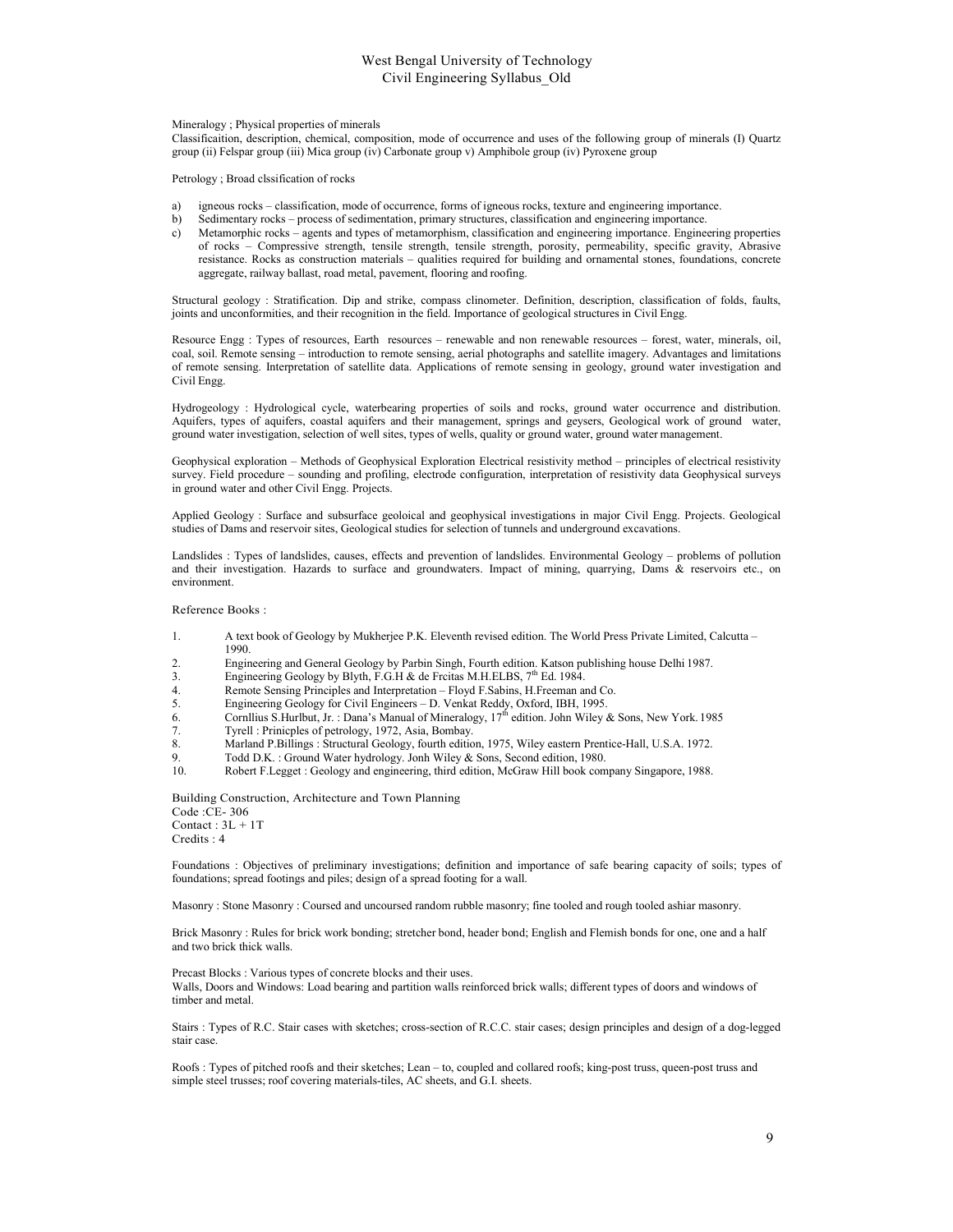Plastering and Painting; Plastering with cement and lime mortar; white-washing, colour washing and distempering; Painting new wood and metal work.

Flooring : Cement concrete, terrazzo, Mosaic, marble and tiled flooring.

Town Planning and Architecture

Ancient History : Ancient history of human settlement and factors which shaped urbanization; Indus valley civilization (origin, religion, and general features); list of Manasara's Village/town classifications; Dantaka village plan and features.

Slums and Housing : Causes and effects of formation of slums; Slum clearance methods; preventation of formation of slums; building-bye laws/specifications for construction of houses; neighbourhood units; green belt.

Town Planning : Objectives and principles of town planning; Origin and growth of towns; Development of new towns; Features of the Chandigarh City.

Master Plan for cities: Objectives and elements of a procedure, execution, an dreport.

Zoning : Definition, objectives, and principles of zoning; various aspects of zoning (land use zoning, density zoning, and height zoning).

Architectural Aesthetics: Ancient and modern views on architecture; basic concepts of architecture (truthfulness, goodness and beauty); aims of good architecture; three important theories of architecture; A brief description of principles of architecture. Details on Principles of Architectural Composition:Unity and harmony; balance, proportion, scale, and rhythm in architecture with examples from Indian Architecture.

Text Books :

Building Construction by B.C.Punmia Building Construction and Foundation Engineering by Jha and Sinha Principles of Town Planning by S. C. Rangwala

#### References :

Town and Country Planning by rame gowda The Urban Pattern City Planning by Gallion and Eisner Town Planning in Ancient India by B.B.Dutt Space, Time and Architecture by Sigfried giedion Comparative Architecture by Sir Banister Fletcher Indian architecture by Perry Brown Forms and Functions of Twentieth Century Architecture : Volume II by talbot Hamlin.

Surveying Practice-I Code :CE- 393; Credits -2

#### Chain surveying :

Preparing index plans, Location sketches. Ranging Construction of Geometric figures, Heights of objects using chain and ringing rods. Getting outline of the structures by enclosing them in triangles/quadrilaterals. Distance between inaccessible points. Obstacles in chain survey.

Compass surveying : Measurement of bearings, Construction of Geometrical figures Distance between two inaccessible points by chain and compass. Chain and compass traverse

Plane Table survey: Temporary adjustments of plane table and Radiation method Intersection, Traversing and Resection methods of plane tabling. point problem by at least 3 different methods. 2 point problem.

#### Levelling :

Temporary adjustment of Dumpy level and Differential levelling. Profile levelling and plotting the profile Longitudinal and cross sectioning. Gradient of line and setting out grades. Reciprocal levelling. Sensitiveness of Bubble tube Permanent adjustment of Dumpy levels – third adjustment (Two peg method). Contouring and Instruments : Direct contouring Indirect contouring – Block levelling Indirect contouring – Radial contouring Demonstration of minor imstruments.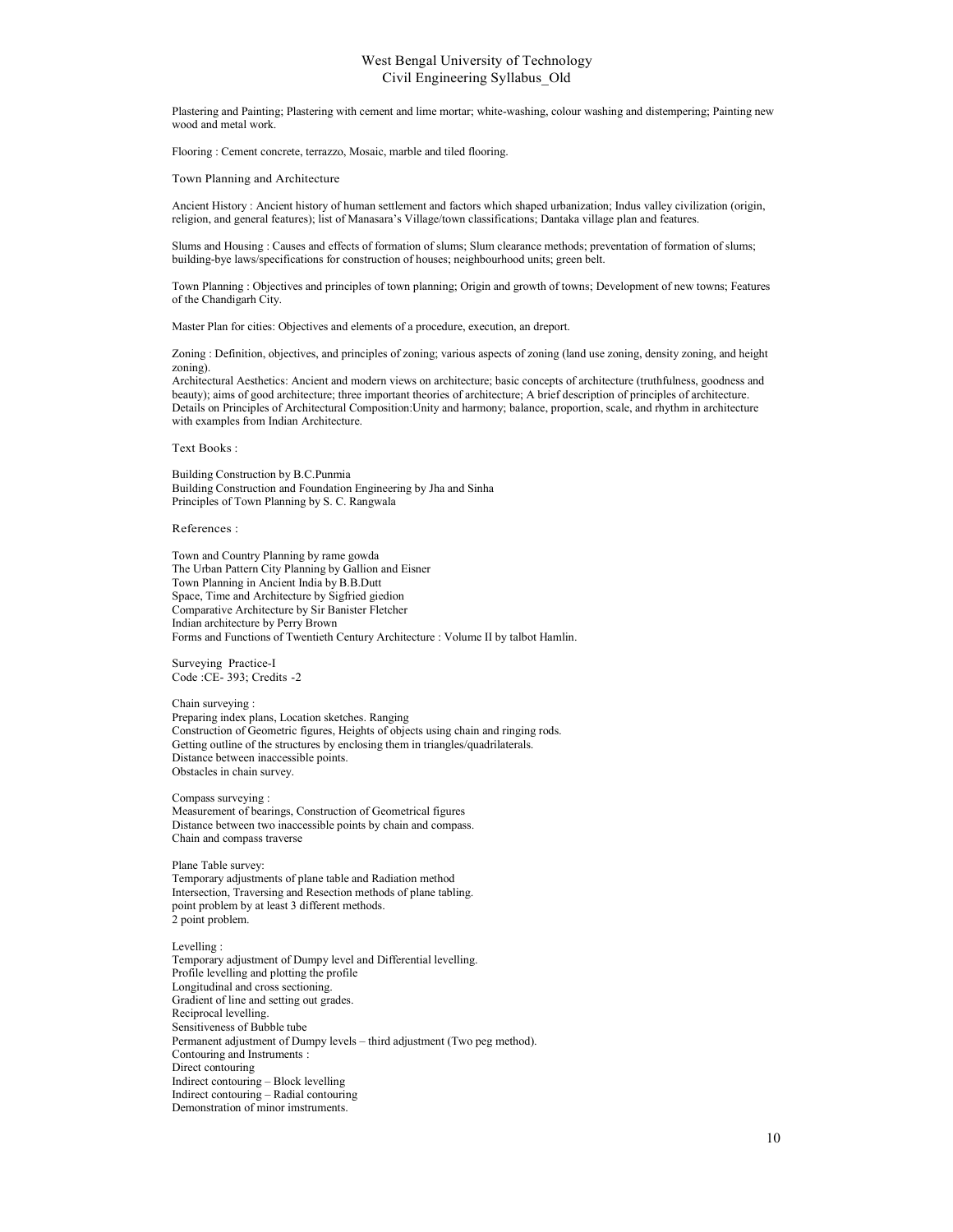Strength of Materials Laboratory

Code :CE- 394;Credits -2

Tension test on Structural Materials : Mild Steel and Cast Iron Compression Test on Structural Materials –Mild Steel, Cast Iron and timber Bending Test on Mild Steel and Timber Torsion Test on Mild Steel Circular Bar Hardness Tests on Ferrous and Non-Ferrous Metals, Brinnel and Rockwell Tests Shear Test on Structural Materials – Mild Steel and Wood Test on Leaf Spring Test on closely Coiled Helical. Spring Impact Test : Izod and Charpy Fatigue Test on Mild Steel Demonstration of Commercial Test (Tension Test) on Specimens of Round Bars and Twisted Bars.

#### IV SEMESTER

MATHEMATICS Code-CE-401 Contact- 3L + 1T Credits- 4

Interpolation and application, finite differences, Newton Gregory and Lagrange's interpolation formulae, Inverse interpolation. Error expression in interpolation formulae, Numerical differentiation. Numerical. Integration : trapezoidal rule and Simpson's one

thIrd rule. Error expressIons for the Integration rules. Curve fittIng by method of least squares'

. Numerical solution of algebraic and transcendental equation using methods of ordinary iteration, regula-Falsi and Newton-Raphson, condition for convergence and rate of

convergence and rate of convergence. Multiple roots polynomial equations, Solution of '

systems of non-linear equatIons by Newton-Raphson method. SImple problems. Solutions of systems of linear equations: Gauss Jacobi, Gauss-Seidel and Relaxation methods. Solutions of tridiagonal systems. Eigen values and eigen vectors of matrices and elementary properties. Computation of largest eigen value by Power Method.

Numerical solution of initial value problems in ordinary differential equations by Taylor series method, Euler's methods of second and fourth orders, predictor corrector methods, Adams Bashforth, Adams-Moulton and Milne's method.

The moment generation function and its properties, functions of random variables, sampling theory, sampling distributions, weak law of large numbers, central limit theorem. Applications.

Text Books: ..- S.S.Sastry: Introductory Method of Numerical Analysis, end 1990, Prentice Hall. ""; P.L.Meyer : Introduction to probability and Statistical applications. Second edn. 1979, amerind Publishing Co.

Reference Books:

Hogg and Craig: Introduction of Mathematical Statistics, fourth edn. 1975, Macmillan i International. "

Ang. A.H.S. and Tang V.H.: Probability concepts in Engg. Plannijing and Design vols I And II , John Wiley. Francis Scheid : Numerical Analysis edn. 1968 Schaum Publishing Co. Gerald C.F and Patrick D. Wheatley : applied Numerical analysis , third end. 1984 Addison Wesley. M.K.Jain , S.R.K. Iyengar and R.K. Jain : Numerical Methods for scientific and Engineering Computation , edn. 1985, Wiley Estern

Fluid Mechanics II

Code :CE- 402 Contact:  $3L + IT \sim C$ redits: 4

Fundamentals of open channel flow: Scope and importance, characteristics of open .

channel flow, distinction between pipe flow and open channel flow, Types of flow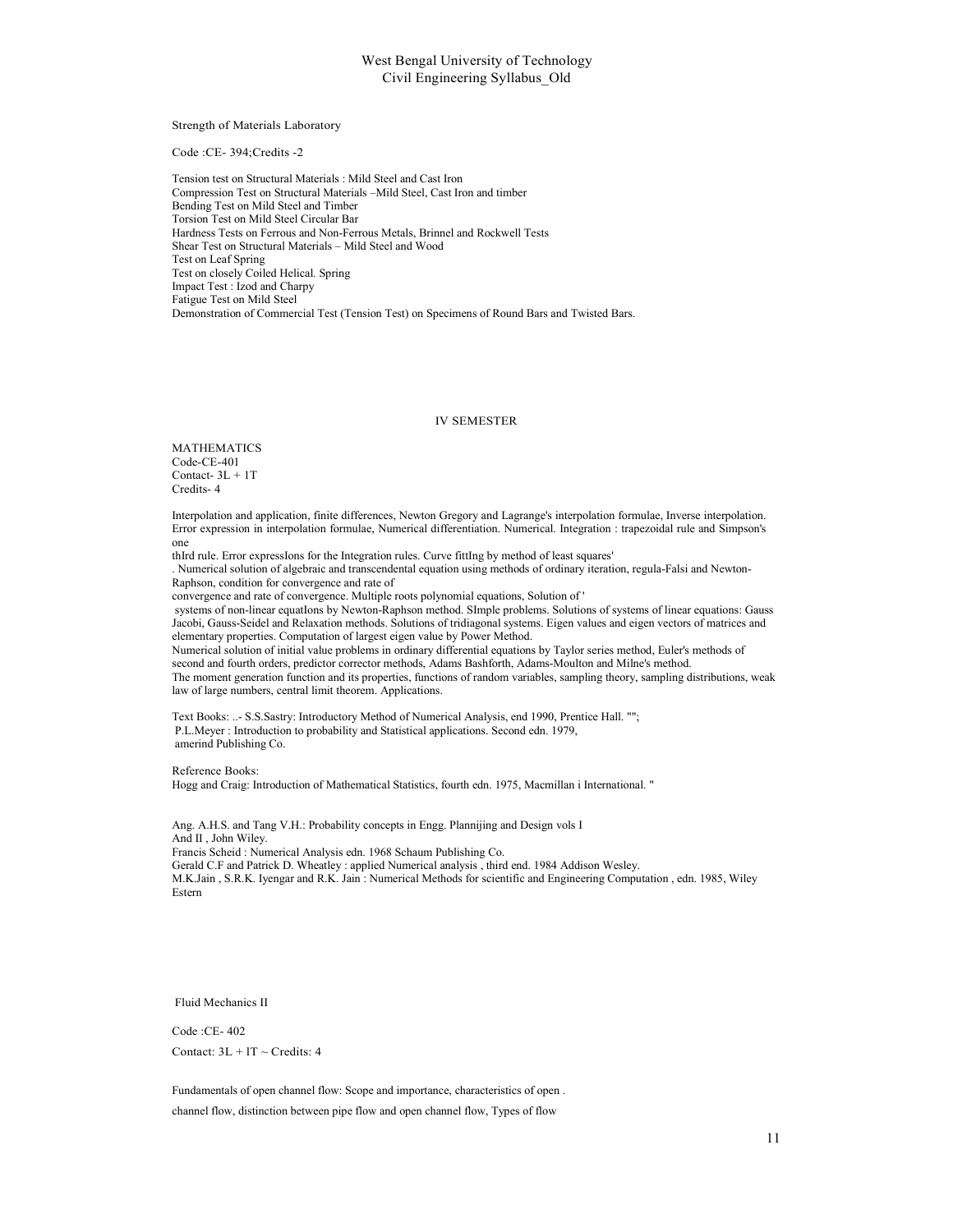Steady, Unsteady; Uniform, Non uniform, gradually varied flow, rapidly varied flow. Types of open channels, Geometric elements.

Steady uniform flow: Characteristics, Chezy's and Manning's formulae, Hydraulically efficient Rectangular and trapezoidal sections. Design features of rigid boundary channels.

Specific Energy - Definition, Diagram. Critical, subcritical and supercritical flows. Channel transitions - construction and raised bed. Establishment of critical flow. Venturiflume and Parshall flume. Specific force - Definition and diagram.

Steady Non-Uniform open channel flow- Rapidly Varied Flow :- Definition, characteristics, examples, uses. Hydraulic jump in horizontal rectangular channel. Gradually Varied Flow:- Definition, characteristics, examples. Classification of channel slopes. Assumptions and derivation of gradually varied flow equation,. Classification of gradually varied flow profiles. Details of Mtype profiles and examples.Direct step method of computation of M-I type profile.

Dimensional Analysis and Model studies, Dimensions and dimensional homogenity, Importance and use of dimensional analysis.

Buckingham Pi Theorem-statement and application. Model studies - Importance and use,

Geometric, kinematic and dynamic similarity. Froude and Reynold model laws and applications. Distorted models.

Impulse - Momentum principle Statement, Use and examples of application. Impact of jet on vanes - Flat and Inclined ( stationary and moving) Inlet and outlet velocity triangles.

Hydraulic Turbines Importance of hydropower. Classification of turbines, description, typical dimensions and working principles of Pelton, Francis and Kaplan turbine (detailed design need not be dealt with) Unit and specific quantities . Performance characteristics and selection of turbines. Description and functions of drafttube.

Pumps Classification of pumps . Description and general principle of working of centrifugal and reciprocating pumps (detailed design need not be dealt with ). Unit and specific quantities , Performance characteristics . Description of multistage , jet and airlift pumps . Cavitation in pumps and turbines.

Reference Books :

Fluid Mechanics by Modi & Seth , Standard Book House , New Delhi

Fluid Mechanics by A.K.Jain , Kanna Publishers, Nath Market, Nai Sarak ,, New Delhi

Fluid Mechanics & Machinery by H.M. Raghunath- CBS Publishers New Delhi

SOIL MECHANICS – I CODE-CE 403 CONTACT-3L+1T CREDITS-4

Origin & formation of Soil :- Types, Typical Indian Soil, Fundamental of Soil Structure, Clay Mineralogy.

Soil as a Three Phase System :- Weight- Volume Relationship, Measurement of Physical Properties of Soil: Insitu Density, Moisture Content, Specific Gravity, Relative Density.

Particle Size Distribution :- By Sieving, Sedimentation Analysis.

Index Properties of Soil :- Attarberg's Limits- Determination of Index Properties of Soil by Casagrande's Apparatus, Cone Penetrometer, Soil Indices.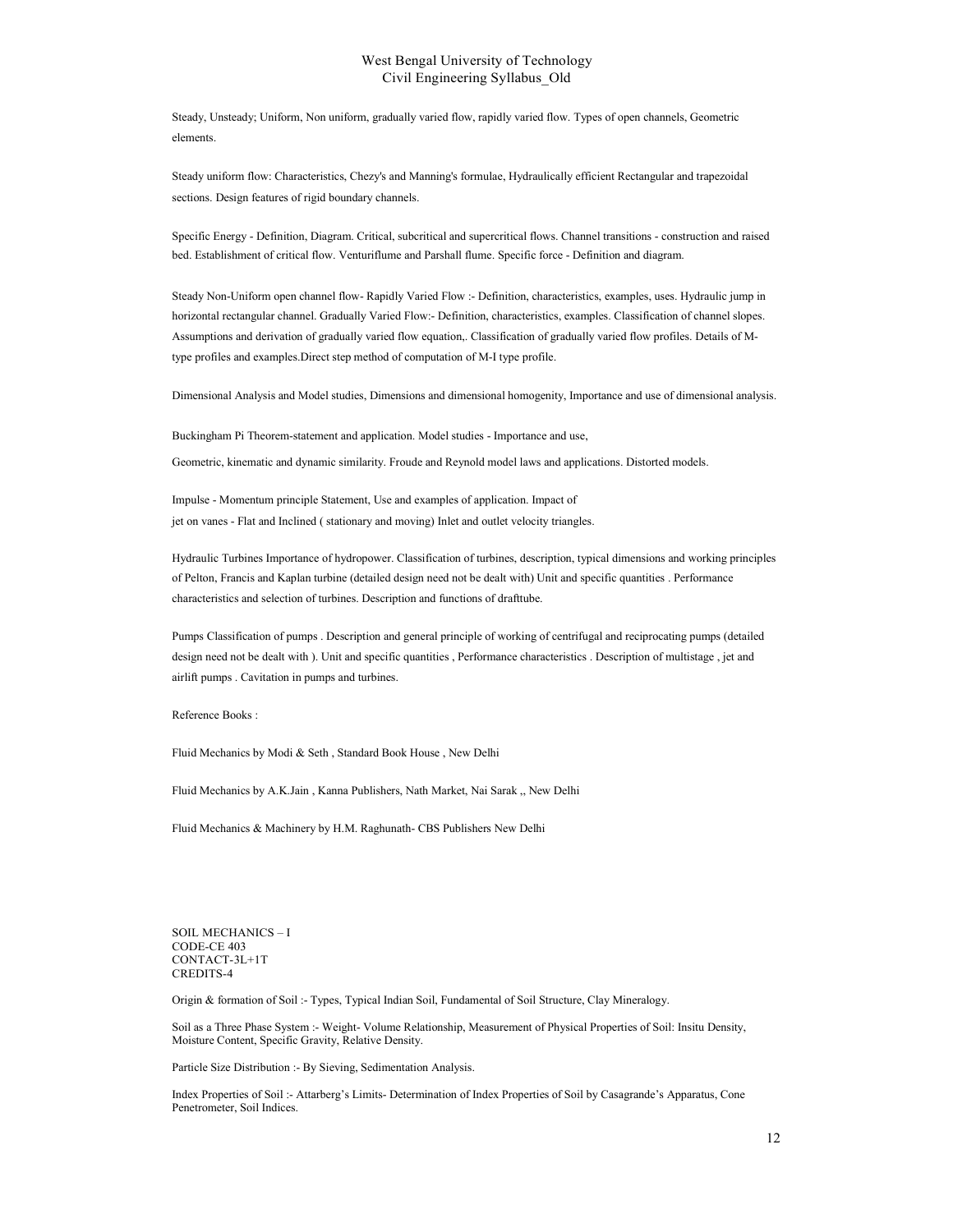Soil Classification :- As per Unified Classification System, As per IS Code Recommendation, AASHTO Classification, Field Identification of Soil, Consistency of Soil.

Soil Moisture :- Permeability, Capillarity in Soil, Darcy's Law, Determination of Coefficient of Permeability of Soil in Laboratory & in Field, Permeability for Stratified Deposits.

Two Dimensional Flow Through Soil :- Laplace's Equations, Flow nets, Flow Through Earthen Dam, Estimation of Seepage, Uplift due to Seepage, Design of Fillers.

Effective Stress Principles:- Definition of Effective Stress, Estimation of Effective Pressure Due to Different Flow Conditions, Critical Hydraulic Gradient, Quick Sand Condition.

Stress Distribution In Soil :- Bousinesq's & Westergaad's Assumption & Formula for Determination of Stress due to Point Loads, Stress Beneath Line, Strip & Uniformly Loaded Circular & Rectangular Areas- Pressure Bulbs, Newmark's charts- Use For Determination of Stress due to Arbitrarily Loaded Areas, Contact Stress Distribution for various types of Loading & on Different Types of Soils.

References :-

1.Principles of Soil Mechanics & Foundation Engineering by – V.N.S. Murthy (UBS Publishers). 2.Soil Mechanics & Foundation Engineering by – B.C.Punmia (Laxmi Publications). 3.Introduction of Soil Mechanics by- B.M.Das (Galgotia Publications). 4.Soil Mechanics by – T.W.Lambe & R.V.Whitman. 5.SP-36 (Part – I & Part - II). 6.Basic & Applied Soil Mechanics by- Gopal(Ranjan & A.S.R.Rao (Willes EasternLtd.)

Structral Analysis- I Code :CE- 404 ; Contact :  $3L + 1T$ ; Credits : 4

Structural Systems : Conditions of equilibrium, degrees of freedom, simple systems, Compound systems, Redundant systems, Linear and non-linear structural systems.

Deflection of beams : Moment area method and conjugate beam method.

Strain energy : Strain energy and complementary strain energy, Strain energy due to axial load, bending and shear, theorem of minimum potential energy, law of conservation energy, principle of virtual work, the first theorem of Castigilano, Betti's law, Clark Maxwell's theorem of reciprocal deflection; deflections of beams and frames using Strain energy method and Unit Load Method.

Rolling loads and influence lines : Statically determinate beams and bridge trusses, series of loads and uniformly distributed loads, criteria for maximum and absolute maximum moments and shears.

Redundant Structures : The second theorem of Castigliano, Consistent deformation method for Fixed beams and frames – fixed end moments for beams due to udl,, noncentral load, external moment, uniformly varying load, support settlement Analysis of frames (maximum two degree of indeterminacy).

#### References :

Elementary structural analysis by Norris and Wilber. Elementary structural mechanics by Tung Au. Indeterminate structural analysis by Kinney Statically indeterminate structures by C.K.Wang Elements Of Structural Mechanics by N.C.Sinha& S.K.Sen Gupta-S.Chand Pub. Elementary theory of structures by Jindal Structural Analysis by Ramamurtham. Suspension bridges by Alfred Pusley. Basic structural Analysis by C.S. Reddy Analysis of Structures – Vol.I & Vol. II by Vazirani & Ratwani. Sturcutral Analysis Vol.I by S.S.Bhavikatti

Structural Design- I Code :CE- 405 ; Contact : 3L +1T ; Credits : 4

A] Reinforced Concrete :

Basic concepts of reinforced concrete and conventional theories. Balanced,under reinforced and doubly reinforced section – Rectangular , T and L section – Analysis.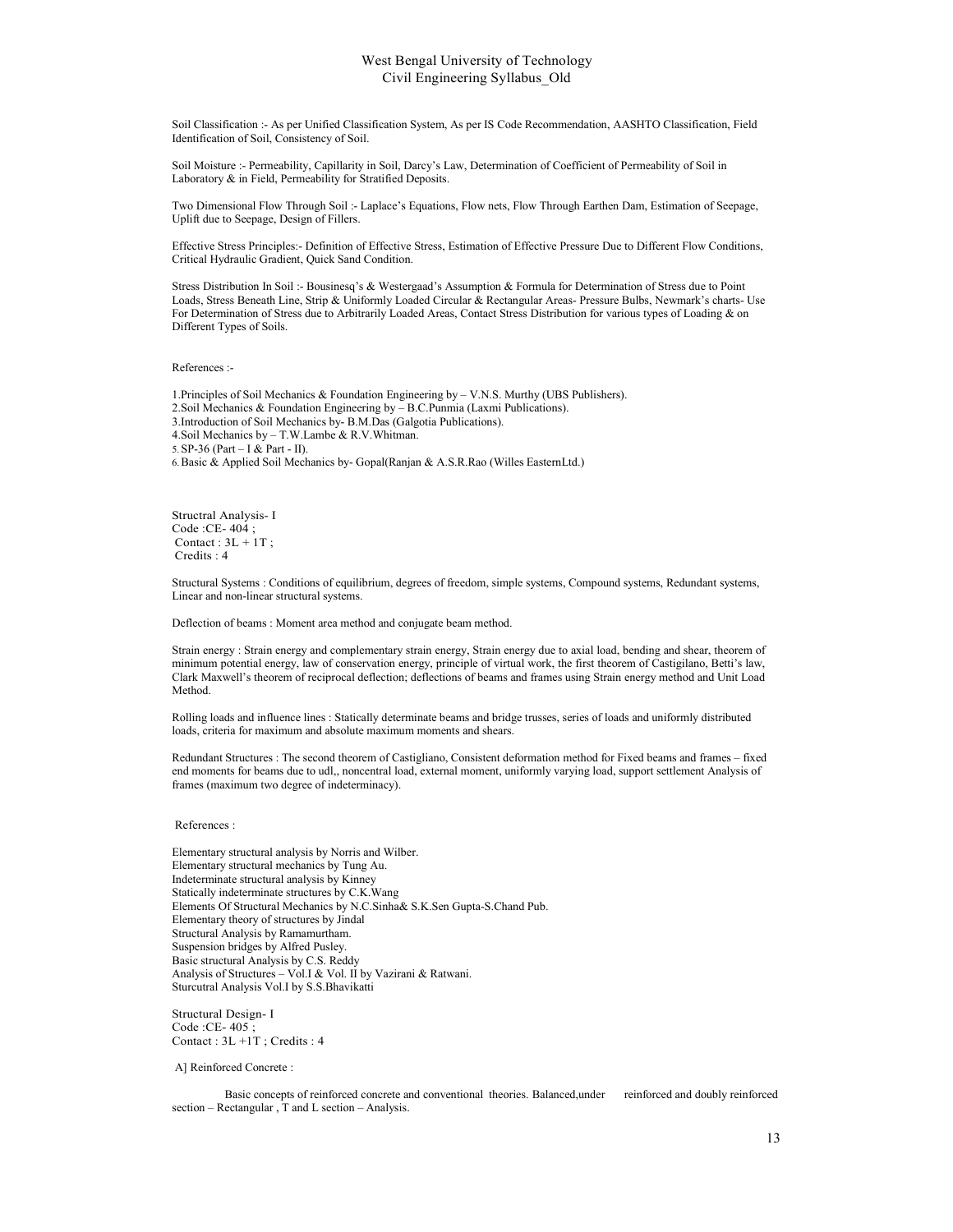Bond , Shear and Diagonal Tension, concepts of Development length – Example .

Analysis and design – Introduction to working stress Method and Limit State method . I.S code provision . Permissible stresses. Simply supported one way slab and beams continuous one way slab and beams-Examples.

Axially loaded columns- different types- Examples.

Staircases – different types-Examples.

B] Steel : Materials and Specification . Structure connections-Rivet and Weld. Different types strength and failure of joints.Design of Connections- different types , bracket. eccentric connections, moment resistant connections. Design of tension and compression members – I.S code provisions. Permissible stresses , Design rules . Examples . Design of beam and plated beams. I.S code provisions. Design of columns under axial load.

Text Books :

I.S. 456-2000 SP : 16-1980 Design aids for reinforced concrete – Bureau of Indian Standards Reinforced concrete Design by Mallick & Gupta Reinforced concrete Limit state design by Ashok K. Jain Reinforced concrete by H.S.Shah. Reinforced concrete structure by I.C. Sagal and A.K. Goel Fundamentals of reinforced concrete by N.C.Sinha and S.K. Roy-S.Chand &CO.. Limit state theory and design of reinforced concrete by S.R.Karve and V.L. Shah. IS 800 – 1984 Pasala Dayaratnam – Design of steel structures A.H.Wheeler & Co Ltd. 1990 S.Alam Raj- Structural Design in Steel. A.S.Arya and J.L.Ajmani – Design of steel structures – Nem chand & Bros., Ramachandra – Design of steel structures, Vol. I & II B.S.Krishnamachar and D.Ajitha Sinha – Design of steel structures Tata McGraw – Hill publishing Co. Delhi. S.M.A.Kazmi and R.S.Jindal – Design of steel structures – Prentice Hall of India – 1988. Ramamurtham – Design of steel structures. S.P.: 6(1) – 1964 Structural Steel Sections. L.S.Negi – Design of steel structures, Tata McGraw-Hill.

Building Design and Drawing Code :CE- 492 ; Credits : 2

Foundations : Spread foundation for walls, and columns of brick masonry; footing for an RCC Column; raft and pile foundations; Doors and Windows; Glazed and panelled doors standard sizes. Glazd and panelled windows standard sizes, special windows and ventilators

Stairs: Proportioning and design of a dog-legged, open well RCC stari case for an office residence building; details of reinforcements for RCC stair cases: plan and elevation of straight run, quarter turn, dog-legged and open well RCC stair cases.

Roofs and Trusses : Types of sloping roofs, leanto roofs; pitched roofs (showing gabled ends and hipped ends); RCC roof with details of reinforcements; Kingpost and Queenpost trusses.

Functional Design of Buildings : To draw the line diagram, plan, elevation and section and line of the following Residential Buildings (flat, pitched and combined roofs) Office Buildings (flat roof) School Dispensary/Hospital Library Hostel block The designs must show positions of various components and their sizes.

References :

Principles of Building Drawing by Shah & Kale Text Book of Building Construction by Sharma and Kaul Building Construction by B.C.Punmia

Fluid Mechanics Laboratory- I Code;493 Credits-2

1.Determination of Orifice co-efficience 2.Calibration of V- Notch ,

3.Calibration of Orifice meter

4.Measurement of velocity of water in an open channel using a pitot tube ,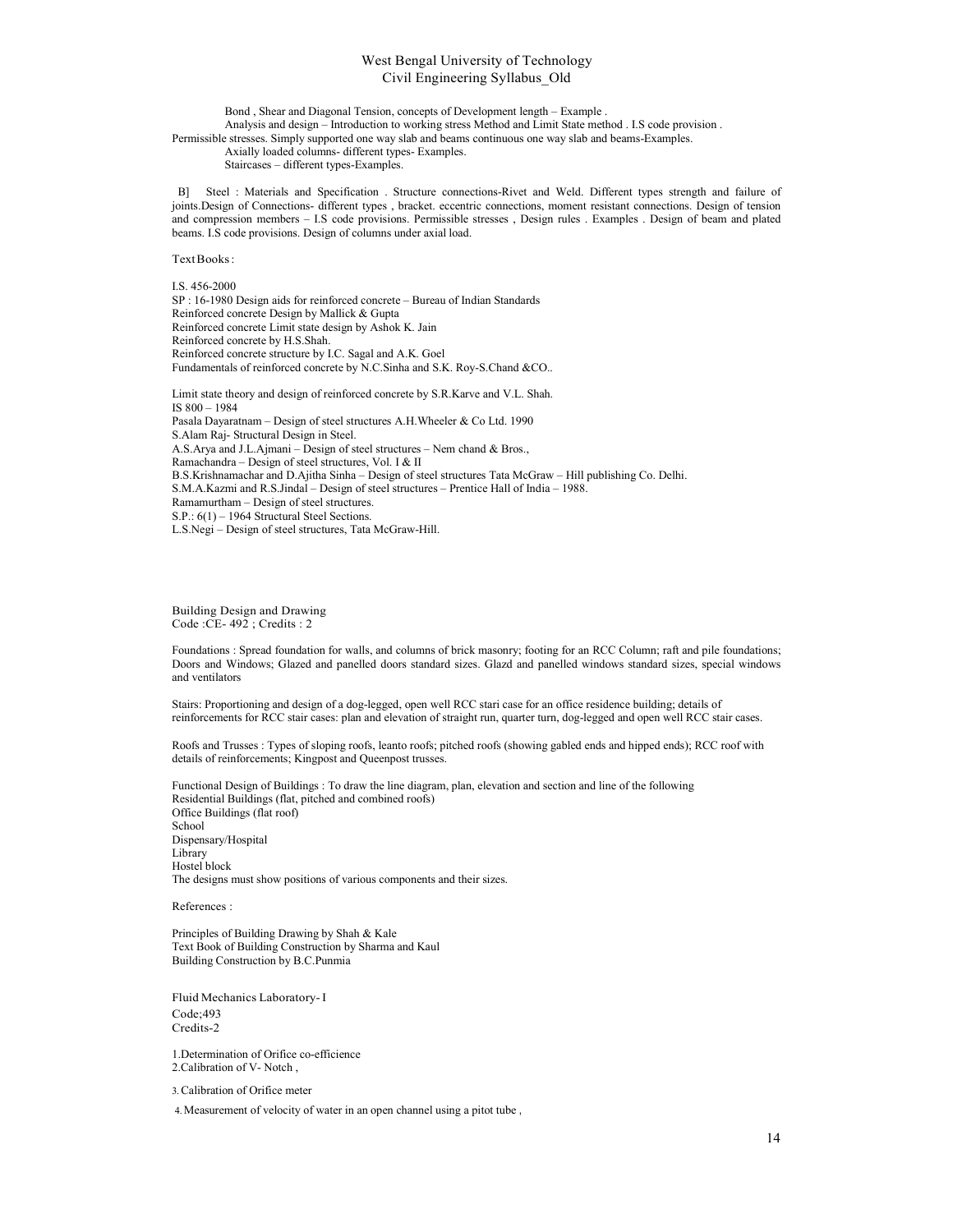5. Measurement of water surface profile for flow over Broad created weir

6.Preparation of discharge rating curve for a sluice .

7.Measurement of water surface profile for a hydraulic jump

8.Measurement of point rain fall by Raingauges.

9.Measurement of evaporation loss by I.S I Standard Pan.

10.Visual observation of wind vane , Anemometer etc.

Soil Mechancis Lab.- I Code-CE 494 Credits-2

1.Field indentification of different type of soil as per Indian standards [ collection of field samples and indentification without laboratory testing ] , determination of natural moisture content.

2. Determination of specific gravity of i) Cohesionless ii) Cohesive soil

3.Determination of Insitu density by core cutter Method

4.Determination Insitu density by sand replacement method

5.Grain size distribution of cohessionless soil by sieving.

6.Grain size distribution of finegrained soil by hydrometer analysis.

7. Determination of Attenberg's limit (liquid limit, plastic limit & shrinkage limit)

8. Determination of co-efficient of permeability by constant head pemeameter (coarse grained soil)

9. Determination of co-efficient of permeability by variable head parameter ( fine grained soil).

Reference: 1.Soil Testing by T.W. Lamb (John willey) 2.SP-36 (Part-I & Part-II) 3.Measurement of Engineering properties of soil by E. Saibaba Reddy & K. Rama sastri.(New age International publication.

Geology Lab

code-:CE- 495;Credits -2

Study of crystals with the help of crystal models

Megascopic study of minerals including ore minerals.

Megascopic study of rocks-Igneous, sedimentary and metamorphic . Microscopic study of minerals, rocks and ore minerals.

Exercises in geological maps: drawing sections, and interpretation of geological , structures. Dip and strike problems.

Thickness problems. Bore-hole problems.

#### V -SEMESTER

Engineering Economics (Common)

Code :HU- 501

Contact: 3L + 1T Credits: 4

Economic Systems and theories:

Definition of economics - Scope and nature of economic science - Economic decision and technical decision - Economic efficiency nd technical efficiency - Micro and macro economics - Business objectives - Forms of business organisation.

Capitalistic, Communist and mixed economics - Developing and developed economies - Characteristics of Indian economy - Economic developments in India. Economic Concepts: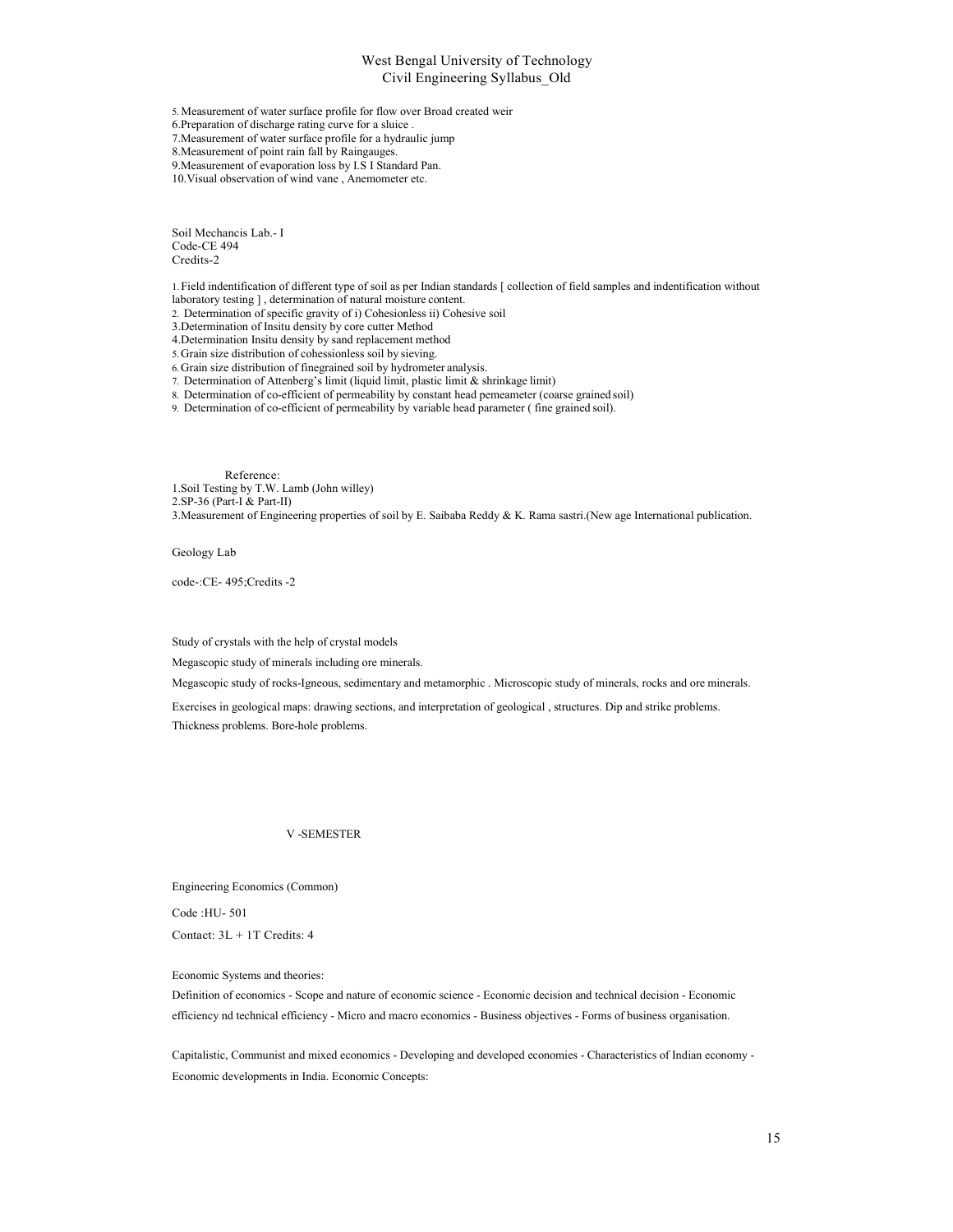. Meaning and importance of consumption - Wants - characteristics and classification of wants. Utility - Meaning of marginal utility - Law of diminishing utility - Concept of consumer surplus.

Demand and supply analysis - Meaning of demand, Determinants of demand. Exception to the law of demand. Elasticity of demand - Meaning, Price elasticity of demand, Cross elasticity of demand. Income elasticity of demand, advertisement elasticity of demand. Demand forecasting - Basic concepts and tools used in analysis of demand forecasting for new products, existing products and consumer products. Measurement of elasticity. Law of supply.

Cost and Production Analysis:

Cost concept - Classification of cost - Cost output relationship - Cost allocations. Economics and diseconomies of scale Cost control - Cost reduction. Cost benefit analysis - Cost effectiveness analysis.

Production - Meaning - Factors of production - Land, labour, capital and organisation-

Features and their relative importance - Division of lobour - Economics of large and small scale production. Economic Laws - Diminishing returns - Increasing returns. Pricing decisions under different marketing structures - Perfect competition - Monopoly - Imperfect competition. Price discrimination.

#### Financial Management;

Meaning, nature and scope of financial accounting, cost accounting and management accounting. Financial accounting. Meaning and uses of financial statements - Balance sheet and Profit and Loss account. Accounting concepts. Financial statement analysis - Ratio analysis - Fund flow analysis - Cash flow analysis.

Capital budgetin techniques - Capital structure decision - Cost of capital - Sources of financial Institutions. Working capital management. Investment evaluation - NPV - IRR method.

National Income, Banking and Trade:

Concept of national income - Methods of computing national income - Difficulties of measurement. Definition of money - Functions and types of money - Value of money. Classification of banks - Functions of commercial banks - Central bank - Credit instruments.

Internal and International Trade - Balance of Trade and Balance of Payments - Exchange rates and stability.

Text Books I References:

Modem Economic Theory: K.K. Dewett and Adarsh Chand. Economics: Samuelson Paul, McGraw Hill Book Company, 1998.

Managerial Economics; D.N.Dwivedy, Vikas Publishing House, 1995. ~ Financial Management: I.M.Pandey, Vikas Publishing House, 1999. f.'~

Hydrology and water Power Engineering

Code:CE 502 ;Contacts: 3L+1T; Credits-4

Introduction : Definition and scope of Hydrology , Hydrologic cycle , The Global water Budget, Practical Applications.

Precipitation : Definition , Forms of precipitation , Measurement of Precipitation , Errors in measurement of Rainfall , location of Raingauge , Raingauge network , Adequacy of raingauge station , preparation of data- Estimation of missing data , Test for consistency of records ( double mess curve analysis ),Presentation of rainfall data, Mean precipitation over on area-( Thissen polygon method, Isohyetal method), Frequency of point rainfall , plotting position ,PMP (Probable maximum Precipitation), Rainfall data in India, examples.

Abstractions from precipitation : Evaporation – the process , factors affecting and measurement , concept of pan co-efficient , method for reduction of evaporation losses, Transpiration- factors affecting, measurement .Evapotranspiration - Definition,AET,,PET,Measurement-Iysimeter,FiledPlots,Perimansequation,Examples. Initial loss- Interception , depression storage . Infiltration – infiltration capacity , infiltration rate , factors affecting measurement. Infiltration Indices:  $-\varphi$ - index, w index, Example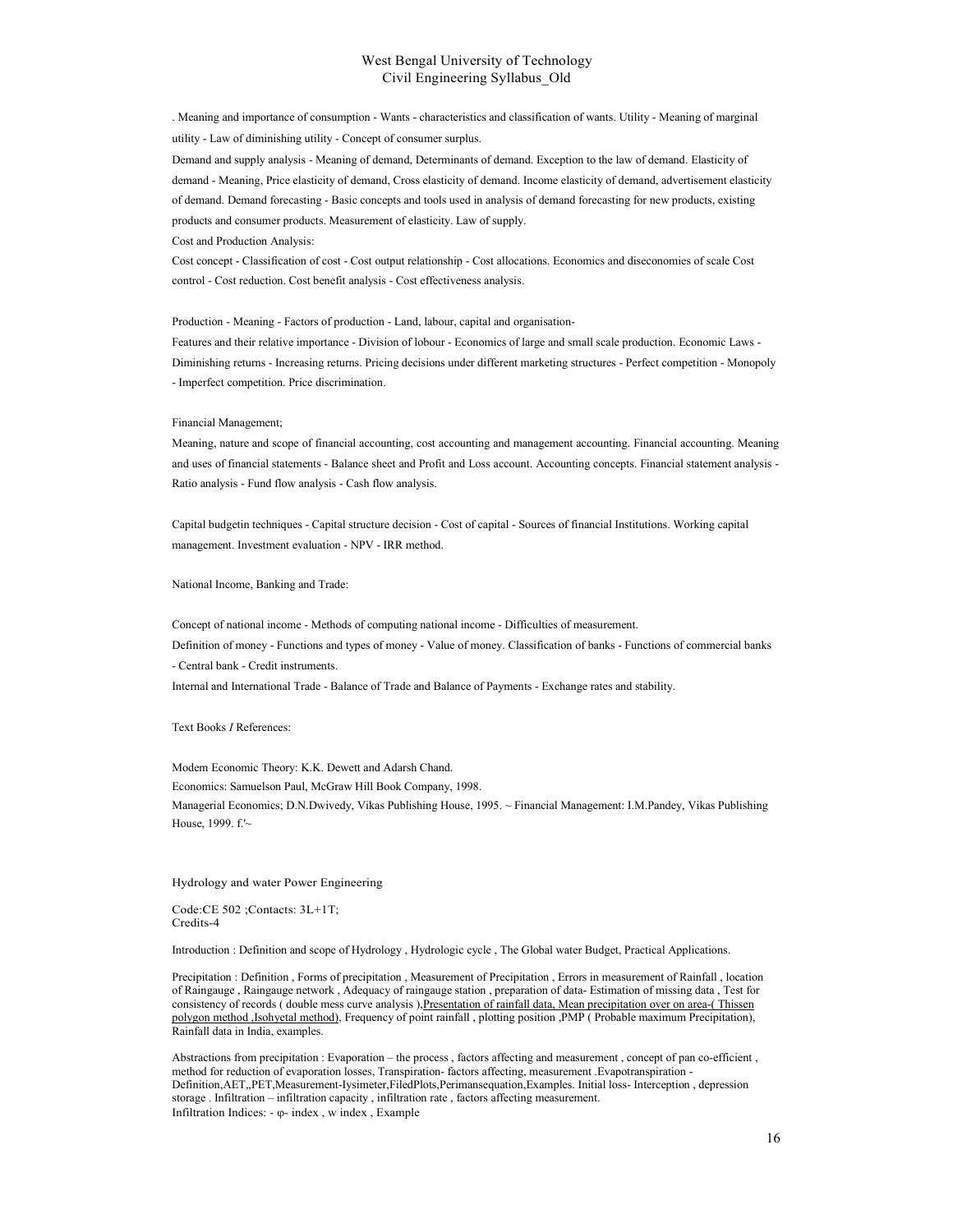Stream flow Measurement : Introduction, Determination of stream discharge , Measurement of stage , measurement of velocity , Stage discharge relationship – permanent control , shifting control, examples.

Run-off : Introduction, factors affecting, computation, concepts of Direct Run-off, Base flow, water year,

Runoff characteristics of streams – Perinnial, intermittent , ephemeral, yield ( Annual Runoff volume) – i) correlation of stream flow and rainfall ii) Empirical equations Binne's percentages, Barlow's tables, Strange's tables, Khosla's formula , Flow –mass curve and their uses, examples.

Hydrographs : Introduction, factors affecting flood Hydrograph , Components of a Hydrograph, Base flow separation, Concept of Direct Run-off Hydrograph (DRH) ,Effective rainfall, Unit Hydrograph- definition, assumptions, Derivation, Limitations and use,Unit Hydrograph of different durations-Method of superposition, The S- Curve ,Syenthetic UnitHydrogrph. Snyder's Method, concept of instantaneous unit Hydrograph (IUH), examples.

Floods : Definition and causes , Estimation of the magnitude of a flood peak- rational method, empirical method , flood frequencies studies. Important definitions- Design flood , Standard project flood (SPF) , Probable maximum floods(PMF) .

Flood Routing – Preleminery concept, examples. Flood control Measures: Introduction, Measures-structural methods , non structural methods, flood control in India

Element of water power Engineering : Introduction, comparison of Hydro-electric and thermal power plants, classification of Hydel plants- i)Runoff river plant ii)storage plant iii)Pumped storage plant iv) Tidal plants. Some important terms and definitions- storage and Pendage , lood factor, demand factor, capacity factor, utilization factor, firm power secondary power Examples .

Reference::

- 1. Engg. Hydrology K.Subramanya- Tata Mc Grow hill Publishing Col.
- 2. A Text Book of Hydrology P. Jaya Rami Reddy- Luxmi Publication ,N.Delhi
- 3. Hydrology & Water Resources Engg.- S.K. Garg –Khanna Publishers.
- 4. Applied Hydrology K. N. Mutreja Tata Mc Grow hill Publishing Co.
- 5. Irrigation ,Water Resources & Water Power Engg.- Dr. P.N. Modi, Standardard Book House, New Delhi.

Environmental Engineering -I

Code:CE.503

Contact: 3L + lT Credits: 4

Water demands: Types of demands domestic, commercial, industrial, fire, public use and losses, per capita demand, variations in demand, factors affecting demand. Design period. Forecasting population-different methods and their suitability.

Sources of water: surface sources rivers, streams, lakes and impounded reservoirs, determination of quantity of water in the above sources. Under ground sources Springs, wells and infiltration galleries, measurement of yield of open wells., tube wells, artesian wells and infiltration galleries. Comparison of surface source and subsurface sources in respect of quality and quantity. Quality of water: Pollution and contamination of water. Sources, classification and prevention of pollution. Water borne diseases. Impurities in water. Collection of water samples. Water analysis Physical chemical and biological tests, standards for potable water.

Collection and conveyance of water: Intakes-river, lake, reservoir and canal. Hydraulic design of pressure pipes. Hydrostatic tests on pipes.

Treatment of water: Aeration, Plain sedimentation, sedimentation with coagulation- coagulant feeding devices, optimum dosage of coagulant. Filters and their different types, disinfection, water softening. The functional design of treatment unit. Removal of iron, manganes, colour, odour and taste, Fluoridation, desalination.

Distribution: Systems of distribution, layout of distribution system, Pressure in distribution system, Storage and distribution reservoirs. Capacity of reservoirs. Type of reservoirs. Detection and presentation of leakages. Design of distribution system Nomograms, Hardycross method, valves and pipe fittings, Hydrants. Necessity of pumps in water supply, types of pumps, .determination of capacity of pumps required (no derivation)

References :

Envirmental Engineering S.K. Garg -Khanna Pub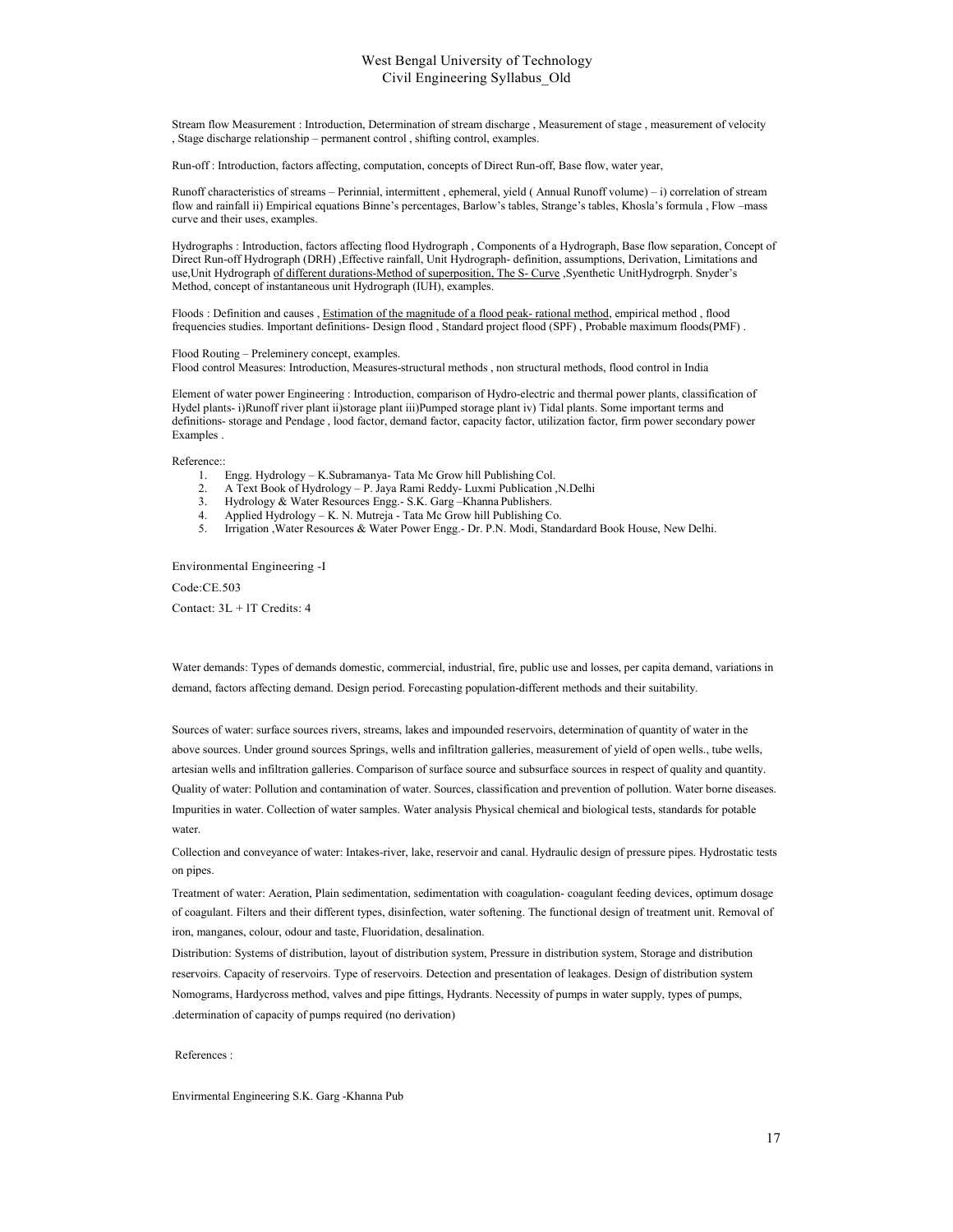Water Supply & Waste Water Disposal –G . M . Fair ,J . C . Geyer ,D . A . Okun . –Jhon Wiley & Sons . Water Supply Engineering Volume I by Kshirasagar. Manual of Water Supply & treatment - A Government of India Publication. Water Supply and Sanitary Engineering By G.S.Birdi Water supply engineering by Babbit and Doland Water supply sanitary engineering by G.S. Birdi

Surveying-II Code :CE- 504 Contact: 3L + lT Credits: 4

Theodolite surveying: Components of a theodolite. Adjestments, Horizontal and vertical angle measurements, Trigponometric levelling.

Tacheometer : Definition, Principles of stadia, tangential systems, Details of stadia system. Analytic tacheometer, Horizontal and inclined sight with staff verical and normal for both fixed and movable hair tacheometer, Errors in tacheometer methods.

Thoery of errors: Errors Definition, Laws of errors, Priniciples of least square, Laws of weights, Determination of probable error and its distribution, Normal equations, Method of correlates, Triangulation adjustments station and figure adjustments, Levelling adjustment, Method of equal shifts.

Curve surveying: Simple curves Definition, Notations Designations, Elements of simple curve, Setting out by linear methods and Rankine's tangetial method. Two Theodolite and Tacheometric method, Compound reverse curves. Transition curves, Bernoulli's Lemniscate, Vertical cUrve types and calculations.

Hydrographic surveying: Shore line surveying sounding Locating sounding and reduction, Three point problems, Nautical sextant and station pointer.

Electro Magnetic Distance Measurement: Introduction, Electromagnetic waves, Modulation, Types of EDM instruments, Principle of their working.

Photographic surveying: Terrestrial-Principles-Phototheodolite-Horizontal and vertical distances of points from photographic measurements, Determination of the focal length of camera lens, Aerial photogrammetry, aerial camera, scale of vertical photographs, Flight planning, Drag and lift, Computation of flight plan, Ground control, Stereo scope and parallax principles.

## Text Books:

Surveying -Vol 2,3 & 4 by B.C.Punmia. Plane and Geodetic surveying -Vol 2 by David Clark Surveying and leveling- Vol 2 by T .P. Kanetkar and Kulkarni Fundamentals of surveying-by S.K.Roy, New Delhi.

Reference books:

Higher surveying by Norman Thomas

Surveying by Higgins.

Structural Analysis-II Code: CE- 505; Contact: 3L + 1T; Credits: 4

> Arches: Introduction. Three hinged arch-analysis and influence line. Two hinged arch and fixed arch --application of unit load method, Castigliano's method and elastic center method, Influence line for arches.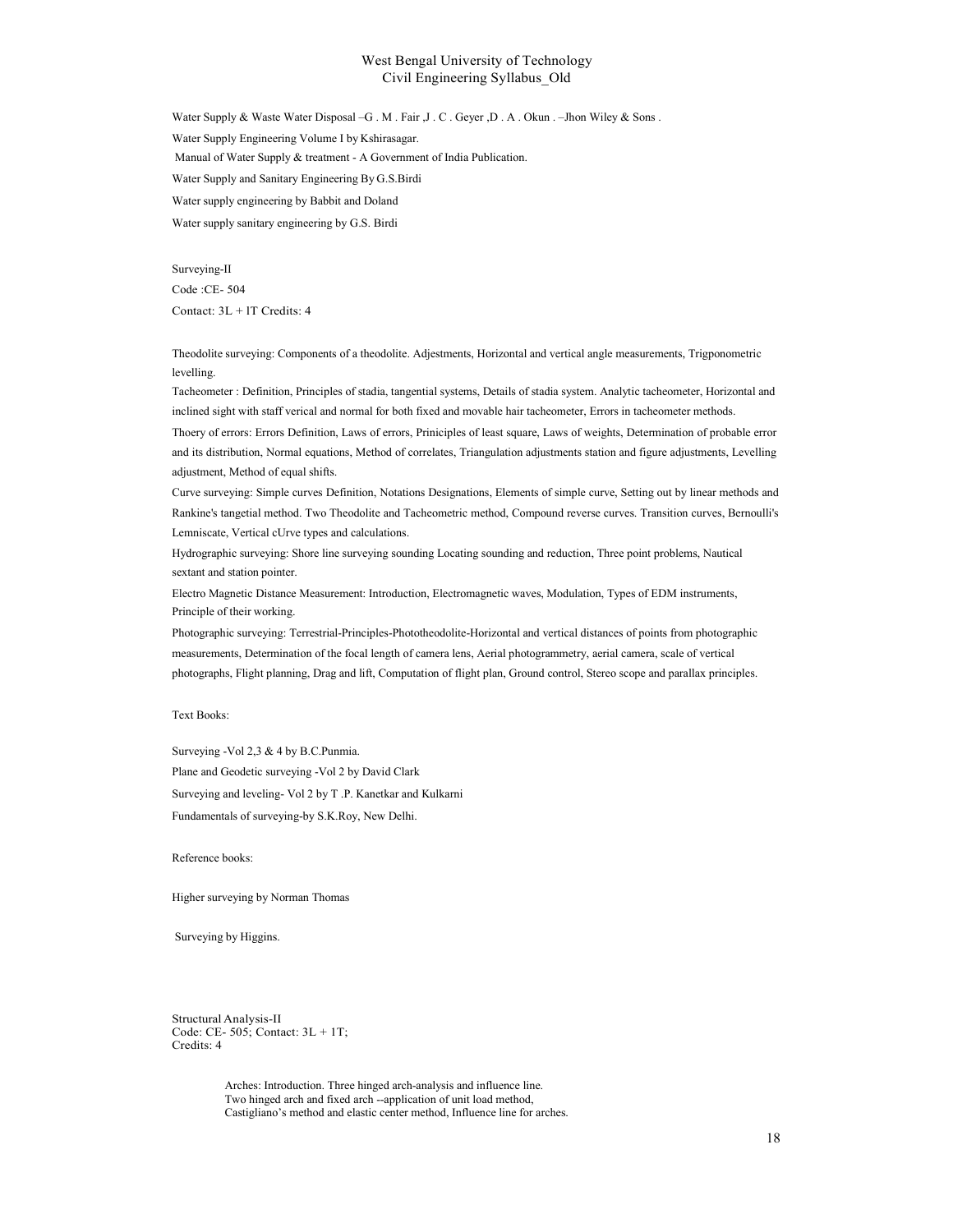Portal frame: Solution by- unit load method, Castigliano's method.

Moment distribution method - solution of continuous beam, effect of settlement and rotation of support, frames with or without side sway.

Slope Deflection Method – Method and application in continuous beams and Frames. Cables & Suspension bridges with three hinged stiffening girders.

Curved beams- analysis Hooks, Rings and Bow girders.

Un-symmetrical bending.

Column analogy –method, application Stiffness and carry over factors for non-prismatic members.

Kani's method: application to indeterminate beams.

#### References:

Theory of structures: by S.P.Timoshenko Theory of structures: by S.Ramamurthum. Mechanics of structures: by Thadani Indeterminate structural analysis: by Kinney Statically indeterminate structures: by C.K.Wang Basic structural analysis: by C.S. Reddy Matrix method of structural analysis: by M.B.Kanchi Structural analysis – A matrix approach by G.S.Pandit and Gupta Theory of structures: by Vazirani and Rathwani Vol. II and Vol. III. Intermediate structural Analysis: by Wang. Structural Analysis Vol.II: by S.S. Bhavikatti.

#### STRUCTURAL DESIGN –II

 $CE506$  Contact :  $3L + 1T$ ; Credits : 4

> A] Reinforced Concrete: Design Approach. Limit State Method of Design Design for Strength and Serviceability I.S. code provisions. Different limit states. Analysis and Design : Foundation – Types of foundation – plain concrete footing for column and walls . Spread footing for walls . Isolated column footing . Raft or mat foundations – Problems. Retaining wall- cantilever and counterfort type- Problems Two way slab – Grashoff Rankin's method,Pigeauds and Marcus Method . I.S method for slab design , correction for torsion and corner restraint. Problems. . Column and members subjected to combined axial Load and bending. Flat slab by direct design method and equivalent frame method I.S code provisions- Problems. B] Steel : Design of roof truss – connection details . Built up columns under combined loading. Design of lacing and batten plates. ColumnBase&Base Plate- Connection details. Design of plate girders – stiffeners , splicing, curtailments-Riveted& Welded. Design gantry girder considering lateral buckling – I.S code provisions.

Reference:

I.S. 456-2000 SP : 16-1980 Design aids for reinforced concrete – Bureau of Indian Standards Reinforced concrete Design by Mallick & Gupta . Design of concrete structures – Ramachandra. Reinforced concrete Limit state design by Ashok K. Jain Reinforced concrete by H.S.Shah. Reinforced concrete structure by I.C. Sagal and A.K. Goel Fundamentals of reinforced concrete by N.C.Sinha and S.K. Roy Limit State Design of Reinforced concrete –P.C. Varghese –PHE Publisher. Limit state theory and design of reinforced concrete by S.R.Karve and V.L. Shah. IS 800 – 1984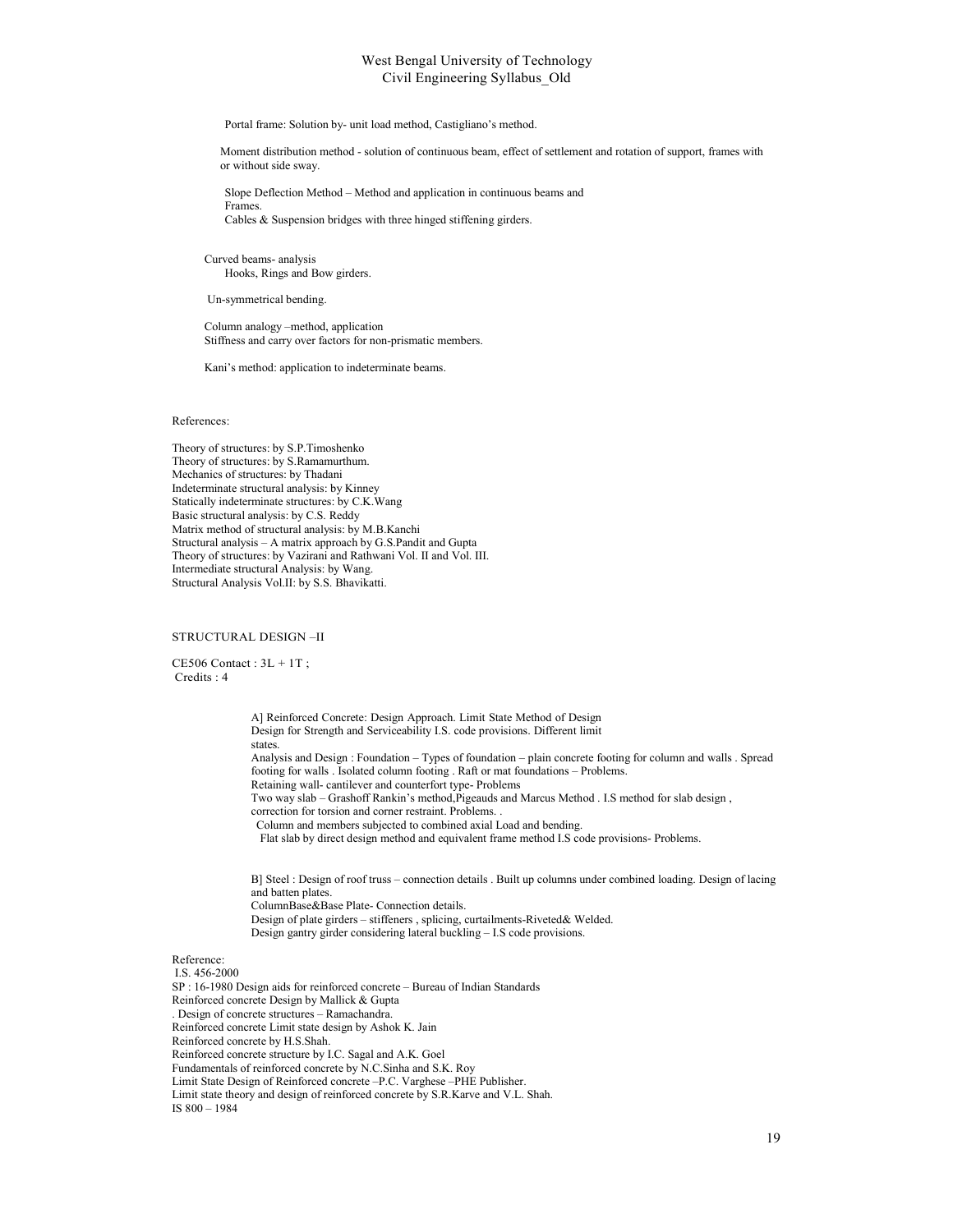Pasala Dayaratnam – Design of steel structures A.H.Wheeler & Co Ltd. 1990 A.S.Arya and J.L.Ajmani – Design of steel structures – Nem chand & Bros., Ramachandra – Design of steel structures, Vol. I & II B.S.Krishnamachar and D.Ajitha Sinha – Design of steel structures Tata McGraw – Hill publishing Co. Delhi. S.M.A.Kazmi and R.S.Jindal – Design of steel structures – Prentice Hall of India – 1988. Ramamurtham – Design of steel structures. Design Of Steel Structures - S.K.Duggal Tata Mc-Graw Hill , New Delhi. S.P.: 6(1) – 1964 Structural Steel Sections.

Fluid Mechanics Laboratory II

Code :CE- 592 Credits: 2

Experiments on Venturi and Parshall Flumes Impact of Jet on vanes

Test on Centrifugal pump

Test on Reciprocating pump

Test on Pelton wheel Turbine Test on Francis Turbine Calibration of Syphons (a) Hood Syphon (b) Volute Syphon

Calibration of Plug Sluice

Experiments on Hydraulic Ram

Experimentals on Hydraulic jump

Demonstration of working of Kaplan Turbine.

Note: Students will have to study the Layout experimental units in the laboratory.

Civil Engg. Lab-I Code :CE- 593 ; Credits : 2

Tests on cement – specific gravity, fineness, soundness, normal consistency, setting time, compressive strength on cement mortar cubes. Tests on fine aggregate – specific gravity, bulking sieve analysis, fineness modulus, moisture content, bulk density, voids and deleterious materials. Tests on coarse aggregate-specific gravity, sieve analysis, fineness modulus, bulk density and voids.

Test on bricks and tiles (Roofing and Flooring) – Water absorption, breaking loads

References :

BIS on testing of cement, fine and coarse aggregates, Bricks and tiles. Laboratory manual of concrete testing (PartI) – V.V Sastry and M.L. Gambhir.

Surveying Practice II

Code :CE- 594

Credits: 2

Theodolite surveying: Measurement of horizontal angles, repetition and Reiteration methods, Single plane and double plane method of trigonometric levelling, Theodolite traverse adjustments.

Tacheometric surveying: Tacheometric constants, Measurement of horizontal and vertical distance. Tacheometric traverse and contouring.

Curve surveying: setting out simple curve by chain and tape, offsets from longchord and tangent, from chord produced, Simple curve by rankine's method, Setting out compound and reverse curves, Transition curves, Bernoulli's Leminscate.

Demonstration: Box-Sextant, Nautical sextant and EDM instruments.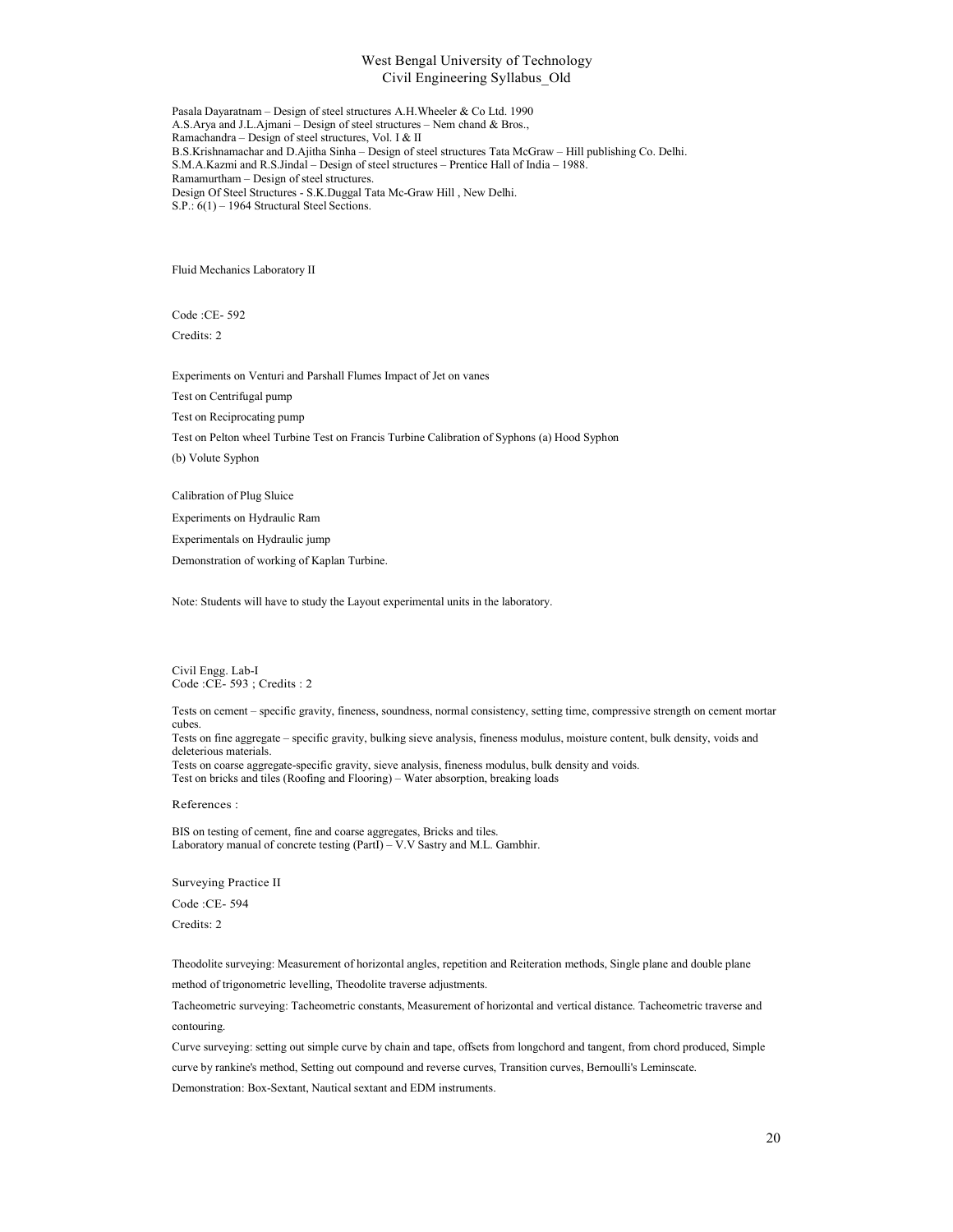#### Structural Design and Drawing -I

#### Code CE: 595 credits-2

General considerations , design principle of R.C.C. sections, limit state method of design. Loads and stresses to be considered in the design as per I.S. code provision.

#### Design & detailing of a i) Simply supported R.C.C. Beam. ii)Continuous T- Beam.

Design & detailing of a i) Simply supported one way slab i) One way continuous slab.

Design of different units –slab , beam column, roofing and staircase from floor plan of a multistoried frame building – two way action of floor slab.

Reference:

1.Fundamental of Reinforced concrete- N.C. Sinha & S.K.Roy. 2. Design of concrete structures – Ramachandra. 3.Limit State Method of Design – Varghese,PHI Ltd. 4.I.S- 456-2000 5.I.S.875 6.SP-16

#### VI- SEMESTER

SOIL MECHANICS – II CODE-CE 601 CONTACT-3L+1T CREDITS-4

Compaction of Soil :- Principles of Compaction, IS Light & Heavy Compaction Test, Field Compaction Equipments, Various methods of field Compaction Control, CBR Test (Soaked, Un-soaked & Field ) as per IS recommendation.

Compressibility & Consolidation of Soil :- Terzaghi's Theory of One Dimensional Consolidation, Compressibility characteristics of Soils, Compression Index, Coefficient of Compressibility & Volume change, Coefficient of Consolidation, Degree & rate of Consolidation, Consolidemeter & Laboratory One Dimensional Consolidation Test as per latest IS Code, Determination of Consolidation Parameters under Consolidated, Normally Consolidated & Over Consolidated Soil, Secondary Consolidation.

Shear Strength of Soil :- Basic Concept of Shear Resistance & Shear Strength of Soil, Mohr- Columb's Theory, Determination of Shear Parameter of Soil- Stress Controlled & Strain Controlled Test, Laboratory Determination of Soil Shear Parameter-Direct Shear, Tri-axial Test, Unconfined Compression, Vane Shear Test as per Relevant IS Codes, Stress- Strain Relationship of Clays & Sands, Concept of Critical Void Ratio, Stress Path and its Application.

Earth Pressure Theories :- Plastic equilibrium of soil , Earth pressure at rest , Active & passive Earth pressure , Rankin's&Coulombs earth pressure theories , wedge method of analysis , estimation of earth pressure by graphical construction ( colmann & Rebhann's method).

Retaining Wall & sheet pite structures: Proportions of retaining walls, stability checks , cantilever and anchored sheet piles , free earth and fixed earth method of analysis of anchored bulk heads , coffer dam structures types and suitability. Stability of slopes : Analysis of finite and infinite slopes , swedish

And friction circle method, Taglor's stability number , Bishop's method of stability analysis stability consideration of Earthen dams.

References:

- 1. Principles of Soil Mechanics & Foundation Egg.
- By VNS Murthy (UBS Publication)
- 2. Soil Mechanics and Foundation Engg. By B.C. Punnia (Luxmi Publication)
- 3. Introduction to Soil Mechanics
- By B.M. Das (Galgolia publication)
- 4. Soil Mechanics by T.W. Lambe & R.V. Whitman(WEL)
- 5. SP-36 (Part-I & Part-II)
- 6. Basic & Applied Soil Mechanics
- By Gopal Ranjan & A.S.R. Rao (Wiley Easter Ltd.)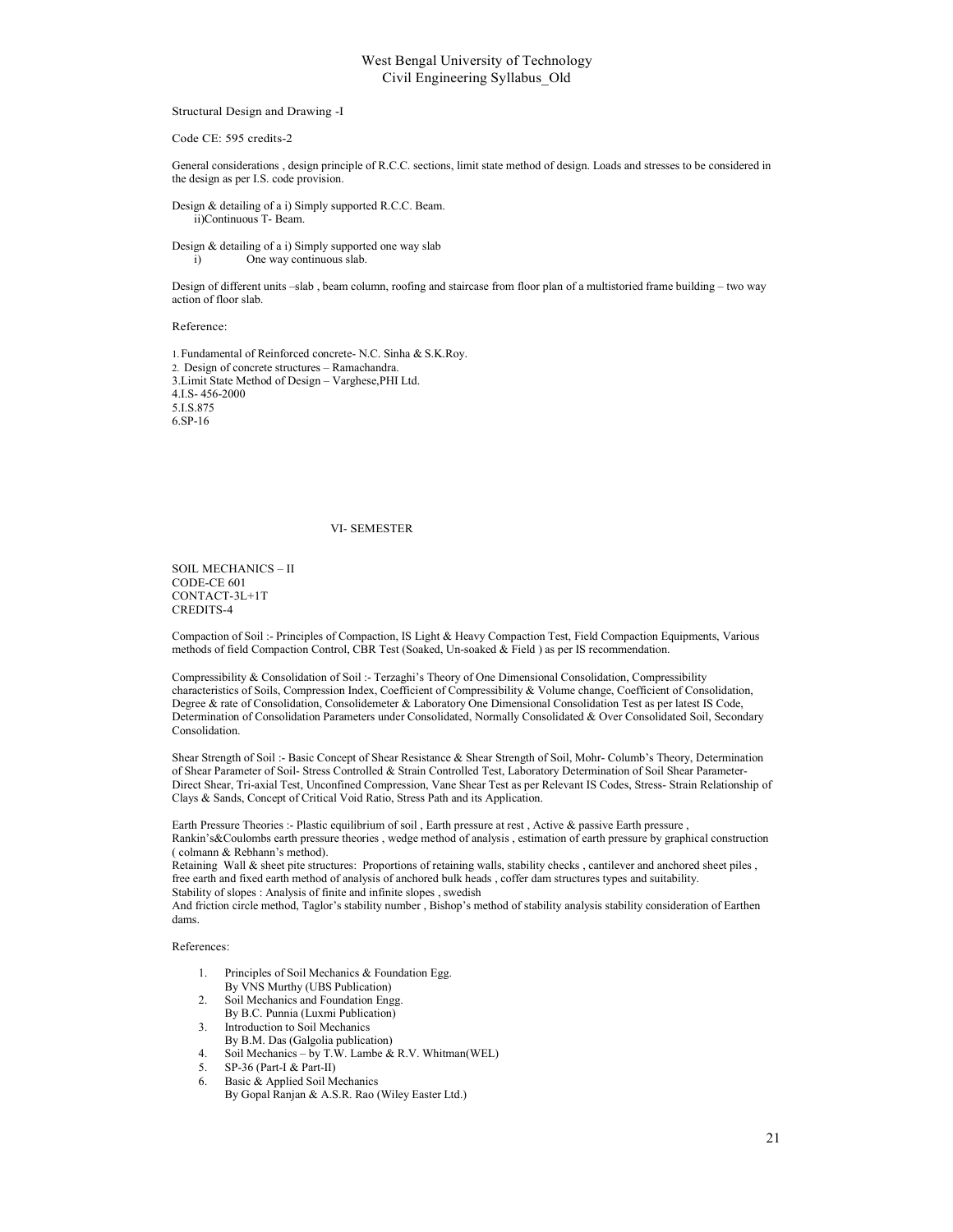Transportation Engineering- I Code :CE- 602 Contact: 3L + lL Credits: 4

Introduction to Highway Engineering:

Scope of highway engineering; Jayakar Committee Report; saturation system; highway financing ('pay as you go method and credit financing method) and highway economics (quantifiable and non quantifiable benefits to highway users, cost of vehicle operation, annual cost method, and benefit-cost ratio method).

Highway Alignment:

Requirements; factors controlling alignment; engineering surveys for highway alignment and location.

Highway Geometric Design:

Cross-sectional elements (friction, unevenness, light reflecting characteristics, camber, kerbs, shoulders, footpaths, width of carriageway, formation, and right of way); PIEV theory, geometric design elements like design speed, passing and non-passing sight distances; requirements and design principles of horizontal alignment including radius of curvature, super elevation, extrawidening, design of transition curves, curve resistance and grade compensation and vertical alignment.

Pavement design: Evaluation of soil subgrade, sub-base, base and wearing courses; design factors for pavement thickness (including design wheel load and ESWL, strength

of pavement materials and plate load tests, and effect of climatic variations) Group Index and CBR methods of flexible pavement design; Westergaards analysis of wheel load stresses in rigid pavements; frictional stresses and warping stresses; IRC recommendations for design of rigid pavements; design of expansion and contraction joints. Benkelmen Beam Test .

Pavement construction Technique:

Types of pavement; construction of earth roads, gravel roads, WBM, bitumen and cement concrete roads; joints in cement concrete pavements.

Road Materials and Testing : Soil, Stone Aggregate, Bitumen, Marshal Stability Test .

#### Special problems on highways:

Failure in flexible and rigid pavaments; Maintenance of earth roads, WBM and bitumen roads; remedial measures for waves and corrugations and mud-pumping; strengthening of pavements; geometric standards for Hill roads; requirements of highway drainage systems; and types of surface and subsoil drainage methods.

References : High Way Engineering By Khanna & Justo Transportation Engineering -Vazirani & S.P Chandala Khanna Puslishers I.S Specifications on Concrete , Aggregate & Bitumen

Environmental Engineering -II Code :CE- 603 Contact: 3L + lT Credits: 4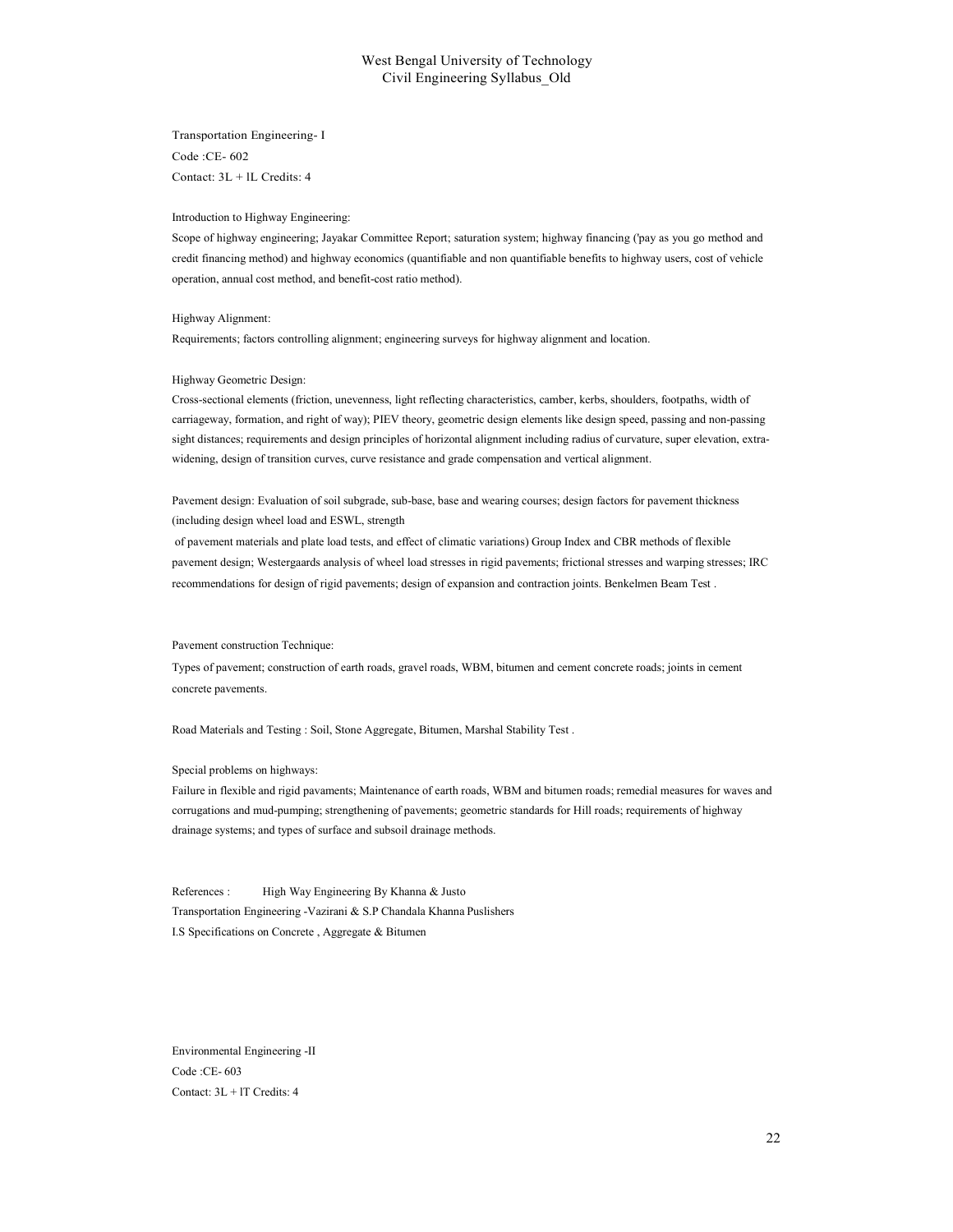Sewage and drainage: Definition of some common terms used in sanitary engineering. Systems of sanitation, systems of sewarages. Types of sewage. Sources of sanitary sewage. Estimating the quantity of sanitary sewage and storm sewage. Design of sewers.Nomograms, partial flow diagrams. Testing of sewer lines Sewer appurtenances. Pumping of sewage. House drainage.

Characteristics of sewage: Physical, Chemical and Biological. Test on sewage; Solids, dissolved oxygen, biochemical oxygen demand, stability and relative stability, chlorides, sulphide, nitrogen. pH value, grease, oil and fat. Biological tests, carbon, nitrogen and sulphur cycles.

Solid waste disposal: Quality and quantity of refuse, Collection and conveyance of solid wastes. Disposal of solid waste by composting, and other methods, Salvaging, grinding and discharging into sewers. '"

Disposal by other methods: Oxidation pond, oxidation ditch, aerated lagoon, septic tank, Iimhoff tank, Disposal by dilution, irrigation and farming, stream sanitation.

Treatment of sewage: Primary treatment - screen, grit chamber, detritus tank, skimming tank, plain sedimentation sedimentation with coagulation. Secondary treatment - Filtration, normal rate trickling filters, high rate trickling filters activated sludge process, aeration units, types of activated sludge process, sludge digestion. Functional design of primary and secondary treatment units.

References

Envirmental Engineering S.K. Garg -Khanna Pub .

Water Supply , Waste Disposal &Enviormental Pollution Engineering - A . K . Chatterjee - Khanna Pub .

Water Supply & Waste Water Disposal –G . M . Fair ,J . C . Geyer ,D . A . Okun . –Jhon Wiley & Sons .

Sanitary Engineering Volume II by Kshirasagar.

Manual of treatment - A Government of India Publication.

Water Supply and Sanitary Engineering By G.S.Birdi

STRUCTURAL DESIGN – III Code :CE- 604 ; Contact : 3L + 1T ; Credits : 4

A. Reinforced concrete Design of building frames, Design of beams and columns,Effect of lateral loading, {Wind &earthquake). Earthquake resistant provisions, bracing and shear wall, I.S.Code provisions – Design Examples. Design of liquid storage structure resting on ground, circular and rectangular tank- approximate method and I.S method , permissible stresses as per code provisions, Design of elevated water tanks, stagings – effect of lateral load. B. STEEL Design of Mill bents, Design of industrial building with multiple truss system, bracing.-lateral and longitudinal – I.S Code provisions. Simple Design of multi-storied building-effect of lateral load as I.S.code provision. Design of water tower-staging,effect of wind and earthquake I.S.Code provision , Design examples.

Reference Books : I.S. 456-2000 SP : 16-1980 Design aids for reinforced concrete – Bureau of Indian Standards Reinforced concrete Design by Mallick & Gupta Reinforced concrete Limit state design by Ashok K. Jain Reinforced concrete by H.S.Shah. Reinforced concrete structure by I.C. Sagal and A.K. Goel Fundamentals of reinforced concrete by N.C.Sinha and S.K. Roy Limit State Design of Reinforced concrete –P.C. Varghese –PHE Publisher. Limit state theory and design of reinforced concrete by S.R.Karve and V.L. Shah.

IS 800 – 1984 Pasala Dayaratnam – Design of steel structures A.H.Wheeler & Co Ltd. 1990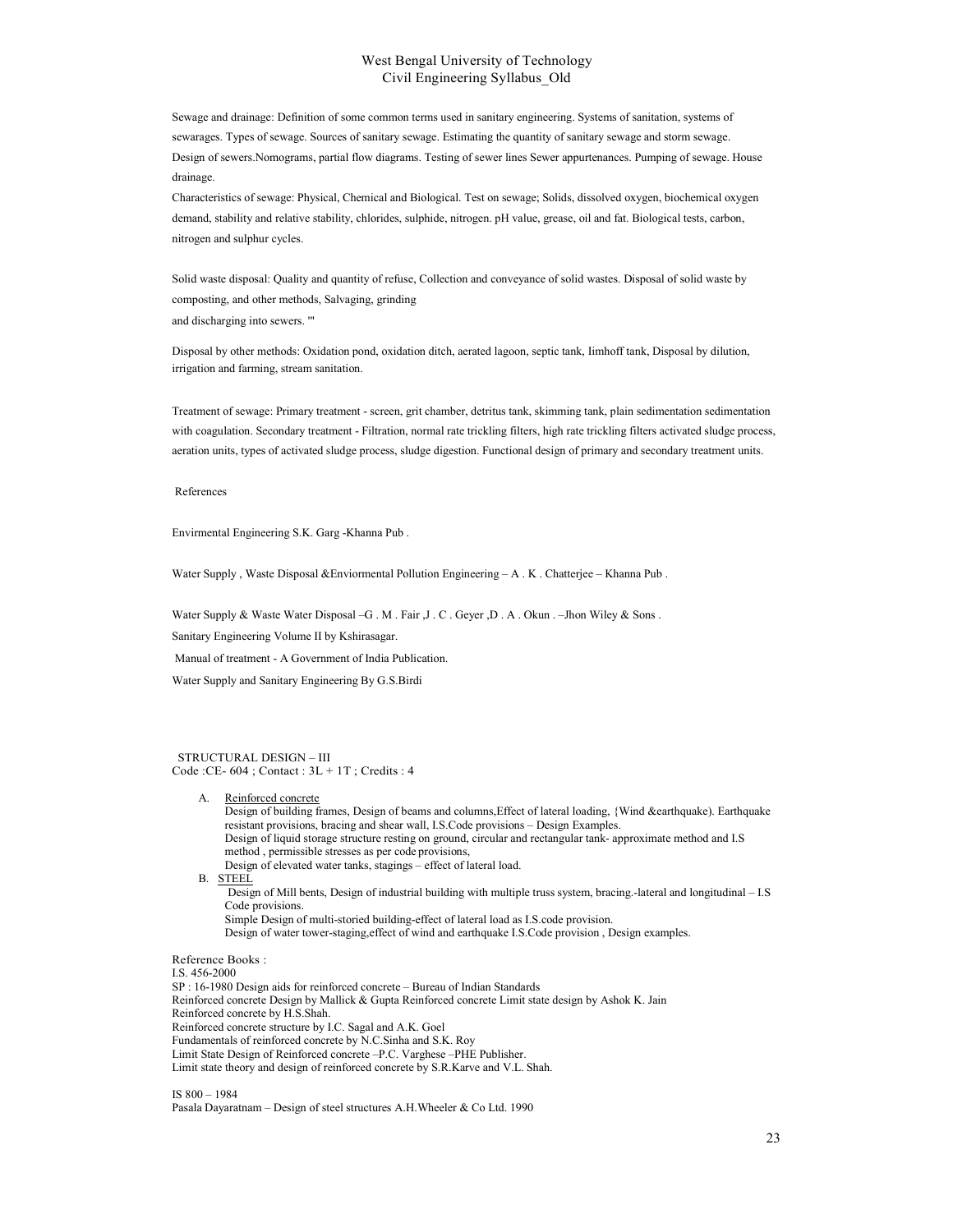A.S.Arya and J.L.Ajmani – Design of steel structures – Nem chand & Bros., Ramachandra – Design of steel structures, Vol. I & II B.S.Krishnamachar and D.Ajitha Sinha – Design of steel structures Tata McGraw – Hill publishing Co. Delhi. S.M.A.Kazmi and R.S.Jindal – Design of steel structures – Prentice Hall of India – 1988. Ramamurtham – Design of steel structures. Design Of Steel Structures by I.C.Syal & S.Singh – Standard Publishers. Steel Designers Manual -E.L,B.S Edition. S.P.: 6(1) – 1964 Structural Steel Section.

Structural Analysis -III Code :CE-  $605$ ; Contact :  $3L + 1T$ ; Credits : 4

Influence line for Redundant Trusses Approximate analysis of building frames-Cantilever and portal method Long span cantilever structures-analysis, problems. Matrix methods in structural analysis-Flexibility and Stiffness method, Elements of matrix algebra. Application to determinate and indeterminate problems- Application of matrix methods to plane truss, beams, continuous frames, Assembly of global or system stiffness matrix.

Finite Difference and Relaxation technique-Application to simple problems Membrane Theory and analysis-problems. Introduction to structural dynamics- free vibration ,forced vibration. Post elastic condition, SDOF Finite Element Technique in structural analysis

- Fundamental concept, Finite Element modeling, Finite element formulation to One Dimensional Problems.

Reference

1) Analytical Methods in structural Engineering-S.A.Raz, New Age International Pub.

2) Structural analysis-Negi & Jangid.-Tata McGrawhill Co.

3)Theory of structures by S.P.Timoshenko

4) Theory of structures by S.Ramamurthum.

5) Matrix method of structural analysis by M.B.Kanchi

6) Structural analysis – A matrix approach by G.S.Pandit and Gupta

7)Theory of structures by Vazirani and Rathwani Vol. II and Vol. III.

8)Intermediate structural Analysis by Wang.

Water Resources Engineering – I Code- CE-606; Contacts:3L+1T;Credits-4

Introduction : Definition, necessity, history advantags and disadvantags of Irrigation, Benefits and Ill-effects of Irrigation, Types of Irrigation systems, methods of Irrigation, quality of Irrigation water, examples.

Water Requirements of crops : Crop period or Base period , Duty and Delta of a crop, relation between duty and delta,Duty at various places , flow duty and quantity duty, factors affecting duty, measures for improving duty of water, crop seasons and Indian Agriculture, Kor watering , optimum utilization of Irrigation water,Irrigation efficiencies,

Estimation of PET- ,Penman's method,Blaney-Criddle method,Thornthwaitemethod,Soil moisture Irrigation relationship- field capacity ,permanent wilting point, available and readily available moisture, Depth and frequency of Irrigation,Soil erosion and conservation measures,Examples.

Canal Irrigation : Introduction, classification of Irrigation canals, certain important definitions – G.C.A,C.C.A, intensity of irrigation, area to be irrigated , Time factor , capacity factor, full supply co-efficient , Nominal duty.,Channel losses, Examples.

Cross – section of Irrigation canal- Important terms, Balancing depth , examples.

Design of unlined alluvial channels by silt Theories: Introduction, Kennedy's theory, procedure for design of channel by Kennedy's method, Drawback in Kennedy's

Theory , use of Garret's diagram, Lacey's theory, concept of True regime Initial regime and final regime, design procedure for Lacey's theory, comparison between Kennedy's and Laccey's theories,Methods of prevention of silt deposition in canals and reservoirs, examples.

Lining of Irrigation Cannals : Objectives, advantages and disadvantages of canal lining , economics of canal lining, requirements of canal lining, Types of lining, Design of lined

Canals- examples.

Canal Falls : Definition and location of canal falls , Brief description of ogee fall , Notch-fall , Sarda type fall and montague type fall .

Water logging of Agricultural lands and land drainage-

Definition, effects, causes, measures for prevention of water logging ,Reclamation of saline & alkaline lands ,Examples. Land drainage – Open drains, Tile drains – Layout of a closed drainage system , Discharge and spacing of closed drains, drainage co-efficient , examples.

Reservoirs : Introduction, selection of a suitable site for a reservoir ,typs of reservoirs , capacity- elevation curves, storage zones of reservoir , Fixation of reservoir capacity with the help of mass curve of inflows and out flows , safe yield , Reservoir sedimentation –Density convert , Trap efficiency , sedimentation index , capacity inflow ratio, sedimentation control , Reservoir Losses , clearance, examples.

Planning for multipurpose water Resources Development: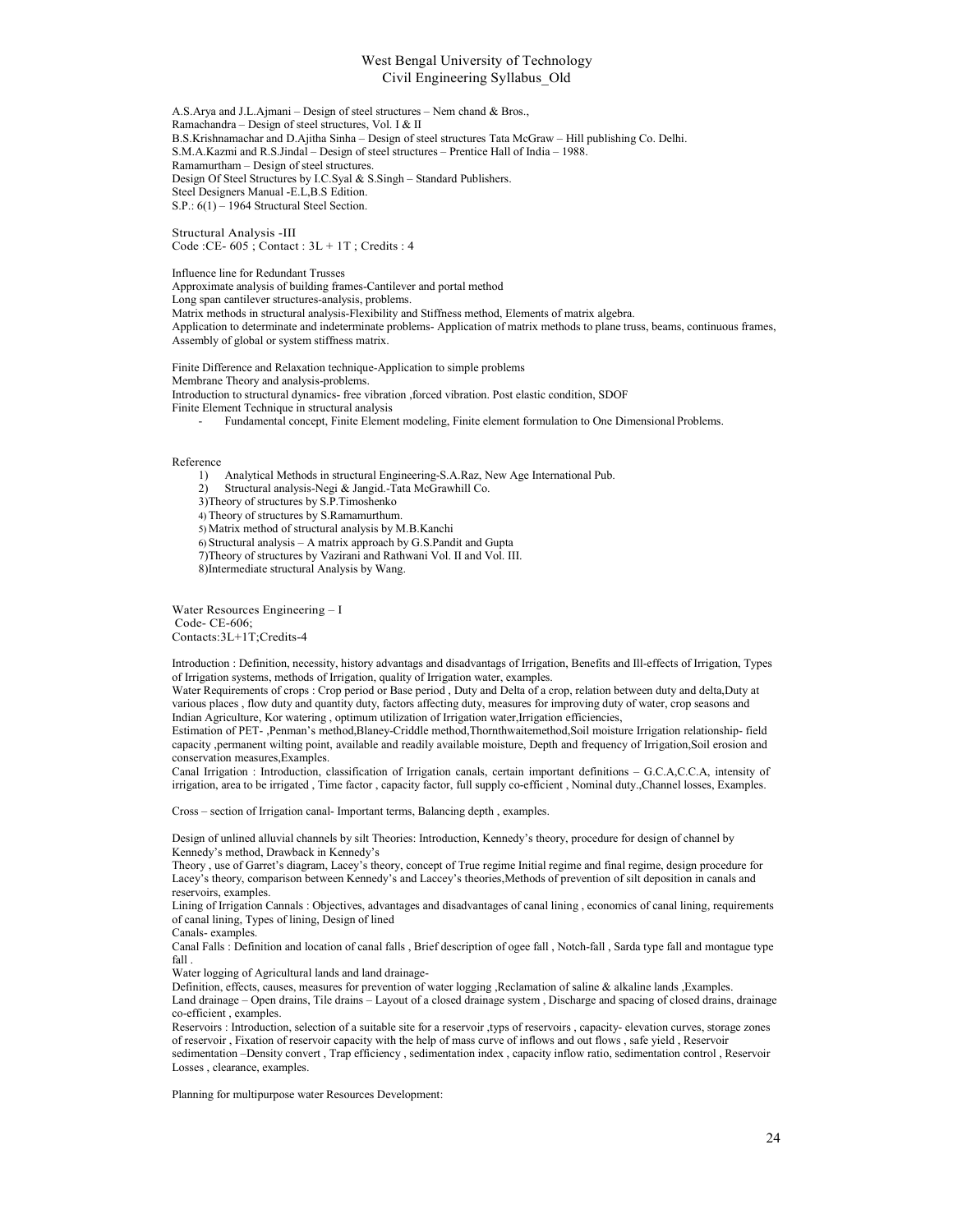Necessity of planning , steps involved in planning , function and objective of a multipurpose project , Cost allocation to various uses in multipurpose project planning i)Remaining benefits method Ii}ultimate justifiable expenditure method , Important multipurpose projects of India , examples..

Reference Books :

1] Irrigation Engineering and Hydraulic Structures –By Santosh Kr.Garg.,Khanna Publishers. 2] Irrigation, water Resources and water Power Engineering – By Dr. P.N.Modi- Standard Book House Post Box : 1074- Delhi-6. 3]Hydrology and water Resources Engineering By- S.K. Garg. Khanna Publishers , 2-B Nath Market , Naisarak,Delhi-110006 4]Irrigation and water Power Engg- by B.C.Punmia ,S.Pande. Std Publication , New Delhi.

5] Irrigation Engg. G.L.Asawa , Wiley Eastern , New Delhi.

Civil Engg. Laboratory – II

Code :CE- 696 : Credits : 2

Tests on Concrete & Steel Fresh Concrete Workability : Slump, Vee-Bee, Compaction factor tests Hardened Concrete Compressivee strength on Cubes, split Tensile Strength, Static modulus of elasticity, Flexure tests , Non destructive testing .Mix Design of Concrete. Tests on Steel bars of different grade –Tension Test- percentage elongation, bend & rebend test –Code provisions. Road Aggregates : Impact, Crushing strength, Abrasive strength (Los Angeles)

References : BIS Codes on Concrete, Steel. Laboratory manual on Concrete Testing (Part II) V.V.Sastry and M.L.Gambhir Highway Materials Testing – S.K. Khanna and C.E.G Justo

#### ENVIRONMENTAL ENGINEERING LAB

CODE- CE-697 CRDIT-2

Experiments :

pH colour , turbidity Solids – suspended , dissolved , settleable and volatile , Dissolved oxygen, BOD , COD Determination of fluorides and Iron Hardness , Chlorides Nitrite – Nitrogen and Ammonical – Nitrogen Available chlorine in bleaching powder,Residual chlorine in water & Chlorine demand . Bacteriological quality of water – presumpting test,confirmation test and Determination of MPN Jar Test.

STRUCTURAL DESIGN & DRAWING II Code : CE-698, Credits -2

.General consideration and basic concepts

. Different loads ( i.e. wind load , Dead load , live load and others)

.Analysis of wind loads based on IS:800

.Design the4 following components of a steel framed industrial shed (Roof truss):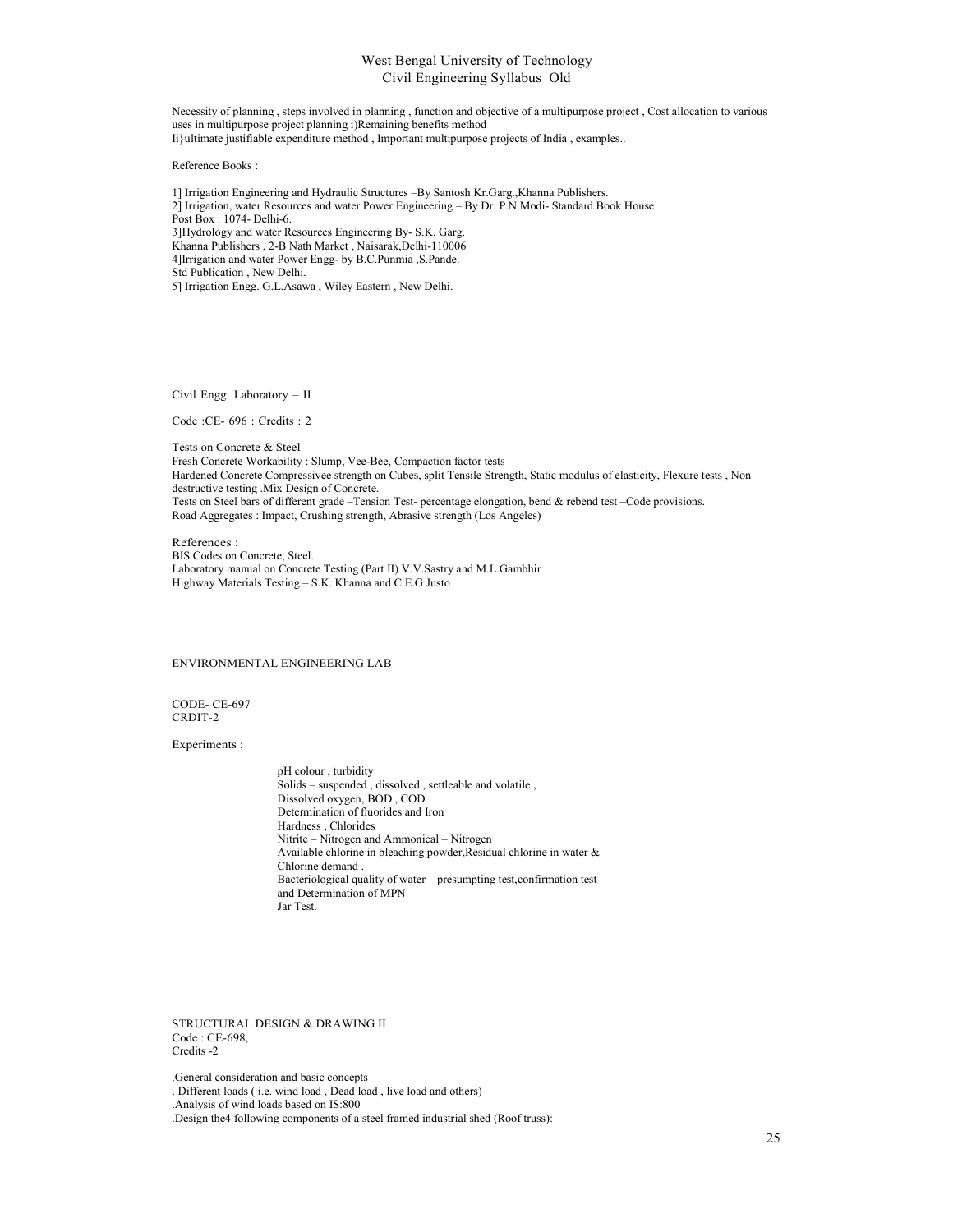- 1. Members of the roof truss.
- 2. Joints of the roof truss members
- 3. Pur lines
- 4. Gable bracings<br>5. Column with b
- Column with bracings
- 6. Column base plate<br>7. Column foundation
- Column foundation

Reference:

Books: 1.Design of steel structure – L S Negi(Tata Mccrawhill

Publication)

- 2. Design of steel structures- Arya and Ajmami
	- (Nem Chand & Brs; Roorkee ,U.P.)
- 3.Design of Streel Structures- Duggal(Tata Mc graw hill)
- 4.I.S. Code 800

5.I.S. SP-6

- 6.Handbook on Design and Detailing of Structures-Dayaratnam P.(Wheeler)
- 7. Design of steel Structure-P. Dayaratnam
- 8. Structural Design in steel- S.A. Roy (NewAge Int. Pvt. Ltd.)

#### VII – SEMESTER

Water Resource Engg- II Code – $CE701$  Contacts =  $3L + IL$ Credits- 4

,

Ground Water : Introduction , Modes of occurance of ground water , Dare's Law for determining ground water velocity , Empirical formulae for ground water velocity determination. Concept of aquifer , confined aquifer, unconfined aquifer , leaky or semi-confined aquifer, perched aquifer , aquielude , aquifared ,aquifuge, steady flow to wells- Dupit-Thiem's theory of well hydraulics- for both unconfined and confined aquifers- assumptions, derivation of the mathematical expressions. Unsteady radical flow towards wells- Thies non-equilibrium formula for confined aquifers, Evaluation of acquifer parameters from Thies equation-Thies method, Cooper and Jacob method, Artifical recharge of ground water – spreading method , recharge – well method, induced infiltration method, Sea water infrusion in coastal Aquifers, Advantages of ground water reservoir. Ground water

exploration in brief, safe yield , Examples.

Wells: Definition, Types-open well or Dug well, Tube well, open well-shallow open well, deep open well, cavity formation in open wells, construction of open wells, Yield of an open well – Equilibrium pumping test, Recuperating test , examples , Tube wells- Strainer type, cavity type, slotted type.Construction and Boring of Tube wells, Examples.

River Engineering : Introduction, types of rivers and their characteristics , classification of rivers , Meanders- causes, Meander parameters, Development of a cut-off, cut-off ratio.

Control and Training of Rivers: Concept, objectives.

Classification of River Training : Marginal embankment or levees, Guide Bank, Groynes or spurs, Artificial cut-off, Pitched Island, Pitching of banks and provision of launched apron, Miscellaneous method such as sills, bamdalling etc. Examples.

Bridges and culverts: Introduction , Data Collection , High flood discharge computation, Alignment, waterway, Number of spans, economic span, scour depth, Afflux, clearing depth of foundation causeway, submersible bridges , Examples. Planning and analysis of water Resource system:

Introduction to water Resources planning, Identification and evaluation of water management plans-Basic Concept, evaluation of time streams of Benefits and costs, plan formulation , planning models and solution procedures- Dynamic programming, Recursive equations, Bellman principle of optimatically Reservoir operation , single reservoir problem- i)with release as decision variable ii) with storage as decision variable , related computer programming ( not for examination).

Reference: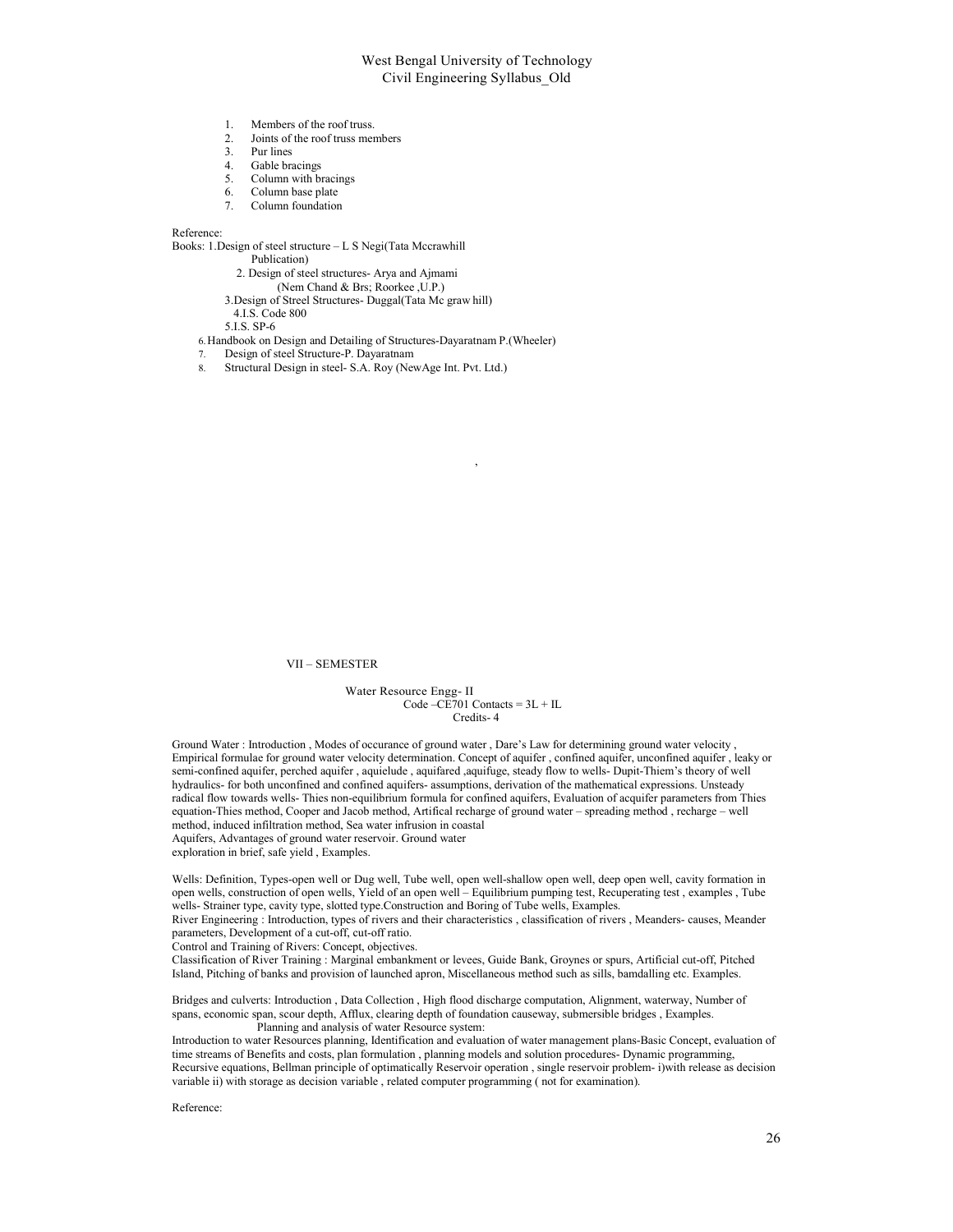1] Irrigation Engineering and Hydraulic Structures –By Santosh Kr.Garg.Khanna Publishers.

2] Irrigation, water Resources and water Power Engineering – By Dr. P.N.Modi- Standard Book House

3]Engineering hydrology – K. Subramanya,Tata Mc Graw-hill Publishers company Limited , New Delhi.

4] A Text Book of Hydrology – By P. Jaya Rani Raddy, Laxmi Publications. Delhi, New Delhi, Madras, Jalandhar.

5]Ground water – By H.M. Raghunath.Wilay Eastern Limited , New Delhi , Bagalore, Bombay, Calcutta, Madras, Hyderabad.

6] Essential Bridge Engineer- By D. Johnson Victor,Exford & IBH Publishing Co. New Delhi, Bombay, Calcutta.

7] Water Resource Systems, Planning and analysis By D.P. Luches

Jery R. Stedinger, D.A. Haith, Prntice Hall,Ine, Englewood cliffs, New Jersy 07632.

Transportation Engineering -II

Code : CE - 702 Contact : 3L+IT Credits : 4

Railway Engineering :

Introduction to Railway Engg.: Railway terminology, survey for track alignment, railway track component parts, gauges, wheel and axle arrangements.

Tractive Resistance : Resistance to traction, various resistances and their evaluation, hauling capacity and tractive effort. Permanent way : Permanent way component parts, rails, railway sleepers, types, railway creep, anti creep devices check and guard rails, ballast requirements, types specification, formation, cross section and drainage.

Geometric Design : Alignment, horizontal curves, super elevation, equilibrium cant and cant deficiency, Gradients and grade compensation.

Railway Station Yard : Site, requirements, classification of railway stations.

Signalling and Inter looking : Objectives, principles of signaling, classification and types of signals in stations and yards & methods of interlocking.

#### Docks & Harbours :

i) Harbours : Types, accessibility and size

- ii) Tides, wind and waves : Definitions, spring and neap tides, wave movement, littoral drift, deflection of waves, length of waves and wave action on marine structures.
- iii) Breakwaters : Classifications, materials used, methods of construction and protection
- iv) Docks : Shapes of docks and basin, location, arrangement of berth, dockwalls, dock en trances, repair dock types.
- v) Quays : Forces, types and design consideration.
- vi) Miscellaneous topics on docks and harbours, Transit sheds, warehouses, navigational aids.

#### Tunnels :

Introduction to tunneling : Considerations in tunneling, shape and size of tunnels, tunnel alignment, shaft, pilot tunnels. Tunneling through soils and soft rock : methods of tunneling through soils and soft rock, tunnel lining, shield method of tunneling.

Tunnelling in hard rock : Methods of attack, grouting and lining.

Tunnel ventilation, Dust Removal etc.

Airports :

Introduction to airport planning and development : General philosophy of airport planning and development, ICAO classification o fairports, site selection factors characteristics and jet aircraft.

Airport design standards ; Orientation of runways, length of runways and corrections, width of runways, sight distances, gradients and clearance, taxiways and Aprons.

Airport planning : Centralized and decentralized planning concepts, terminal requirements, terminal facilities and Typical layout of airports.

#### References

A Text Book of Railway Engineering – S.P. Arora & S.C. Saxena Docks, Harbours and Tunnels by Srinivasan Transportation Engineering by Vazirani & Chandola Airport planning and Desigri. S.K.Khanna & M.G.Arora

> Foundation Engineering Code – CE- 703 Contacts-3L + 1T Credits-4

Site Investigation & Soil Explanation : Planning of sub-surface explanation , methods , sampling, samples, Insitu

tests:

SPT, SCPT, OCPT, field vane shear , Plate load test, Bore log, preparation of sub-soil Investigation report .

Foundations: Classification, selection- shallow and deep foundations.

Shallow foundations : Bearing capacity, Terzaghi's bearing capacity theory, effect of depth of embedment, eccentricity of load,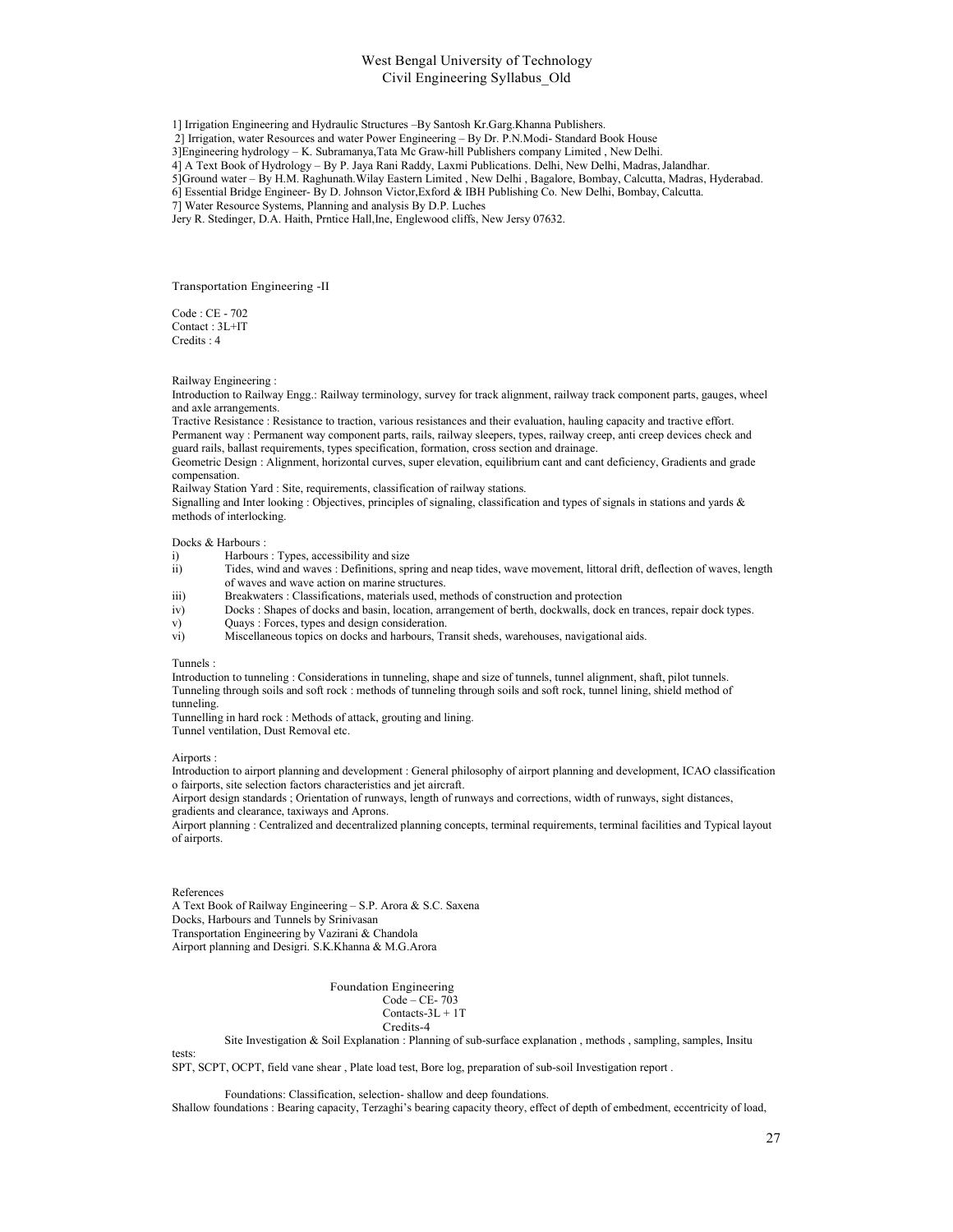Foundation shape on bearing capacity , Bearing capacity on layered media, Bearing capacity as per 1S 6403.

Settlement : Immediate and consolidation settlement , correction for rigidity and dimensional effects, settlement in various types of soil , IS-1904 recommendations.

Allowable bearing capacity : Definition , Determination of allowable bearing capacity from insitu test- SPT , SCPT and Plate load test.

Deep foundations : Pile : Types, load transfer mechanism , method of installation of piles- classification base on material , Installation Techniques – Selection and uses, Determination of load carrying capacities of piles by static and Dynamic formulae, Pile group .

Group efficiency, Negative skin friction , pile load test ,

Drilled staffs : Types , Design consideration , Load carrying capacity : Types, Selection – well sinking, Cassions : Problems & remedies.

Introduction to Ground Improvement Technique : Stabilisation using admixtures , stone columns , sand drains, grouting, geotextiles ibroflotation.

Foundation on problematic soil : Foundation on expansive soil: Foundation on expansive soil, swelling potential , swelling and it's prevention , foundation on swelling soils.

Reference:

- 1. Foundation Analysis & Design By J.E. Bowels ( Mc Graw Hill)
- 2. Principles of Foundation Engg. By B.M. Das (PWS Publishing)
- 3. Soil Mechanics & foundation Engg. By WNS Murthy.
- 4. SP- 36 (Part I & Part II)
- 5 Foundation Engineering By S.P Brahma ( TMH)

6. Relevant IS Codes.

Structural Design –IV Code –CE 704 Contact-3L +LT Credits-4

Basic principles of Pre-stressed concrete. High strength concrete and high strength steel used in pre-stressing –properties and characteristics . Stress- strain and load balancing concept . Pre-tension & Roof-tensioning ,tensioning methods and endanchorages. Losses of prestress. Stresses in concrete due to pre-stresses and load – Analysis in flexure.

.R.C.C.Bridges- Different Types – IRC loading – General consideration IRC specification simple design of a solid slab bridge.

Steel Bridges – Introduction – Different types, class of loading . Design of stringer and floor beams.

Plastic Design of steel structures- Introduction. Plastic hinges & Collapse mechanism . Design of beams , portals, gables frames and associated connections . I.S code provisions.

Reference:

Prestressed Concrete – S. Ramamath - Jhanpat Rai Publishers. Fundamentals of Prestressed concrete – N.C. Sinha & S.K.Roy. Design of Bridge Structures – Jagadish & Jayaram – Prentice Hall Principle & Practice of Bridge Engineering – S.P. Bindra- Dhanpat Rai.

Design Steel Structures- Arya Azmani – Nemchand Bros. Design of Steel Structures- Duggal- Tata Mc Graw Hill The Steel Skeleton Vol-II Baker, Horne & Heymean- ELBS Plastic Design of Steel Frames – Beedle – Jhon Wiley & Sons. Advanced Design inStructural Steel – Lothers – Prentice – Hall.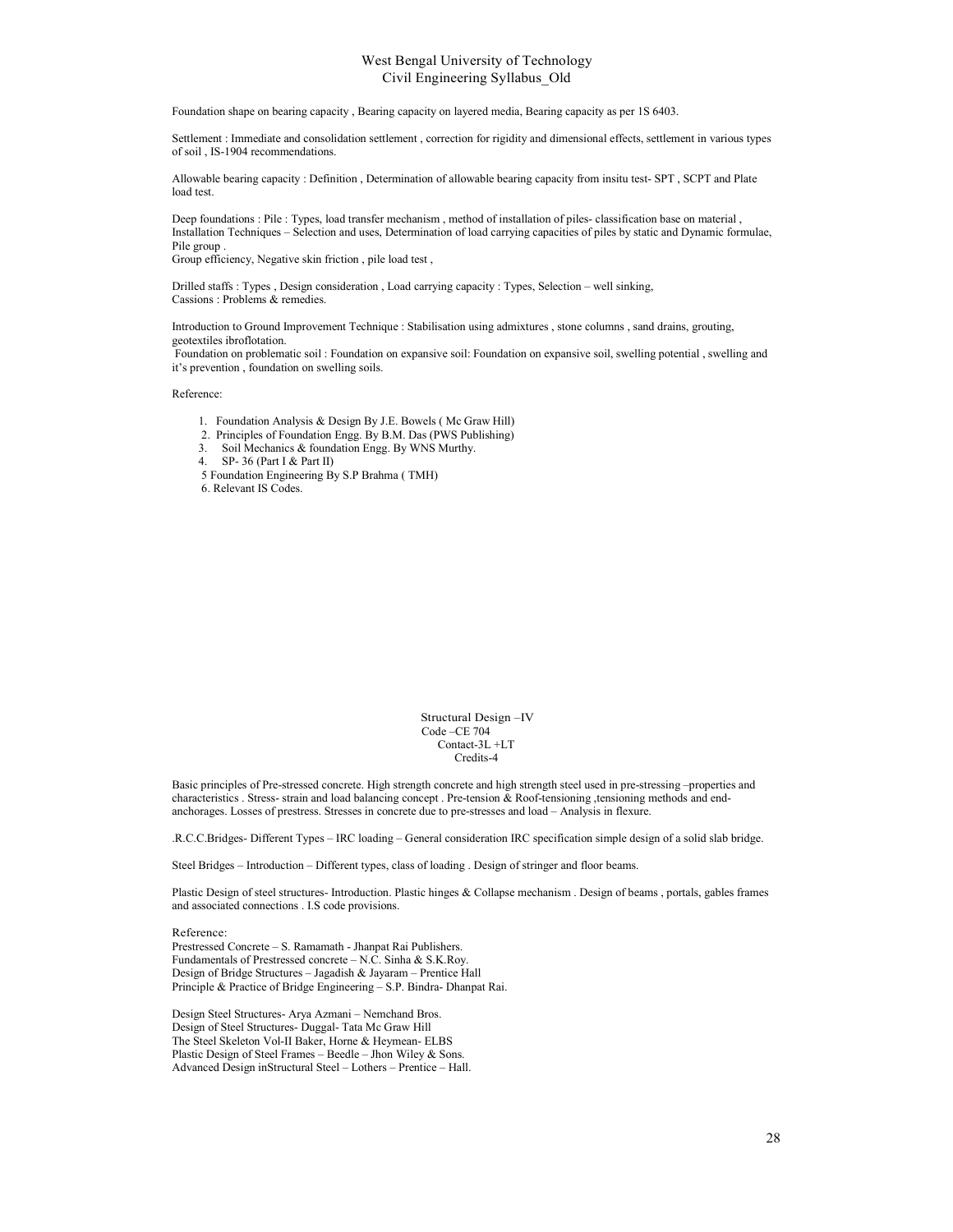#### Hydraulic Structures

Code CE 705 Contacts- 3L + 1T Credits: 4

#### Diversion Head works:

Necessity, Difference between weir and Barrage, Type of Weirs, Selection of site , layout and description of each part, Effects of construction of a weir on the river regims, causes of failure of weirs on permeable foundation and their remedies.

Regulation and silt control at head work.

#### Theories of seepage and Design of weirs and Barrages:

Failure of Hydraulic Structures Founded on Pervious foundations: I) By piping ii) By Direct uplift, Bligh's creep theory of seepage flow , Lane's weighted creep theory, Khoslas theory & concept of flownets, concept of exit gradient and critical exit gradient, Khosla's mathod of independent variable for determination of pressures and exit gradient for seepage below a weir or a barrage, necessary corrections, examples.

Hydraulic structures for canals :

Canal falls – necessity, locations, various types and description of each type, Head regulator and cross regulator- location, description .

Cross-Drainage Works:

Necessity, types, selection of a suitable type, Description of each type Design consideration – in brief. Dam ( General):

Definition, classification of Dams, factors governing selection of type of dam , selection of suitable site for a dam, Salient features of important dams of India.

Earthen Dams :

Introduction, Types of Earthen Dams, Methods of Construction, Causes of failure, Design Criteria, selecting a suitable preliminary section for an earthen Dam, Determination of line of seepage or phreatic line in Earthen Dam , stability of u/s and d/s slopes, seepage control in Earthen Dam, Design of filters, slope protection , examples.

#### Gravity Dam :

Definition, Typical cross- section, Forces acting on Gravity Dam, Combination of forces for design, Mode of failure and criteria for structural stability of Gravity Dams, Principal and shear stresses. Elementary profile of a Gravity Dam, Concept of High and low Gravity Dam, Profile of a Dam from Practical consideration,

Design consideration of Gravity Dam- in brief. Foundation treatment of Gravity dam Examples. Spillways, Engergy Dissipators and Sillway Gates :

Introduction, Location, Essential requirements, spillway capacity. Components of spillway, Controlled and un-controlled spillways, various types of spillways- description of each type in brief, Energy Dissipation below overflow spillways- Hydralic jump formation, stilling basins, spillway crest Gates- various types and description Of each type in brief. Examples.

Reference:

1.Irrigation Engineering and hydraulic structures By Santosh Kumar Garg. Khanna Publishers.

2.Irrigation , water Resources and Water Power Engg. – By Dr.P.N. Modi,Standard Book House. Post Box : 1074- Delhi-6 .

3.Water Resources Engineering Principle and practice By Satya Narayana Murthy Challa. New Age ,Internation (P) Ltd.

Publishers. New delhi, Bangalore, Chennai , Hyderabad, Kolkata, Lucknow , Mumbai.

4.Design of Small Dams. United States Department of the Interior Bureau of Reclamation.

5. Concrete Danms- By- R.S. Varsney , Oxford & I & H Publishing Co. New Delhi, Bombay , Calcutta.

#### Highway Engineering Lab.

#### Code CE 794

#### Credits –2

Tests on highway materials – Aggregates- Impact value , los-Angeles Abrasion value water absorption , Elongation & Flakiness Index.

Bitumen & bituminous materials – specific gravity , penetration value , Ductility, softening point, loss on heating, Flash & Fire point test.

Stripping value test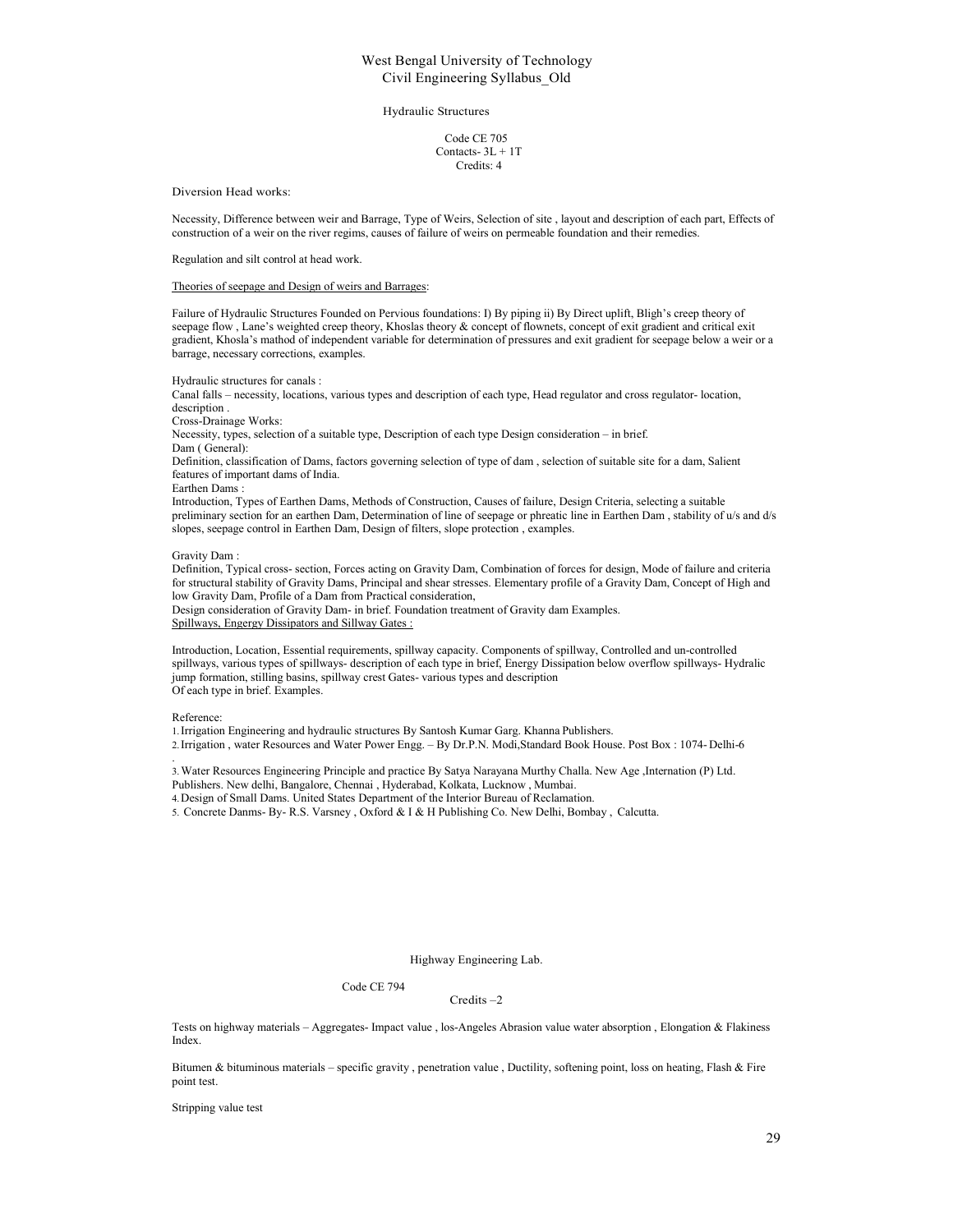Design of mix gradation for mix seal surfacing Design of B.M. & S.D.B.C. Mix Marshal Stability Test. Benkelman Beam Test.

Reference:

BIS codes on Aggregates & Bituminous Materials Highway material testing ( Laboratory Manual)

- S.K. Khanna and CE.G. Justo,

I.R.C. codes.

Computer Lab.

Code : 795

#### Credits: 2

Curve fitting , Straight line fitting by method of least squares Matrix Applications.

- a) Solution of simultaneous equations.<br>b) Integration, Trapezoidal rule, Simpson
	- b) Integration,Trapezoidal rule, Simpsons Rule, Gauss-Quadrature.
- c) Application Programs.
- i) Bearing Capacity Coefficient
- ii) Stability of slopes

Application programs in hydraulics and fluid mehcnics

- a. Coefficient of permeability for flow through layered soil,
- i) Parallel to layers.
- ii) Perpendicular to layers
- iii) Pipe Net work solution

Application programs in Structural Engineering:

- a. SF and BM at different sections of a simply supported beam with different loading conditions.
	- b. Design of rectangular sections of RCC beam.
	- i) Limit State method.
- ii) Working Stress method.

Demostration packages like Auto CAD, STAAD etc.

Reference:

- 1. Weben Systems Inc- C Language user's Hand book '-Galgotia<br>2. Gary bronson Stephen Menconi- 'Fundamentals of C Progra
	- Gary bronson Stephen Menconi- 'Fundamentals of C Programming.

#### Soil Mechanics Lab.-II

# Code-CE796

Credit –2

1.Determination of compaction characteristics of soil by is light compaction.

3. Determination of unconfined compressive strength of soil ( Samples to be collected from field)

<sup>2.</sup>Determination of compressibility characteristics of soil by Pedometer test ( co-efficient of consolidation & compression Index)

<sup>4.</sup>Determination of Shear parameter of soil by Direct shear test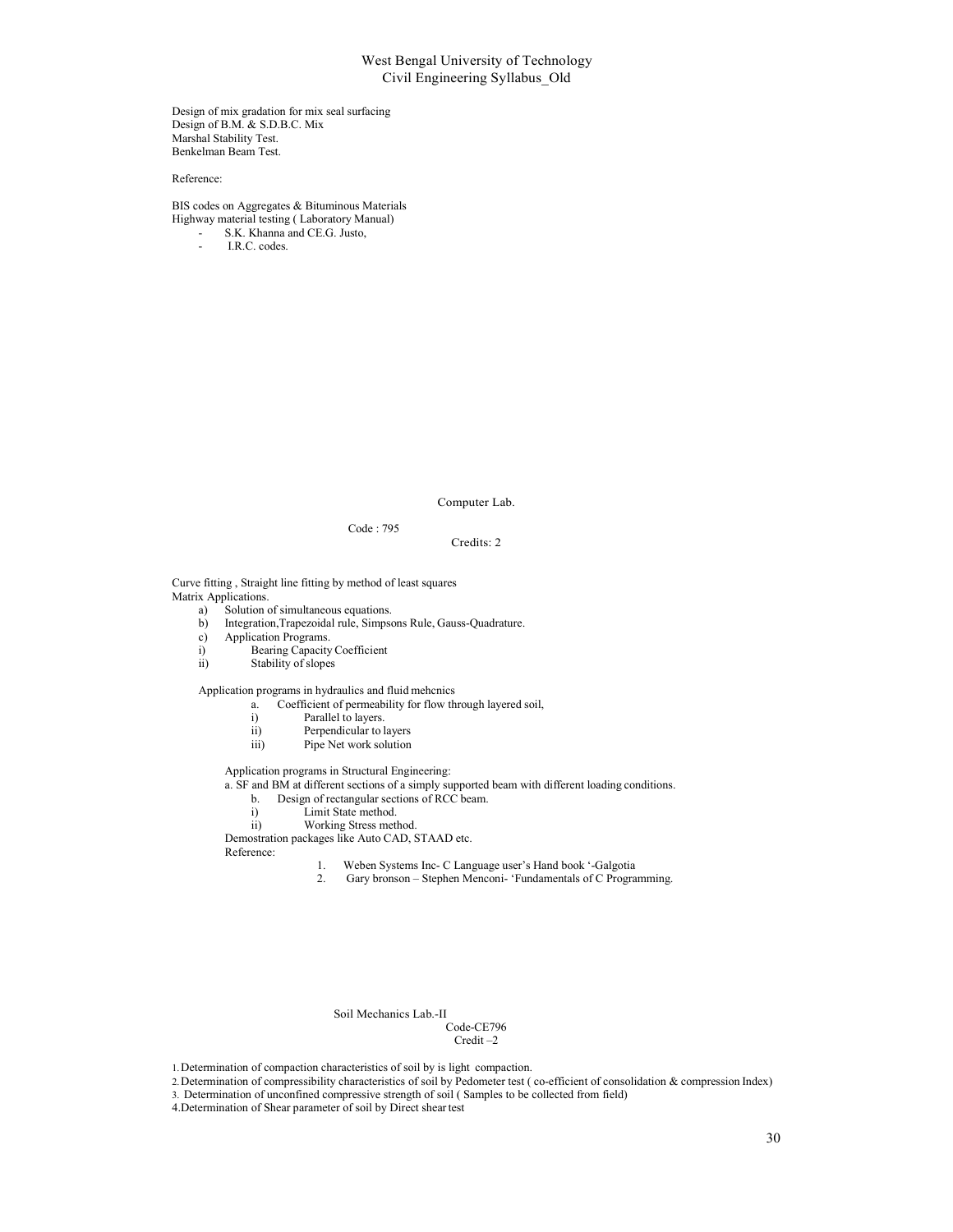( Samples to be collected from field).

5. Determination of un raised shear strength of soil by venue shear test.

6.Determination of shear parameter of soil by Triaxial test

( Samples to be collected from field )

7.Determination of CBR of a soil specimen ( unsoaked) as per IS code recommendation.

8.Determination of CBR of Soil specimen (Soaked) as per IS code recommendation.

9.Standard Penetration Test.

10.Field vane shear test.

11. Penetration of P late lood test .

Expt No.9 & 10 to be conducted by large groups in the field .

Reference:

- 1. Soil testing by T.W. Lamb ( Joh willey)
- 2. SP-36 (Part-I & Part –II)<br>3. Measurement of engineer
- 3. Measurement of engineering properties of soil by E.Jaibaba Reddy & K. Ramasastri.

VIII SEMESTER

Traffic Engineering & Planning Code – CE 801/1  $Content - 3L + 1T$ 

Credits- 4

Introduction : Traffic Engineering. Traffic Characteristics: Read user, vehicular, Road. Traffic studies : Volume, speed, origin-destination (O – D) Flow, Capacity, Parking, Accident. Traffic planning : Relationship, between speed Travel-time, volume , Density and capacity, Traffic Projection. Traffic Operations: Regulations, Control Devices. Traffic Control Devices : Signs, Signals, Markings, Islands, Road Lights.

Reference: Highway Engineering by Khanna and Justo - - Highways by O'Flahrty

Traffic and transport planning by L.R. Kadiyali I.S. specifications on concrete, aggregates and bituminous mater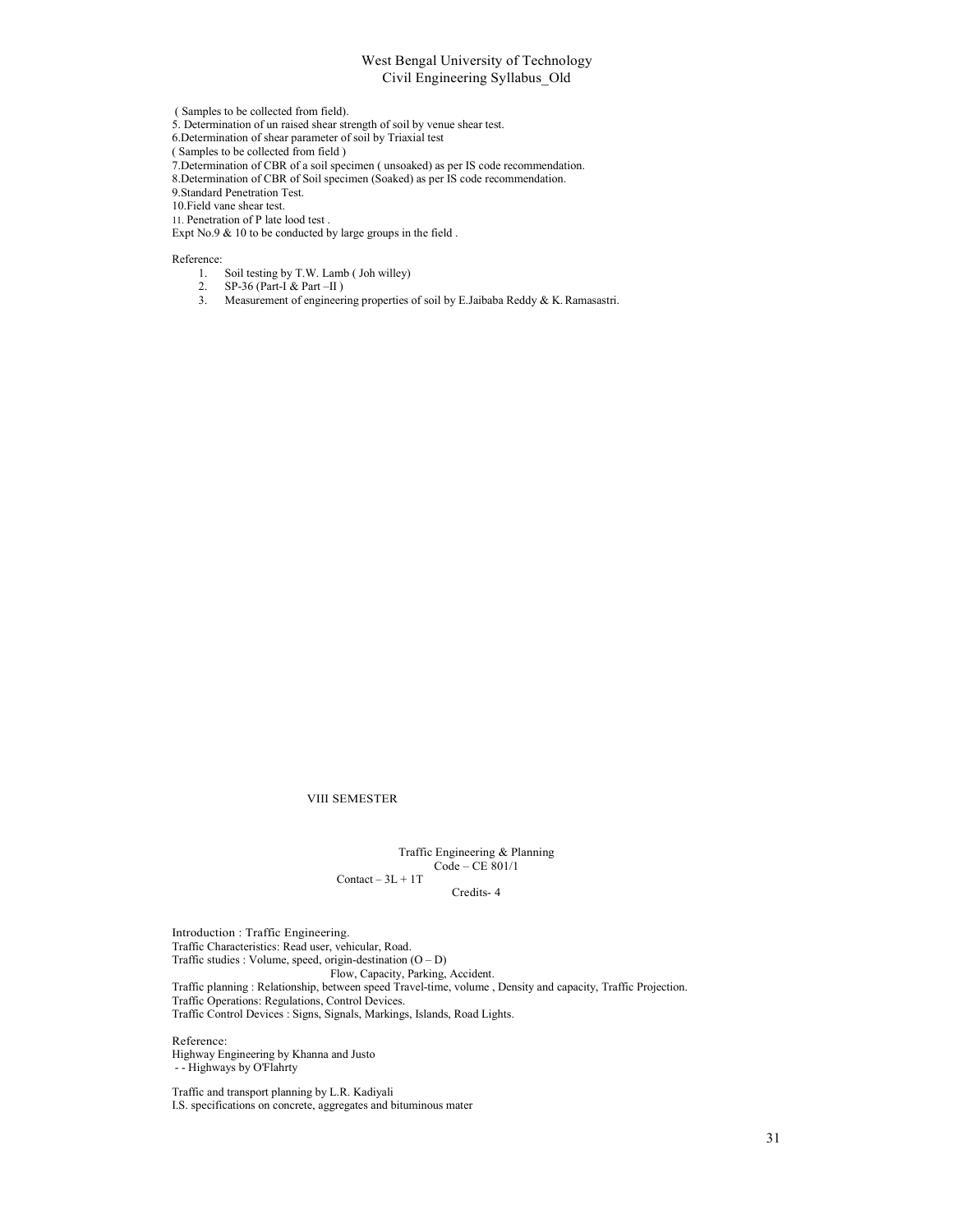Pre stressed Concrete Code – CE –801/2,  $Content - 3L + 1T$ Credits – 4

Introduction – Basic principles, Types of prestressing-Behaviour in flexure. Materials used and their properties-concrets, High strength steel-Specifications I.S. Code provisions-Lossessin prestressing. Analysis of Beams for flexure funder working ultimate loads-examples. Methods advocated by Lin. Manel. Design of sections for flexure under working and ultimate loads-Cable profile – examples. Shear and Bond. Design for same, Anchorage Bones , Deflections. Statically determinate cases like poles columns. Indeterminate Beams-Load Balancing method, Analytical Method Design – cable profile – Anchorage Zones. composite Structures, partial prestressing and non prestressed reinforcement , circular prestressing. Reference:

Prestressed concrete – N. Krishnaraju Prestressed concrete structures – P. Dayaratnam Fundamentals of Prestressed concrete – N.C. Sinha and S.K. Roy Prestressed concrete – S. Ramamrutham Design of prestressed concrete structures – T.Y. Lin and Ned H.Burns. Modern prestressed concrete – Libby IS -1343

> Environmental Pollution and Control Code – CE 801/3 Contact- $3L + 1T$

> > Credits- 4

Introduction : Environment , Ecosystem, Ecological Balance, Impact, Pollution ,control. Pir Pollution : Pollutants, Effects, Sources, Dispersion, Lapse Rate, Inversion, Impact of wind, atmospheric pressure moisture and precipitation on dispersion Of air pollutants, Design of stack height. Air Pollution Control: self Cleansing properties of the environment. Dilution method, Installing engineering devices, control of parfticulate pollutants, control of gaseon pollutank, controlling air pollution from automobiles.

Water pollution : Pollution characteristic of certain typical

Industries, Suggested Treatment.

Environmental Impacts: Thermal Power Plant, Mining, Radioactivity. Global Engironmental issues : Osone depletion, Acid rains Global Warming- Green House Effect.

Moise Pollution: Definition, effect Characteristics measurement. Levels, sources, control.

Administrative control on Environment

Water Act 1974 , Water less Act. 1977, Air Act 1981. The Environmental Act, 1986 , Motor Vehical Act. 1988. Reference

Enviormental engineering- S.K.Garg – Khanna Publisher

Water Supply, Waste Disposal &Enviormental Pollution Engineering – A. K. Chatterjee – Khanna Pub

Advanced Foundation Engineering Code – 801/4 Contact-  $3 L + 1T$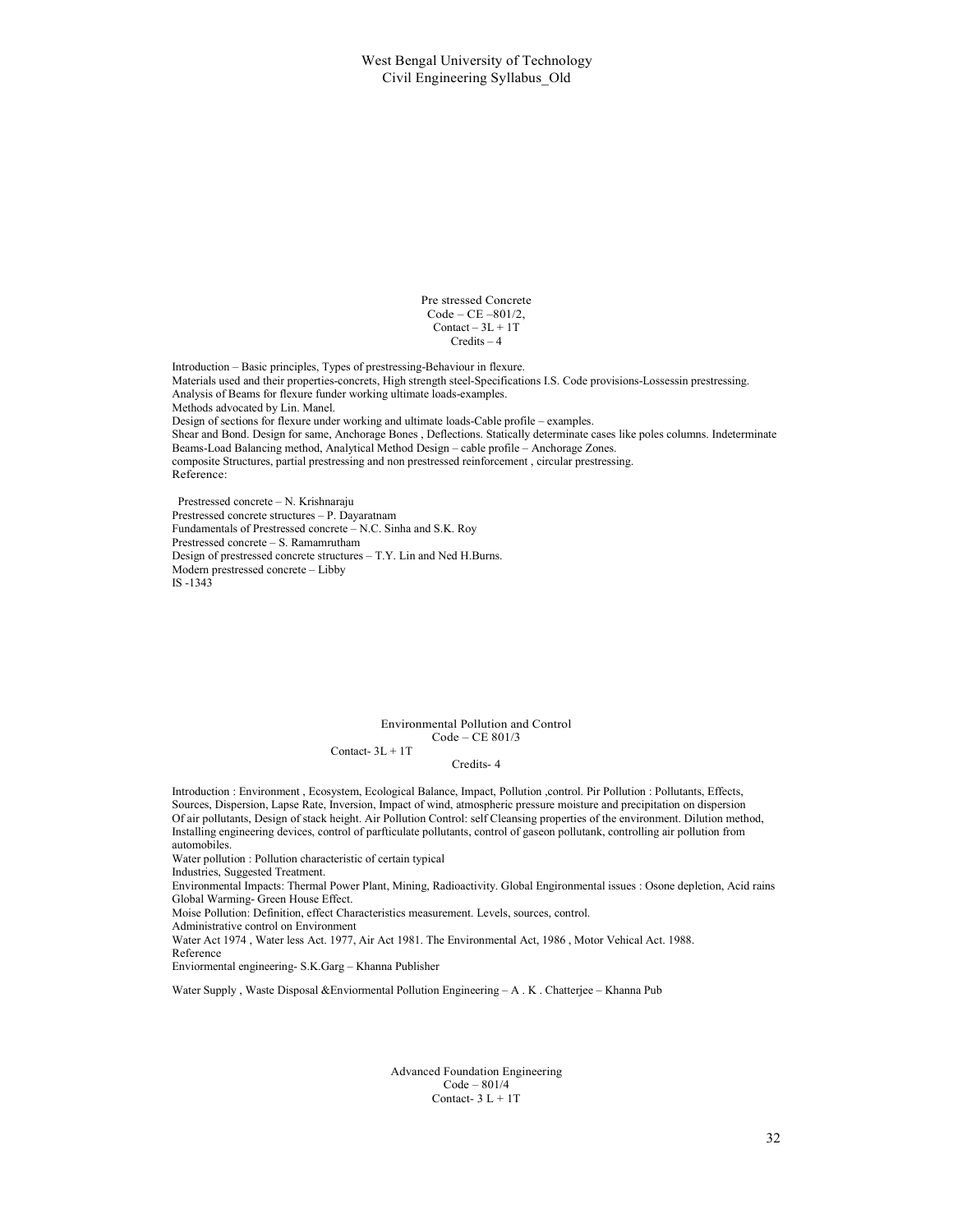#### Credits- 4

1.Brief review of soil exploration : Preparation of borelog. Geophyscial exploration : Scismic refraction survey dectrical resistivity method , No and depth of bore holes, soil investigation report.

2. Shallow Foundations : Bearing Capacity from SPT CPT , field load tests bearing capacity of foundation with uplift or tension forces. Safety factors in foundation design.

Foundation Settlement : Immediate settlement, size effect on settlement and bearing capacity, consolidation settlement,

proportioning of footing based on equal settlement.

3. Deep Foundations : Pile : Tension pilas, Laterally loaded piles, latoral modulus of subgrads reaction pile groups, settlement of pile groups, pile caps, batten piles, Negative skin friction.

Drilled piers : Analysis and design of drilled piers, settlement of drilled piers.

Caissons : Types, Caison design Sinking and control.

4.Retaining walls and sheet pile structures.: Gravity cantilever and counter fort retaining walls: Stability checks and design, cantilever sheet piliag. Enchored sheet piling.free and fixed earth support , Route's amount redication to free earth support , sheet pile anchorages.

5Design of foundation for vibration control : elements of vibration theory, vibrating base , soil springs and damping constants, dynamic soil parameters, embodment effect on dynamic base response . general consideration in designing dynamic bases. 6.Earthquake effects on soil foundation system:

Influence of soil condition on shaking intensity and structural damages , ground settlement , liquifaction potential and on landslides.

Reference:

1. Foundation Analysis & Design By J.E. Bowels ( Mc Graw Hill)

2. Principles of Foundation Engg. By B.M. Das (PWS Publishing)

3.Construction and Geotechnical Methods in Foundation Engineering By – R. M. Koener (Mc Graw Hill Publications )

4. Hand Book Of Machine Foundation. By –P, Sirinivashu &C.V. Vaiddyanathax (TMGH )

5. Earthquake Resistant Design, BY D.J.Dorcoick (John Wiley &Sons )

Credits- 4

6. Relevant Is Codes -IS –1904,IS 8009, IS –1893, IS 2911 etc

Finite Element Analysis

Code –CE801/5 Contacts 3L + 1T

Basic concepts : Matrices related to structural analysis: Solution of simultaneously linear equation , Gaussian Elementation Method , LOL decomposition. Different storage Half band width and skyline.

Structural Analysis – Flexibility and stiffness method. Elements of Elasticity- Two dimensional problems, Plate bending etc. Energy Principles: Principle of virtual works principle of Minimum potential energy. Principle of minimum complementary functional energy. Weighted residual methods- Governing differential equations of beams & plates and their finite difference force . Concept of disortification . Finite Element Method: Displacement approach- Element, Trust element etc. Isoparametric Elements- Shape function, natural co-ordinates. Numerical integration Technecques. 4 - Nodal Iso parametrics element. 8 –Nodat Iso parametrics element. Plane elasticity problems- Plate stress problems, Plane strain problems Different Triangular Elements CET, LST etc. Plate Bending problems- General formulation Triangular Plate Bending Rectangular plate bending elements etc.

Reference:

1.Energy and Finite Element methods in Structural Mechanics – Z.H. Shames and C.L. Dym (New Age International Publishers Ltd. Wiley eastern Ltd. , India.) 2.Matrix Finite Element computer and Structural analysis- M. Mukhopadhayay,(Oxford & IBM) 3.Finite element analysis – C.S. Krishnamurthy( TMH – Tata Mc Graw Hill. 4.Finite element method – by R.D. Cook. 5.The finite element method- Vol.I & II – O.C.Zienkarcz & R.L. Taylar Mc Graw Hill – New York

Computer Aided Design and Applications In Civil Engineering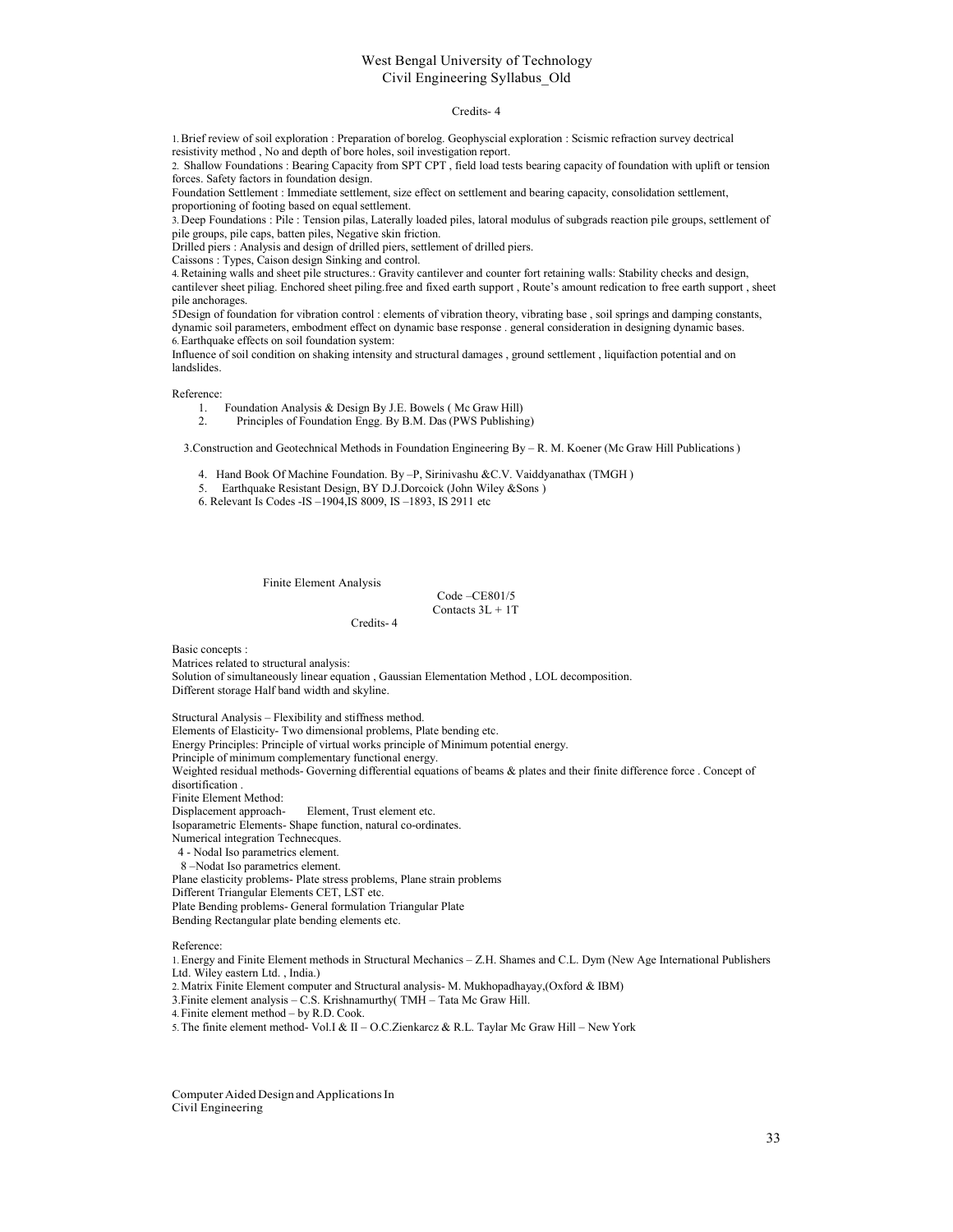Code :CE-801/6 Contact : 3L + 1T Credits : 4

Various aspects of programming – Compiled and interpreted programs – interactive programs – Modular programs – Modular programming – Program planning and sequencing – Object oriented programming – Parallel computing techniques Programming in C/C ++ Modules and Functions – Declarations and displays ; The decision control structure; Arrays ; Structures Programs for matrix operations.

Application programs to solve problems in Civil Engg. Areas for

Solution of simultaneous equations. Methods for numerical integration Best fit – straightline using method of least squares Curve setting by Rankines method Average permeability for flow through layered soils Calculation of bearing capacity factors of soil Computation of moment of resistance of RC sections using working stress method Generalised programme to find maximum span moment and points of contraflexure for simply supported beam.

Computer aided design : Stages in structural design – Structural planning – Analysis of structure – Design of structural elements and programming aspects – Detailing of reinforcement and preparation of schedules. Flow chart, and programs for Limit state theory for RC members – Flexure, shear and torsion – Serviceability, Bond

Selection of Number – diameter combination of bars Number of rows of bars for given number diameter combination of bars and breadth of beam. Selection of diameter – spacing – combination of bars. Design constants for balanced section. Interpolation of stresses from strains. Check fo service ability Check for development length User selection of diameter – spacing of stirrups.

Flow charts and programmes for Design of beams, slabs and columns

Design of a beam section Design of shear reinforcement Design of one way slab Design of two way slab Design of axially loaded short column Design of column subjected to axial compression and uniaxial bending.

References :

Weben Systems Inc. 'C language user's Hand book' – Galgotia Computer Aided design in reinforced concrete – V.L.Shah – Structures Publishers Gary bronson & Stephen Menconi – 'Fundamentals of C programming – A first book of C' – Jaico.

#### Soil Dynamics & Machine Foundations

Code CE 801/7

Contact 3L +1T Credits: 4

Introduction : Basic design criteria, permissible amplitudes, soil parameters in the design of machine foundations.

Theory of Vibrations : Free and forced vibration of single degree of freedom system with and without damping, two degrees of freedom with and without damping, Natural frequency and resonance and its effects.

Dynamic soil properties ; Insitu measurement, field tests, I.S. code method, elastic half space theory to evaluate soil properties.

Foundation Under Reciprocating Engines : Principles and design considerations, I.S. code specifications. Unbalanced internal forces, Vertical Two cylinder engine, Multicylinder Dynamic analysis of vertical compression.

Deep foundation : Design criteria, Mathematical model, Lumped parameter model, stiffness and damping of piles and pile groups.

Machine Foundations for Generators : Design consideration and applications.

Isolation Techniques : Active and passive isolation, absorbers, principles and design considerations, methods of decreasing vibrations of existing foundations.

References :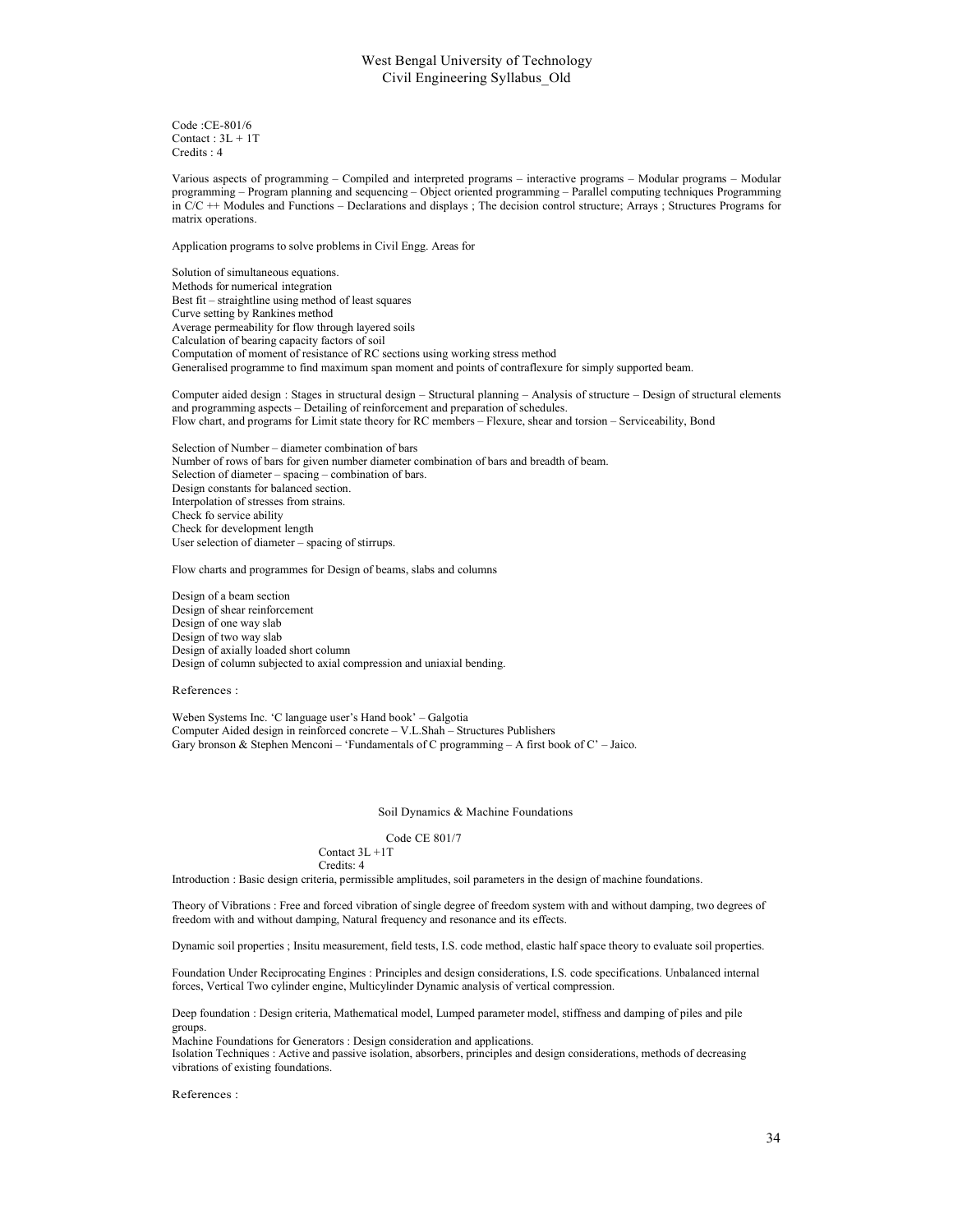Barkan D.D, 'Dynamics of bases and foundations.' McGraw Hill, 1962 Prakash S., 'Soil Dynamics', McGraw Hill, 1991. Major A., 'Vibration analysis and design of foundations for machines and turbines.' 1967. I.S. Codes : 5249 – 1978, 2974-1970. Richart F.E., Hall J.R. and Woods R.D., 'Vibrations of soils and foundation', Prentice Hall, 1970. Das, B.M., 'Fundamentals of Soil Dynamics', New York, Elsevier. 'Analysis and design of foundations for vibrations', Edited by Moore, P.J., Oxford and IBM Publishing Company.

#### Advanced Structure Code- 802/1 Contact-3L+1T Credits-4

Analysis of moment Distribution for non prismatic method:

Tapered beam , doubly tapered beams, tapered beams with hinge at center . Use of relevant tables for various cases. Translational moment distribution- Cantilever , different cases, problems symmetry , Antisymmetry for vierendeel Girders etc., problems .Effect of axial forces and shear force in moment distribution – beams with flexible connections, Different cases, problems.

Influence lines for statically indeterminate cases, Moment Distribution techniques- Buckling, Elastic & Inelastic problems, enerby methods, methods of successive approximation , compression flange, Beams on Elastic foundation- Beams of unlimited length , semi infinite beams, finite beams. Non liner ( Non hooken) – Redundent structures , problems.

Matrix method- Stiffness and flexibility approach Indeterminate cases problems. Model analysis : Direct and Indirect method of model analysis.

#### Reference:

Advanced Theory of Structures – by N,C.Sinha ,P.K.Gayen Dhanpat Rai Publications (P ) Ltd. Advanced Structural Analysis by Genaro Analysis of Engineering Structures by Pippard & Baker. Advanced Strength of Materials by Timoshenko. Advanced strength of Materials by Murphy Analysis of Grid Frames by Henry and Jaeger Static Structures by Matheoson Vol. I & II. Matrix method of Structural Analysis by C.K.Wang Theory of Structures by Timoshenko & Young Statically Indeterminate Structures by Paul Anderson Matrix Method of Structural Analysis – by Pandit & Gupta Advanced Mechanics of materials by Boresi and O.M.Sidebottom Theory of Structures by A.S.Anand.

> Structural Dynamics Code – CE 802/2 Contacts-3L+1T Credits-4

Introduction : Dynamic disturbances – Earthquakes, blasts, oscillating machines, wind gust etc., response of structures, Definitions and fundamental aspects of periodic motion, Newton's law of motion Albert's principle,different types of damping. Vibration of structures with single degree of freedom : Degrees of freedoms and modes of vibration : Undamaged and damped free vibration,Undamaged and damped forced bibrations due to harmonic excitation. Response to unbatanced machinery: Response to harmonic excitation ,force transmulated to the foundation and base isolation. Response to architrary periodic excitation- Fourier analysis. Response to non periodic arbitrary, step and pulse excitations-Convolution integral and time stepping methods. Response spectra-Definition , characteristics, construction and peak structural response. Generalised single degree of freedom system and Rayleigh's method. Vibration of strtuctures with multi degrees of freedom: Two degrees of freedom system- a single mass structure : Coupled Extension rocking mode, coupled flemoral torsional mode mix and coubpled flexural rocking mode, two mass structures. N- degrees of freedom system. Nodal – analysis and structural response . Vibration of beams: Transverse-bending deformation , shear deformation and rotatary inertia,axial and torsional. Energy method.

Raylegh's method, Variational approach – Largrange equation.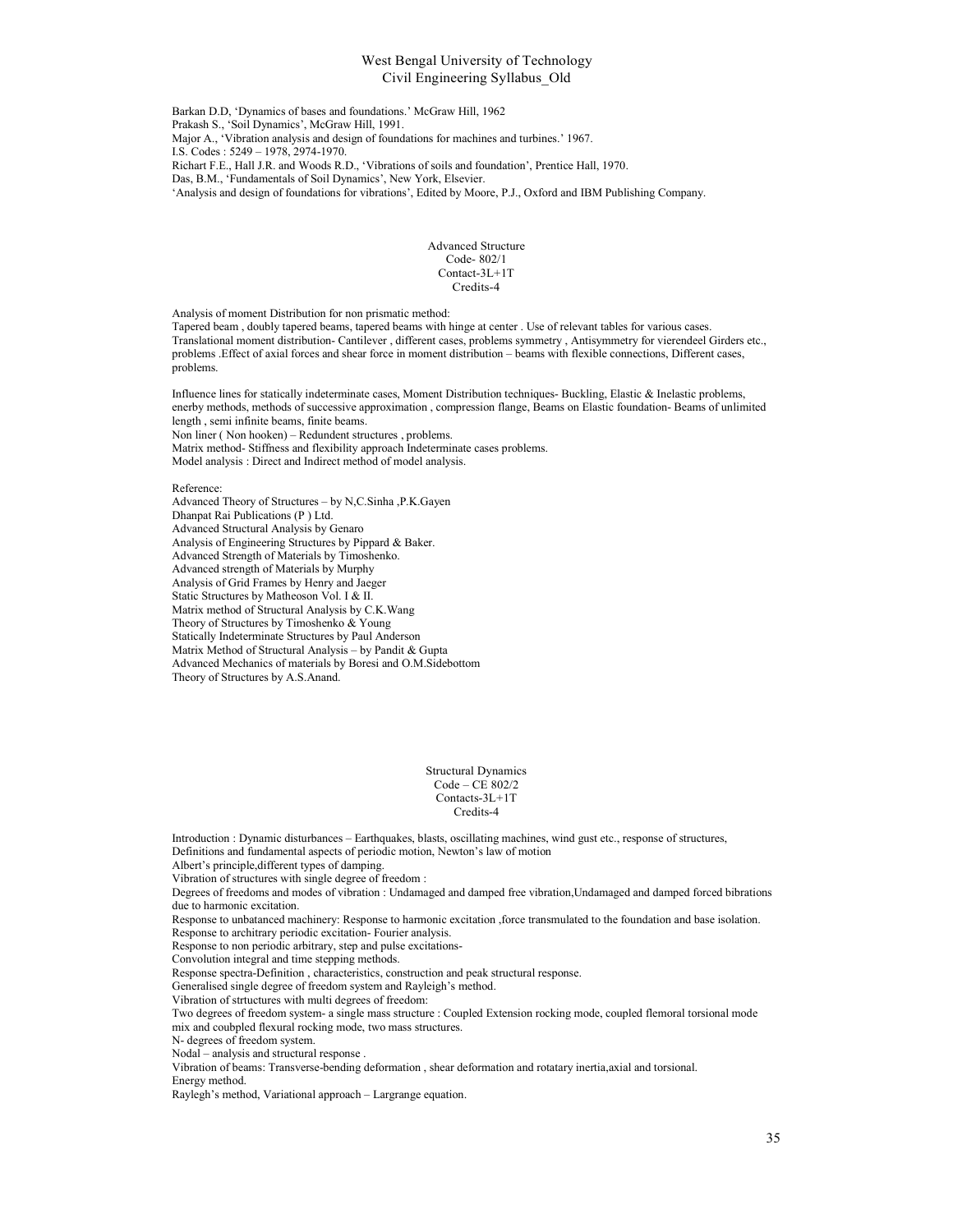Reference: 1.Elementary Structural Dynamics – by V.K. Manicks Selvam. 2.Advance Structural Dynamics by V.K. Manick Selvam. 3Dynamics of Structure – Clough and J. Penzien 4 do-<br>5.- do-<br>Mar do- MarioPaz.

6.- do-<br>
7. -do-<br>
2. Timoshehenko 7. -do- Timoshehenko and Young

> Soil Stabilisation and Ground Improvement Code CE-802/3  $Content - 3L + 1T$ Credits-4

1.Soil Stabilisation : Introduction , Stabilisation of soil with granular bearing skeleton and otherwise soil without granular skeleton, common nomenclature of stabilization soil systems and stabilization methods, specific methods of soil stabilization: Stabilisation with comment, lime flyeth and bitumen.

2. Insitudensification : Introduction, Compaction : methods and controls densification of granular soil: Vibration at ground surface , Impact at ground surface vibration at depth, Impact at depth. Densification of Cohesive Soils : Preloading and devatoring Band drains and stone columns, dectrical and thermal methods.

3.Geotextiles : Over view, Geotextiles as separators , reinforcement. Geotextiles in filtration and drainage, geotextiles in erosion control.

4.Grouting : Over view , suspension and solution grout, grouting equipment and methods , grount design and layout grout monitoring schemes.

5.Soil stability : Rock enchors, soil tistacks, soil nailing. Reinforced earth , undapinning.

Reference:

M.R.Hausmann (1990), Engineerng Principles of Ground Modificaitions, McGraw Hill Publishing Co. Shroff. A.V & Shah D.L(1986), Grouting Technology in tunnelling and dam construction, Oxford and IBH Publishing Co.Pvt.Ltd., New Delhi. Koerner. R.M. (1986) Designing with Geosynthetics'. Prentice Hall. Jones C.J.F.P (1985), Earth Reinforcement and structures', Butter Worths, London Rankilor P.R. (1981), Members in ground Engineering,' John Wiley and Sons. Koerner R.M. (1984), Construction and Geotechnical methods in foundation engineering.' McGraw Hill, New York. Ingold T.S. & Miller K.S. (1988), Geotextile Hand Book,' Thomas Telford Ltd.

Bridge Engineering

Contact- 3L + 1T Credits- 4

Loading standards- I.R.C Loads, Analysis of IRC loads, Impact Factors . Different other loads to be considered.

I.R.C. code provisions. Importance of Hydraulic factors in Bridge design .

Code – CE 802/4

Reinforced concrete solid slab bridge- General design features.

Effective width method. Simply supported slab bridge and cantilever .

Slab bridge – Analysis and Design.

Box culverts- Introduction, Design method. Beam and slab bridges-Introduction, Pigeandr method, D3esign of interior panel of slab, longitudinal girdam Gyon- Marsonent method, Mendry- Jalgar method. Courbon's theory – Design examples.

Balanced cantilever bridges- General features . Arrangement of supports . Design features. Shear variation. Articulation . Design examples.

Plate girder bridges- Introduction. Elements of plate girder and their design . Lateral bracing – Design Example.

Steel trused bridges- General features. Types of trusses. Design features. Design examples.

Composite bridges – General aspects , shear connectors , Design principle.

Cable stayed bridge – General features . Components of cable stayed bridge . Design features.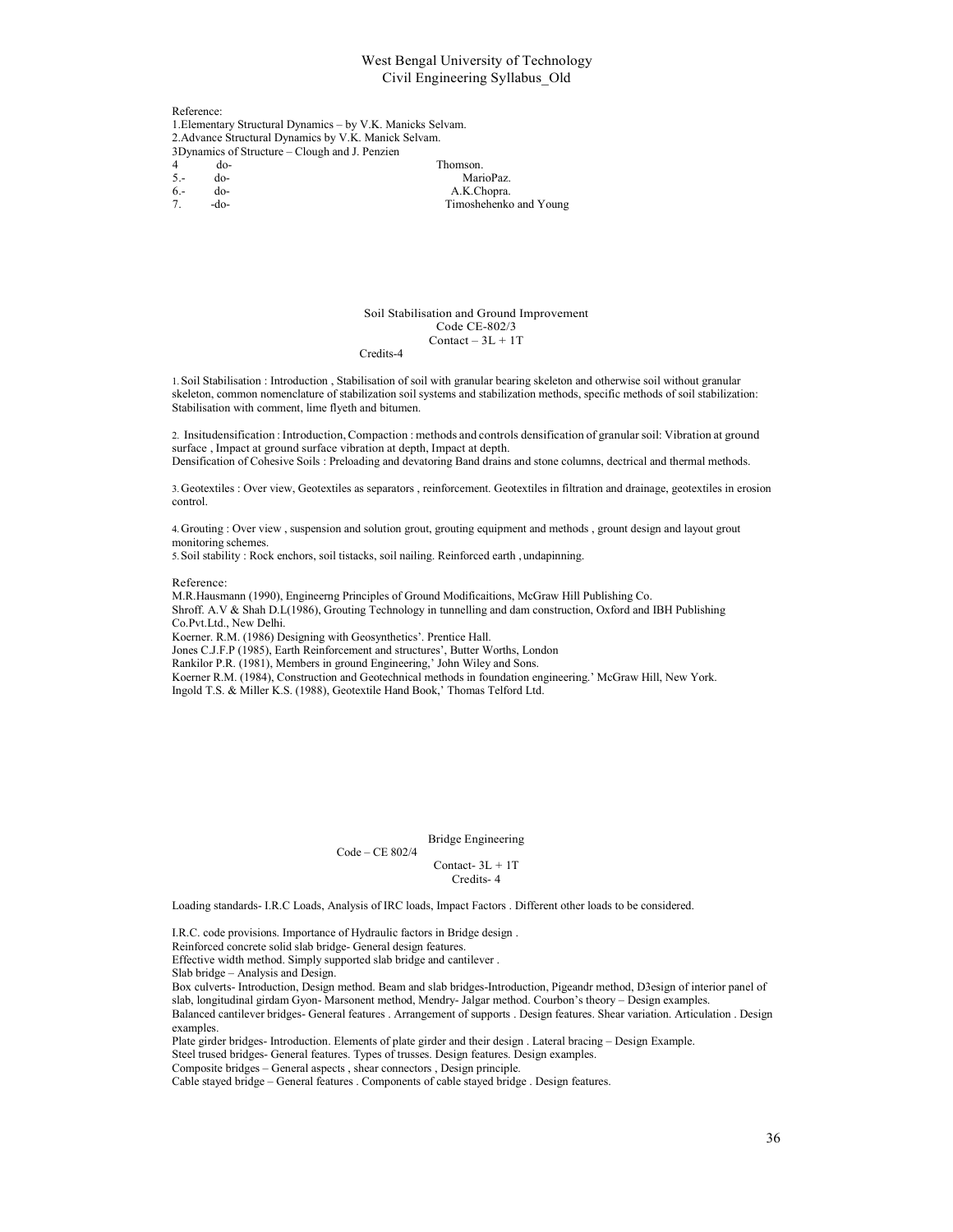#### Reference:

Principles & Practice Of Bridge Engineering - S.P.Bindra –Dhanpat Rai Pub. Design Of Bridge Structures -T.R. Jagadesh , M.A.Jayaram. Essentials of bridge engineering by D.J.Victor Bridge engineering by Krishnaraju Bridge engineering by Ponnuswamy Design of concrete bridges by Aswani, Vizirani, Ratwani Design of steel structures by Arya & Ajmani Concrete structures Vol. IV by Vazirani & Ratwani Structures design and drawing by Krishnamurthy. IRC Codes

> Water Resources Management Code – CE-802/5 Contact-3L +1T

Credits-4

Planning and analysis of Water Resource Systems- Introduction , System Analysis . Engineers and Policymakers, characteristics of systems analysis applications.

#### Methods of Analysis:

Introduction, Evaluation of Time streams of Benefits and Costs.Plan formulation, Planning models and solution procedures , lagranges Multipliers, Dynamic programming , Recursive equations , Principle of optimality, Bellmans', principle of optimality. Curse of dimensionality of discrete dynamic programming . Examples.

Reservoir operation :

Sequential process, single Reservoir problem- with release as decision variable with storage as decision variable ( deterministic approach).Examples, Related Computer Programming.

Multi-reservoir problems ((Deterministic approach), Computer programming

Water Resources Planning under Uncertainty:

Introduction, probability concepts and Methods- Random variables and Distributions, univariate probability Distributions, properties of Random variables – Moment and Expectation ( Univariate Distributions),Moment Generating Functions, Measures of Central tendency, Measures of Disperation, Measures of symmetry (Shakeness) , measures of peakadness (kurtosis) examples.

Stochastic River Basin Planning Model :

Introduction , Reservoir operation, Stochastic Dynastic programming operating Model, probability Distribution of storage volumes and Releases, examples.

Water quality management:

Prediction and Simulation, water quality Management Modeling.

Reference:

Applied Hydrology by V.T.Chow Hydrology by Raudkivi Stochastic hydrology by Jayarami Reddy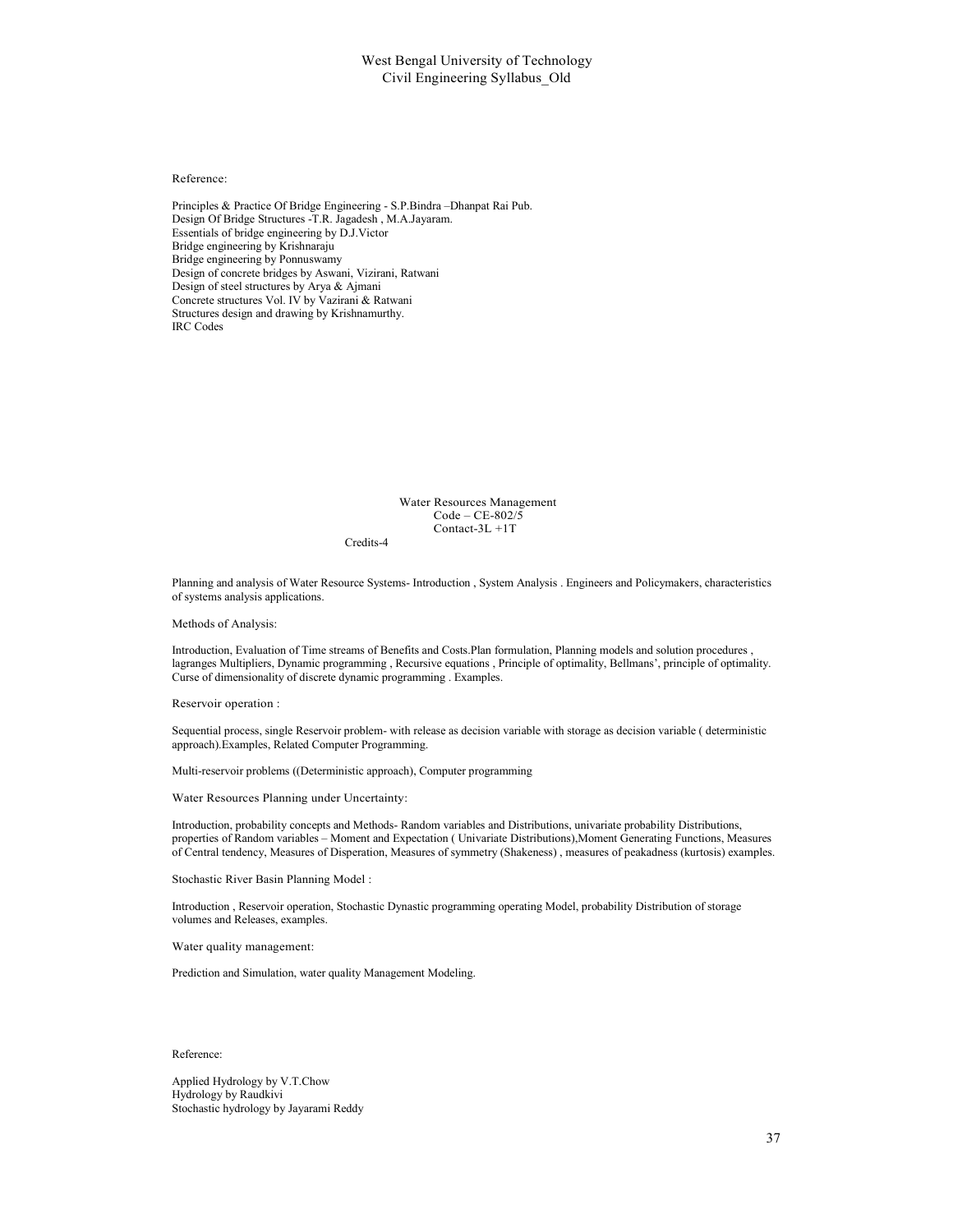Water Resources Engg. M.C. Chaturvedi Water Resources Systems Planning & Analysis –By Ddenice P Loucks ,Jery R Stedinger &Douglas A Heinth – Prentice Hall ,Inc New Jersy

Remote Sensing Applications In Civil Engineering

Code :CE-802/6 Contact :  $3L + 1T$ Credits : 4

Introduction, Ideal Remote Sensing system, EM spectrum, atmospheric windows, Ranges of sensing system, Spectral signatures, Type of sensors, Radar

Basic principles of photogrammetry, Areal photography, Interpretation, various applications like water resources, Terrain Evaluation, Forestry, Agriculture, Landuse, Viisual interpretation, groundwater verification Radiometer.

Multispectral, Multitemporal, Multistage concept, Satellite images, FCC, Digital image processing, Image restoration, image enhancement, False color imagery

Pattern recognition and Digital signal processing, Basic introduction, Band interieave method, Clustering analysis, Statistical techniques

Applications of Remote Sensing to Civil Engg. Problems like cloud cover, Surface water hydrology, river drainage and flood flow. Watershed mapping, Groundwater inventory, Soil mapping, Soil moisture mapping, Land use & Land cover mapping, Drought assessment, Coastal processes, Urban studies, Disaster warning system.

Introduction to GIS, Advantages, Data storage and retrieval & monitoring in GIS desmonstration of typical GIS tool/software

References ;

Remote Sensing & Image interpretation – Lilles & Kieffer Remote Sensing in Civil Engg – Mather Remote Sensing Principles – Sabines Introduction of RS-KK Rampal

> Optimization Technique in Civil Engineering Code-CE-802/7  $Content - 3L + 1T$ Credits-4

Theory :

Introduction : Engineering applications, Statement of the problem, classification of optimization problems and optimization techniques.

Classical optimization Techniques:

Single variable , multivariable with no constraint with equality constraints and with inequality constraints.

Linear Programming I : Simplex method – solution of a system of linear simultaneous equations , pivotal reduction of a general systems of equations, simplex algoritham.

Linear Programming II : Revised simplex method.

Non linear programming I : One-dimensional minimization method- a) Elimination method. b) Interpolation method.

Non-linear Programming- II : Unconstrained optimization techniques. Direct Search methods, Random search methods, univariate method, Pattern search method. Descent methods- steepest descent method , conjugate grandout method , variable metric method.

Non-linear Programming III : Constrained optimization Techniques , Direct method and Indirect methods.

Applications:

Introduction :Optimum Design Methods and Classifications. Mathematical Modelling : Design variables, objective functions, constraints etc.